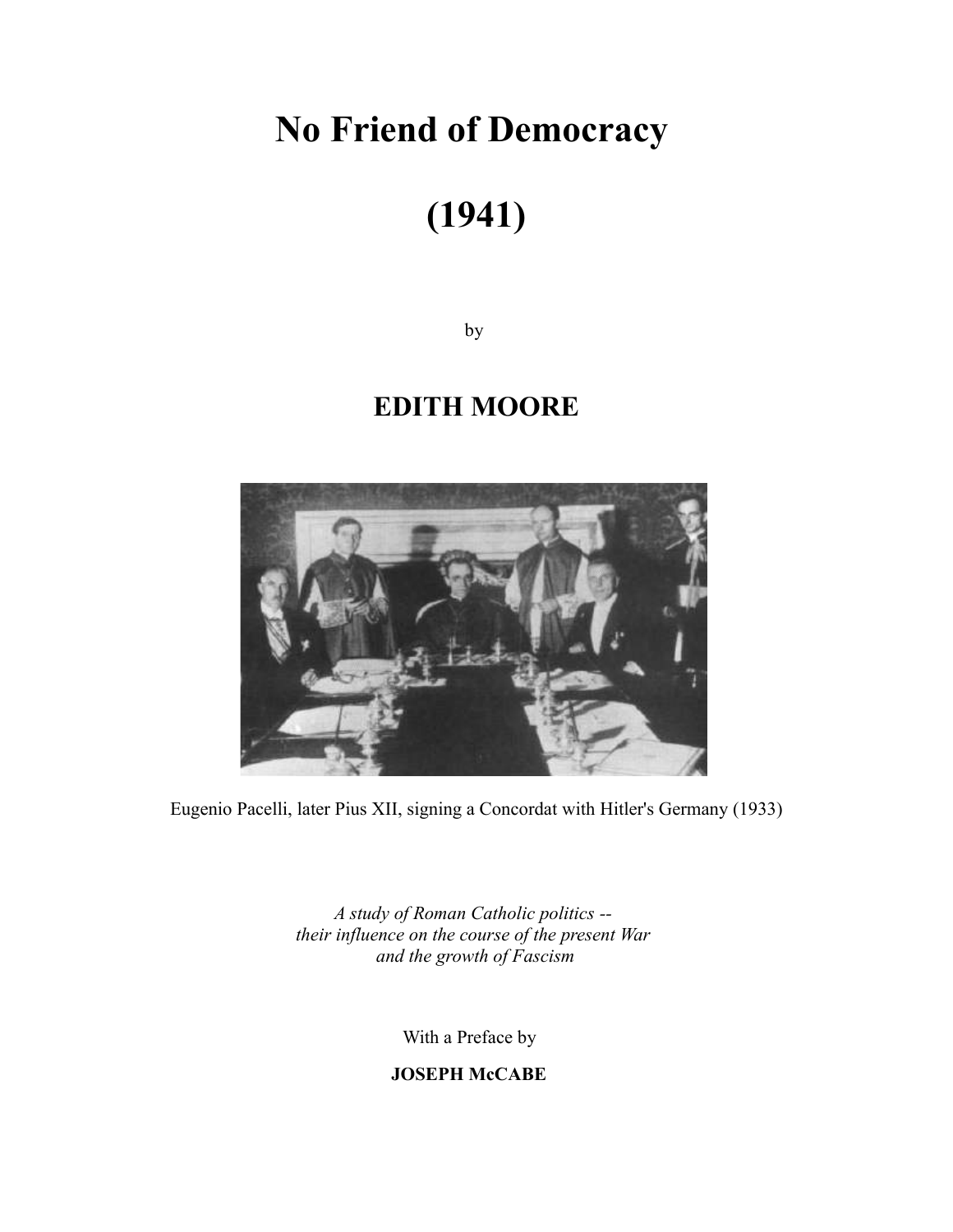### **CONTENTS**

#### **[PREFACE : INTRODUCTORY](http://web.archive.org/web/20020819014915/http://www.home.earthlink.net/~velid/cf/nfd/pi.html)**

#### **THE CHURCH HELPS THE FASCISTS TO POWER**

- 1. [The Holy Helpmate of Italian Fascism](http://web.archive.org/web/20020819014915/http://www.home.earthlink.net/~velid/cf/nfd/hhif.html)
- 2. [Miscalculations in Hitler's Reich](http://web.archive.org/web/20020819014915/http://www.home.earthlink.net/~velid/cf/nfd/mhr.html)
- 3. [Theocracy in Austria and Spain](http://web.archive.org/web/20020819014915/http://www.home.earthlink.net/~velid/cf/nfd/tas.html)

#### **THE CHURCH MARCHES WITH THE WAR-MONGERS**

- 4. [The Duce goes to War](http://web.archive.org/web/20020819014915/http://www.home.earthlink.net/~velid/cf/nfd/dgw.html)
- 5. [Nazi Imperialism](http://web.archive.org/web/20020819014915/http://www.home.earthlink.net/~velid/cf/nfd/ni.html)
- 6. [Franco's "Holy War"](http://web.archive.org/web/20020819014915/http://www.home.earthlink.net/~velid/cf/nfd/fhw.html)
- 7. [Undercurrents at the League of Nations](http://web.archive.org/web/20020819014915/http://www.home.earthlink.net/~velid/cf/nfd/uln.html)

#### **CATHOLIC OPINION ON THE PRESENT WAR**

- 8. [The War and the German Church](http://web.archive.org/web/20020819014915/http://www.home.earthlink.net/~velid/cf/nfd/wgc.html)
- 9. [Capitulation in France](http://web.archive.org/web/20020819014915/http://www.home.earthlink.net/~velid/cf/nfd/cf.html)
- 10. [Italy Enters the War](http://web.archive.org/web/20020819014915/http://www.home.earthlink.net/~velid/cf/nfd/iew.html)
- 11. [Catholic Isolationism in America](http://web.archive.org/web/20020819014915/http://www.home.earthlink.net/~velid/cf/nfd/cia.html)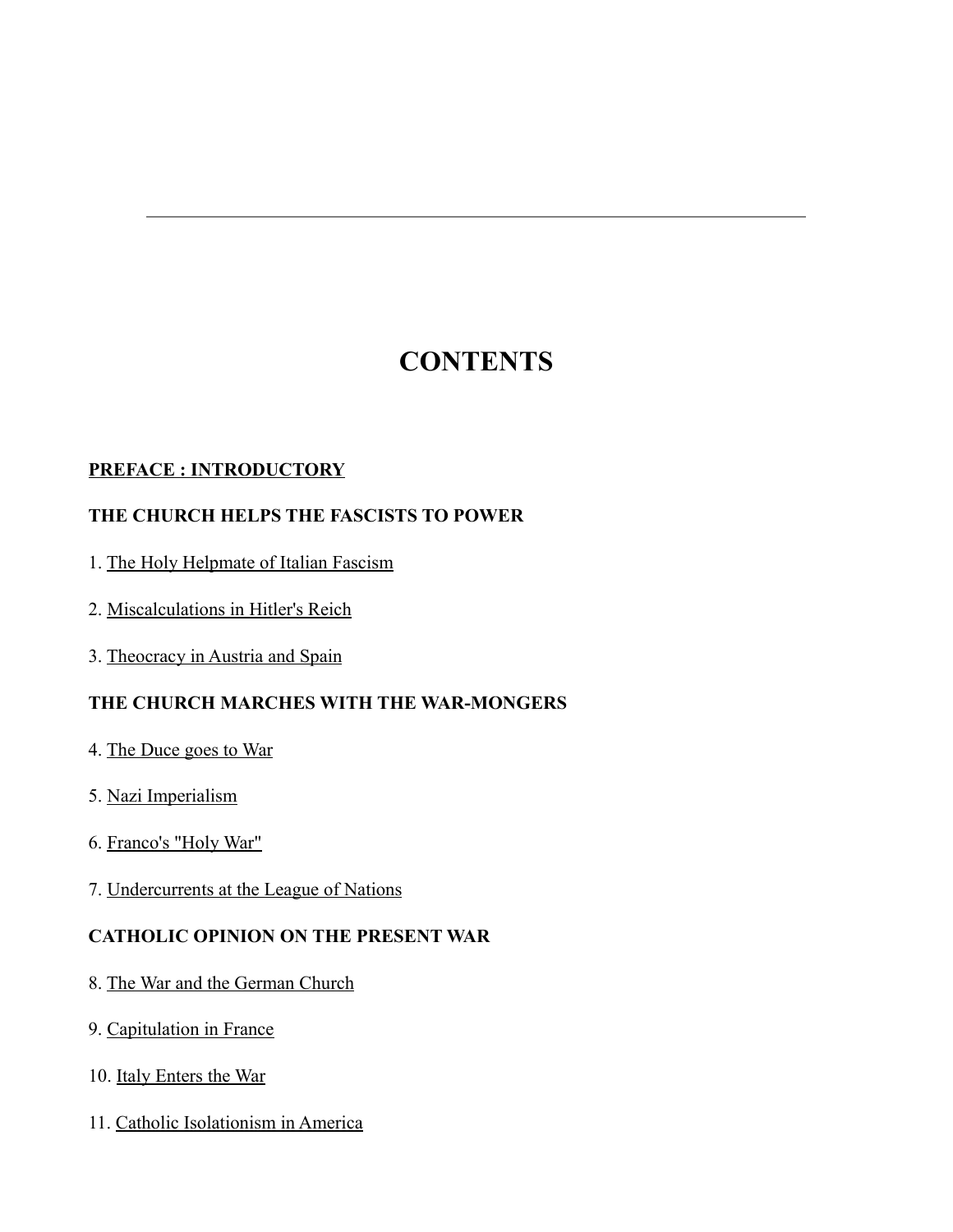#### 12. [Catholic Angle on British Politics](http://web.archive.org/web/20020819014915/http://www.home.earthlink.net/~velid/cf/nfd/cabp.html)

#### **CATHOLICISM, FASCISM AND FREEDOM**

#### 13. [The Greatest of all "Non-Interventionists"](http://web.archive.org/web/20020819014915/http://www.home.earthlink.net/~velid/cf/nfd/gan.html)

#### 14. [Christian Unity and its Dangers](http://web.archive.org/web/20020819014915/http://www.home.earthlink.net/~velid/cf/nfd/cud.html)

Price One Shilling

#### INTERNATIONAL PUBLISHING COMPANY LONDON

This site is a production of the [Clero-Fascist Studies Project,](http://web.archive.org/web/20020819014915/http://www.home.earthlink.net/~velid/cf/index.html) an on-going research and public information project exploring the convergence between certain strains of Christianity and fascism in the 20th century. In part, this project is a response to attempts by some of the parties responsible to cover up, erase, or cleanse their history. Our goal is the preservation, not the purification of history.

#### **PREFACE**

**TO** the student of History the struggle which now wraps the globe in the flames of war and hatred is not a tragic and mysterious revelation of new forces or new diseases. It is the inevitable further, perhaps final, phase of a struggle that has reddened Europe since it awoke from the slumbers of the Dark Age. First, the rights of man against the privileges of priests had to be vindicated, and freedom of conscience was at last born amidst the ruins of the Thirty Years' War. Then the rights of man against the usurped privileges of corrupt rulers and their hireling politicians had to be won; and from I789 to the recent days, when we allowed or encouraged alien Powers to force despotism for the sixth time upon the people of Spain, more than a million men, women, and even children died to secure them. But the struggle was inconclusive. All privileges based upon the exploitation of others -- the privileges of wealth, of nobility, of royal or bureaucratic power -- must sooner or later be challenged.

The tragic irony of this phase of the struggle is that it was inaugurated by a group of rogues who, to their own amazement, successfully perpetrated the most colossal swindle that is recorded in history. The Hitlers and Mussolinis, meeting over slopping tables, had at first a hope that was modest in comparison with that of the Tammany politicians who once captured New York. They were astonished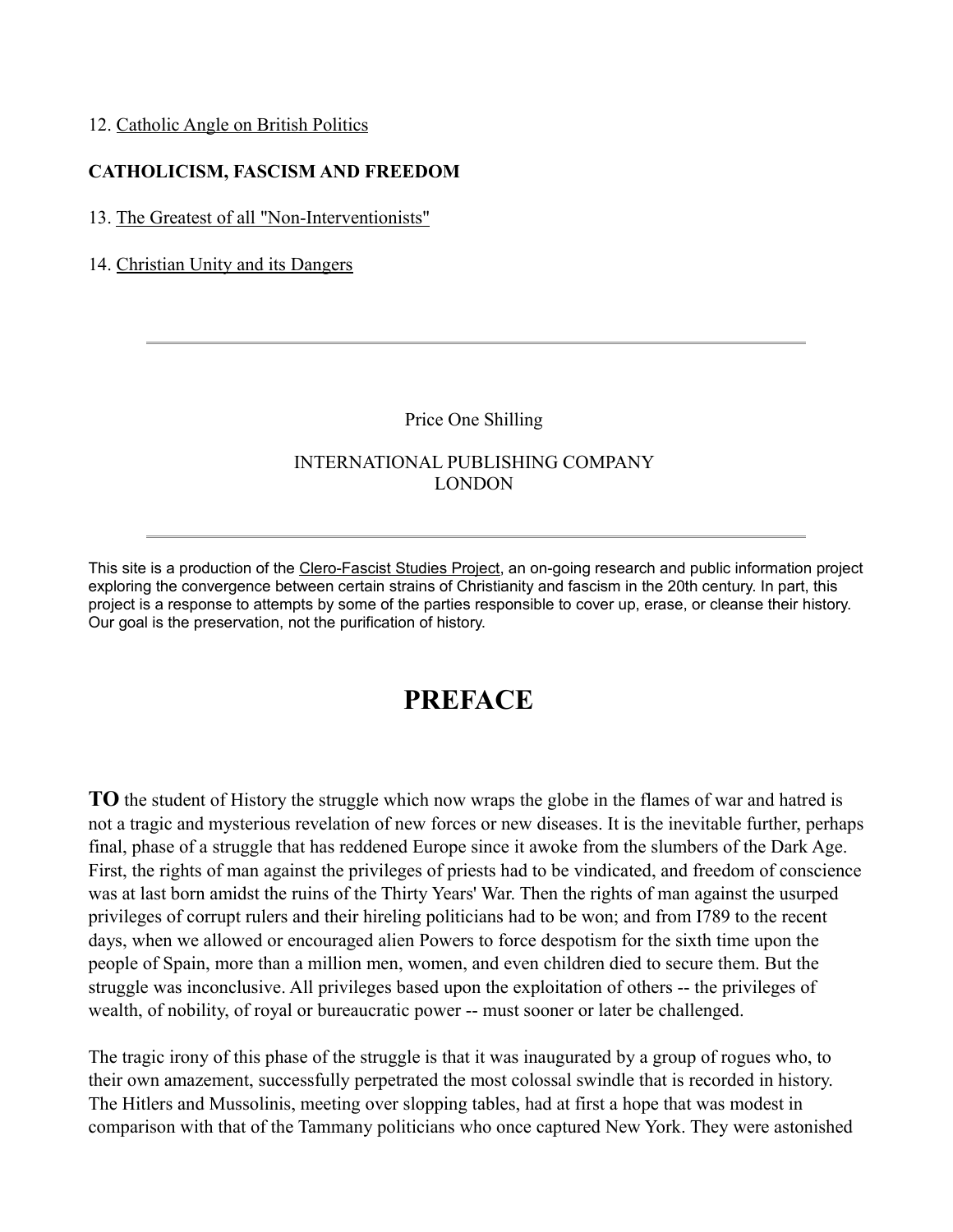when representatives of industrial wealth, of noble landowners, of high military commands, of palaces and churches, came whispering to them. They were to be the White Knights of Privilege: to be suitably rewarded and disbanded when " Bolshevism " was extinct. The crooks enlarged their plans until they had behind them an organised greed, a massive brain trust devising plans to restore half the world to serfdom and profitable service to themselves. England, France and America looked on for years, applauding their " efficiency," their " order and discipline "; and particularly their promise to make a final end of the churlish folk who talk about the rights of the people. Now . . .

What part had the Roman Church in this conspiracy? And how has it adjusted itself to wrest an increase of its power from the new form which the struggle has taken? We teach history in so emasculated a version in our schools today that now not one man in a hundred knows the ghastly part which it played in the bludgeoning of democracy in the last century, to say nothing of earlier centuries. We teach children that the Inquisition was a gentle tribunal demanded by "princes and peoples" for their own protection. We say that the Reformation and the Thirty Years' War were symptoms of social conditions which have passed away. We do not tell them one word about the savagery which the Church blessed in Italy, Spain and Portugal from 1794 to -- in the case of Spain --1941, though we tell them a hundred lies about the French and Russian Revolutions. And our organs of public instruction are so cajoled and intimidated by secretly working Catholic societies that we are honestly puzzled. Leopold, Petain and Weygand are fanatical Catholics, we learn. Strange that the worst traitors to civilization should be the most docile subjects of the Vatican. The Pope has forbidden the German bishops to publish the congratulations they have prepared for the wicked Hitler at his triumph. The Italian hierarchy talk about England in the language of Gayda. The Catholic weeklies in England admit sadly that one of the strongest elements of isolationism and Anglophobia in America is the Catholic Church. And soon . . .

Read this book. It is not a rhetorical outburst. It is not even an attempt to discover what is behind the veil. It is a cold statement of facts, mainly on Catholic Authority. Miss Moore has diligently, sagaciously, temperately brought together the scattered admissions which circumstances and events have at times elicited. You may draw your own conclusions.

Joseph McCabe.

### **INTRODUCTORY**

**IT** is little more than half a decade ago that the Roman Catholic Church was closely collaborating with the Fascist forces of Italy and Spain, at a time when these systems had wantonly plunged their peoples into war. Prior to this, everywhere where Fascist States have emerged Catholicism had come forward as Fascism's ally. The knowledge that Catholicism could at the same time lay claim to supreme moral leadership and yet assist actively forces in the world whose aim was the destruction of all those values which make life tolerable, let alone just, brought the Church into disrepute in this country. Today, all that is apparently forgotten. Roman Catholic dignitaries and lay members occupy prominent positions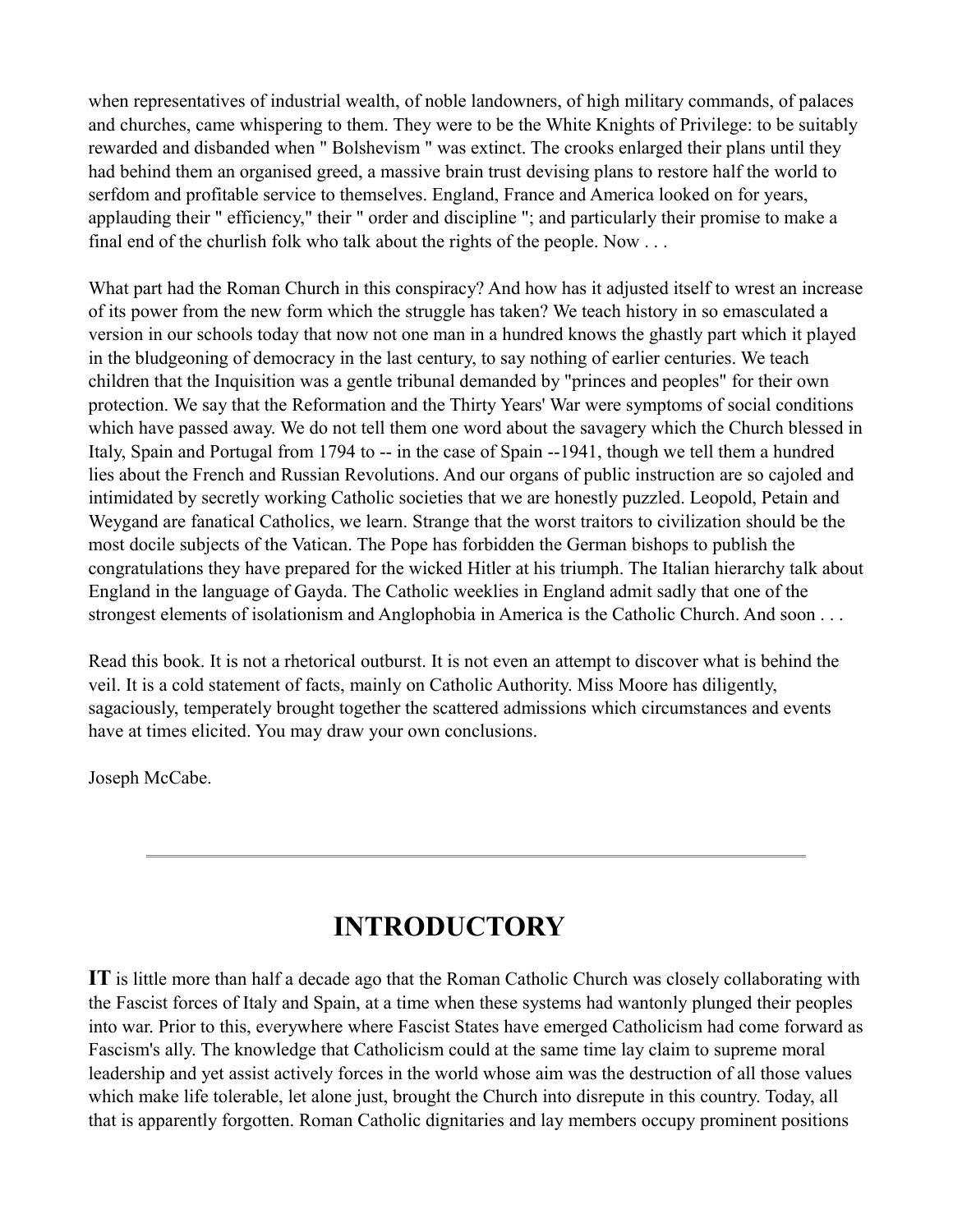in the ranks of those who have a principled objection to the regimes of Hitler and Mussolini. We are told that even as fire and water cannot mix, so also Catholicism and Nazism cannot exist together. Christians who could not find terms odious enough to express their disgust at the pro-Fascist role of the Catholic Church in 1936 are now making common cause with Catholicism and planning forms of cooperation which will extend into years of peace.

Obviously, from the point of view of immediate national unity, this policy of letting bygones be bygones has is advantages. But it has its dangers too. The Church has in many countries operated as the ally of Fascism. Catholics have figured prominently among the defeatists of France. They have constituted the backbone of Isolationism in America. The Church has within her ranks today large numbers who, on the basis of their understanding of religion, are not on the side of Britain in this war. Surely, then, we have an obligation, and not merely a right, to know exactly where Catholics in this and other countries stand in relation to Fascism and the present war.

This booklet aims at helping to explain how Roman Catholicism as Church, Creed and Conscience has operated in relation to this war and the Fascist forces that brought it about. It provides a selection of material showing how Fascism and Nazism uprooted the free movements of civilisation and established their own authoritarian power with the Church at their side as ally. It tells how with the blessing of Catholicism dictators launched campaigns of aggression which so swelled the ambitions and inflated the self-confidence of the Axis Powers that their vision of world domination could be conceived in terms of practical politics. It alleges that the failure of the League and of non-Fascist statesmen to demonstrate the will to peace of the world can partly be explained by a reference to Catholic policy. It shows how in one country after another the Church bred Defeatism because she aspired to woo Fascism for the sake of State favours. It asserts that the concepts of Catholic Christianity are in large measure akin to Fascist ideology, and alien to the ideals which inspire Fascism's most fervent opponents.

This booklet is offered to all people, Christians and non-Christians alike, who are opposing Nazism because they want Freedom to live on and become a real force in the world. It is published as a warning, and in the hope that they will treat with due caution the overtures of Catholic representatives during the war. Otherwise they may discover that by their work they have strengthened a Church that will march under the banner of Freedom only to secure freedom for herself, and in order later to eradicate freedom of word, deed and conscience from the face of the earth.

AUTHOR

May, 1941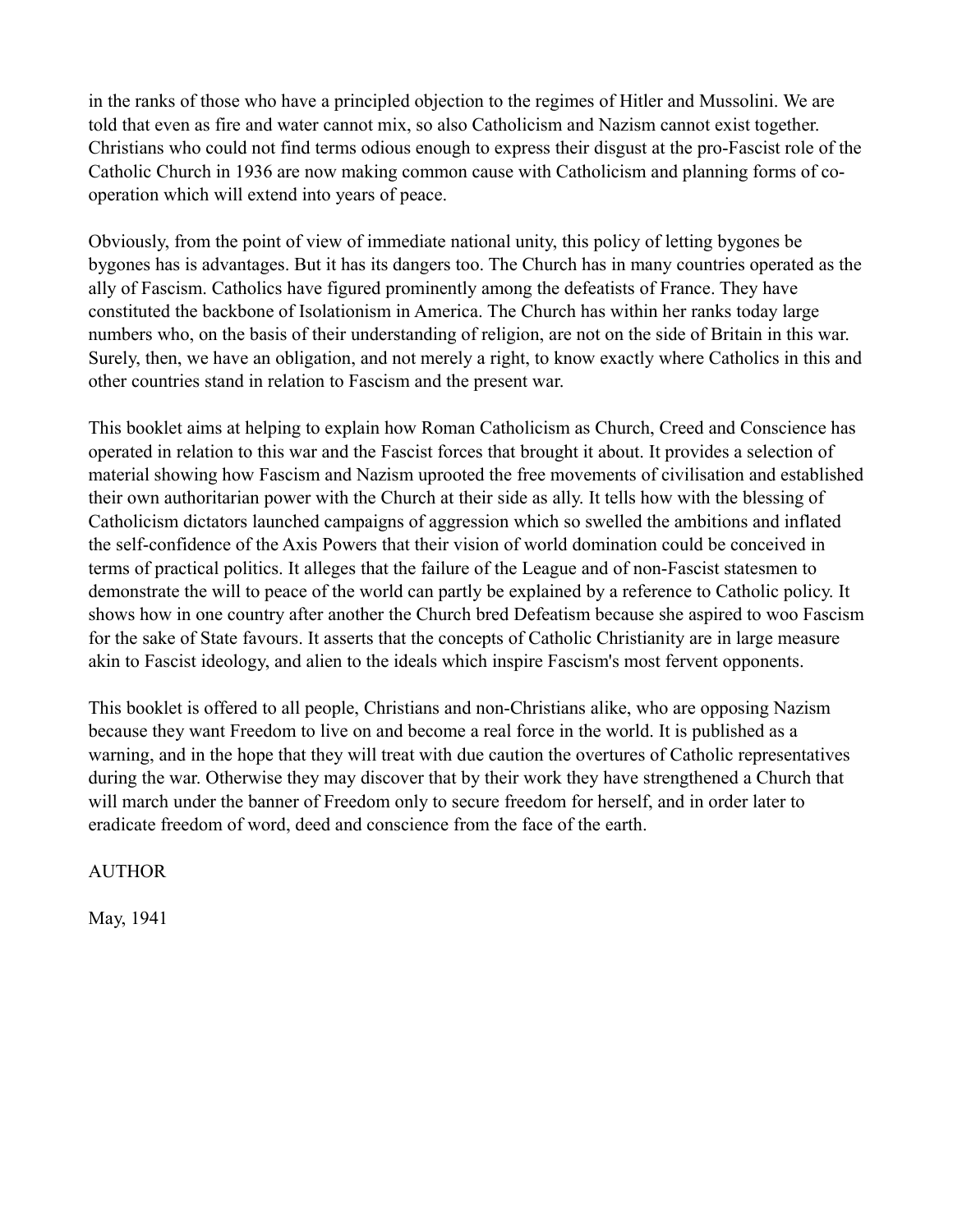#### **THE HOLY HELPMATE OF ITALIAN FASCISM**



The *Völkischer Beobachter,* the Nazi party's official newspaper, headlines a speech by Hitler lauding the reconciliation of Catholicism and Italian Fascism

**TURNING** back the pages of history to the times when the Fascist regimes were establishing themselves we find that the active intervention of the Church and Catholic politicians on the side of the dictators helped Fascism to power. In Italy it was by direct orders from the Pope that Catholic democratic forces were weakened and thrown into confusion during the critical period of revolutionary instability. We cannot do better than quote a section of the very apt description given by George Seldes in his book *The Vatican: Yesterday, Today, Tomorrow*, a book, it should be noted, which is far from hostile to the Church:

"In the spring of 1933, when clubs and headquarters of the Catholic Party and Catholic organisations were being burned and pillaged by the victorious *Fascisti* and when all the opposition parties were silent, the Populari (the Catholic Popular Party, which organised the peasantry under the leadership of the Priest, Don Sturzo) held their fourth Congress, made an open defense of national and individual liberty, and re-affirmed their right to exist and their faith in the ideals of Christian Democracy.... Although Sturzo preached passive resistance, the South of Italy replied to every Fascist attack on a Catholic institution with an attack on a Fascist club or headquarters. In Calabria, in Sicily, in Naples, the Fascisti got the worst of most encounters. Mussolini then sent emissaries to the Vatican, asking that pressure he brought to check Don Sturzo, and warning the Church that the Catholic religion would be the worst sufferer if strife continued. The Pope's attention was called by Mussolini's envoys to the fact that Saint Peter's and other Church property had been protected by a special decree when the Duce took Rome, and that he was now willing to offer numerous concessions.... June 9th, 1923, Don Sturzo sent his resignation to the Pope. The next day he retired to the monastery of Atontecassino.... To the party the leader simply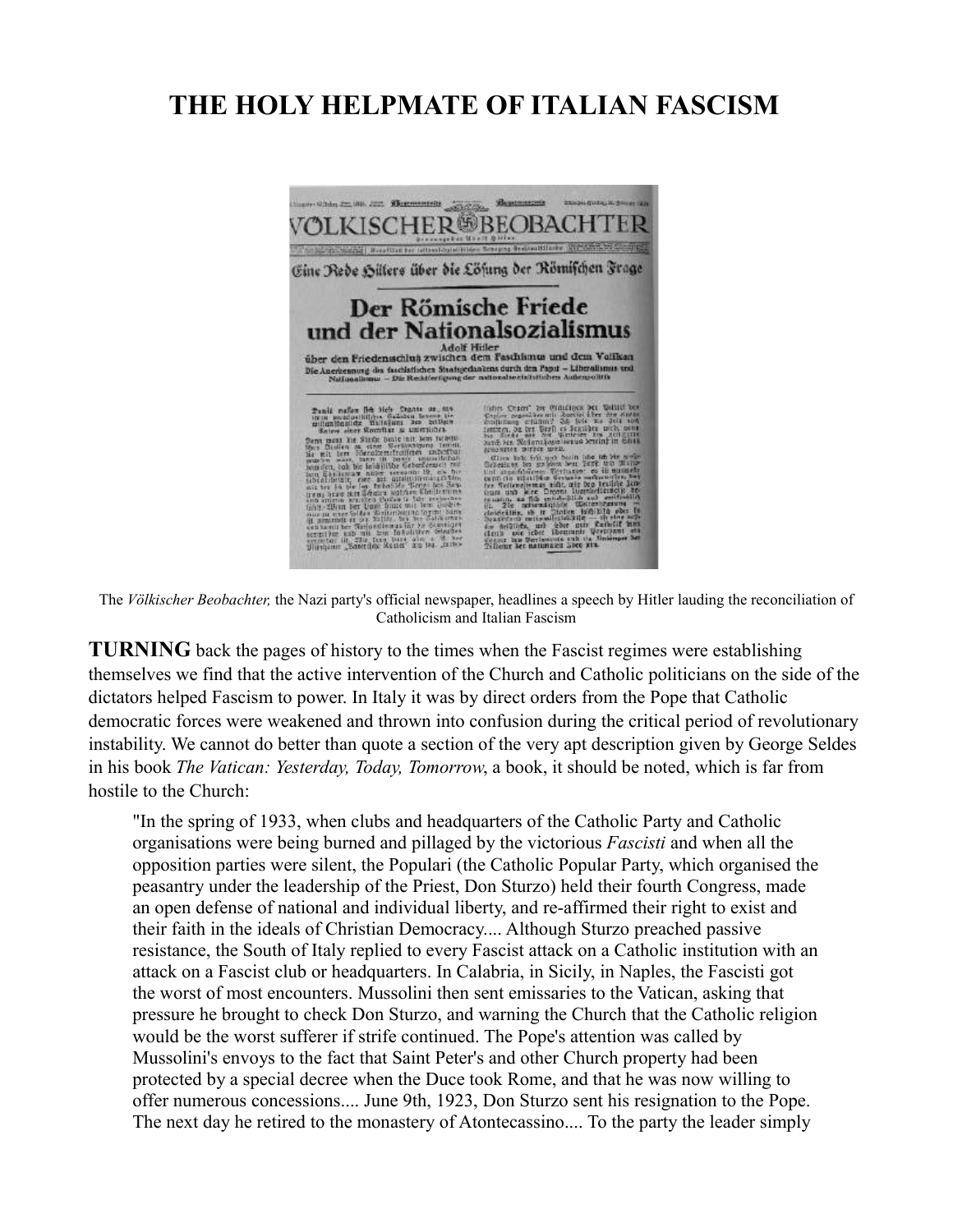said his duties as a priest were conflicting with his office of political leadership. Complete confusion seized the Catholic ranks; everyone knew the part the Vatican had played, and all good Catholics had to obey without questioning" (Pages 331f).



The subsequent record of events in Italy is the history of two institutions each jealously guarding its power against encroachment from the other, and anxious to secure all possible advantages from their decision to work as allies. State and Church had agreed to act in co-operation, the Church being entrusted with the spiritual affairs of the nation, the State with the politics. But this agreement to render unto Caesar the things that are Caesar's and to God the things that are God's was only a rough and ready guide, and conflicts, sometimes of a very extreme nature, broke out between the forces of the Church and of the Fascist Party and State.

Mussolini signs the Lateran Accords

The Lateran Treaty of 1929 represented an

attempt on the part of Mussolini and the Pope to end the worst tensions between them. It laid down more rigid lines for a cooperation in which the Church was to become the spiritual arm of the State whilst the State was to become the secular arm of the Church. But the immediate effect of the Treaty was not to allay tensions but to intensify them. For Church and State both claimed to have achieved a total and glorious victory. There were anti-Papal demonstrations on the part of unofficial elements in the Italian Fascist Movement, who had not forgotten Mussolini's earlier anti-clerical protestations, nor the atheist pledges he had given as a young politician. Even Mussolini himself claimed to have sequestrated more Catholic journals in the first three months of the Treaty than in the seven years before. (Presumably these confiscations were designed to assist the Pope to carry through the terms of the Treaty: Catholic organizations were to confine themselves to purely religious matters.) On May I4th, 1929, less than

three months after the Treaty had been signed, Mussolini declared in order to allay the misgivings of his Fascist followers: " We have not resuscitated the



Archbishop Pacelli, later Pius XII, with Mussolini and other fascist leaders after the signing of the Lateran Accords (1929)

temporal power of the Pope: we have buried it." In answer to the virulent press campaign that followed, the Pope demanded obedience to " the Church and its head " as proof of the Catholicity of Fascism. Cries of " Down with the Pope " again were heard on all sides. It took two years for Mussolini to calm down his following and make his final overtures to the Pope. In June, 1931, he declared:

" I wish to see religion everywhere in the country. Let us teach the children their catechism; let us send them to Church on Sundays, however young they may be, even in their swaddling clothes. All that I leave to the priests. It is religion. The rest is politics, and 'la politique, c'est moi'" (*Manchester Guardian*, June 19th, 1931.)

Catholicism responded by greeting the ex-atheist Mussolini as a man of God and by welcoming his work to reconstruct Italy on Christian lines. A speech by Cardinal Gasparri, as Italian Papal Legate, in which he poured praise on the Duce and the Italian Government can be quoted as typical:

"The Fascist Government of Italy is the only exception to the political anarchy of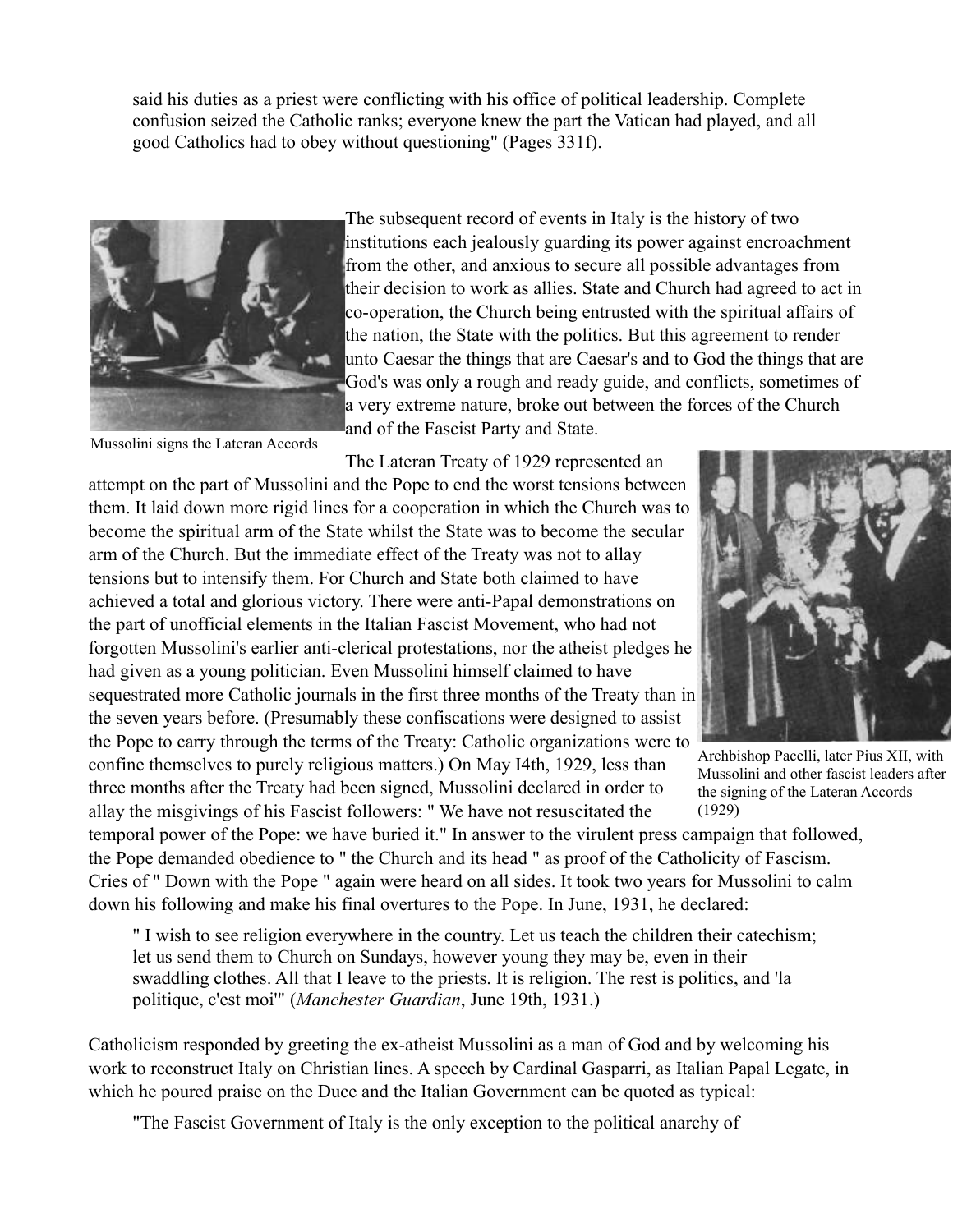governments, parliaments and schools the world over," declared Cardinal Gasparri, an Italian Cardinal speaking at a Eucharist Congress at Sulmona (Central Italy) as the official representative of the Pope."

"Mussolini is the man who saw first clearly in the present world chaos He is now endeavouring to place the heavy Government machinery on its right track, namely to have it work in accordance with the moral laws of God." (*Daily Herald*, September 15th, 1932)."

On February 11th, 1942, the Fascist dictator appeared in ceremony at Saint Peter's, was sprinkled with holy water, made the sign of the cross and prayed. That act was the outward symbol of the union of Church and State. From that date the destiny of the Catholic Church became increasingly interwoven with the fate of the Fascist State. Catholicism was granted a virtual monopoly in the educational and cultural fields by decree of the Fascist ruler. The opponents of Catholicism, religious and otherwise, were persecuted, hunted, imprisoned and silenced by other means with the aid of the State machinery. Beyond this the Vatican gained an economic interest in the stability of the State under Mussolini. The Lateran Treaty transferred in hard cash about sixteen million pounds from the State to the Pope. But more than half of this sum represented Italian Government stock, given under the specific pledge of the Pope not to sell it over a number of years. Thus the Pope became interested in the financial well-being of the new Italian State to the extent of about two billion lire. (The story of this period of Italian History is admirably related by Dr. Herman Finer in his book: *Mussolini's Italy*).

In Fascist circles great schemes were afoot which culminated in the Abyssinian war in 1935. Unquestionably, to the Fascist ruler, the value of Roman Catholic co-operation lay principally in the need to ensure that the powerful Church of Rome would give spiritual sanction to the State and its rulers at those times when brutal and unjust acts of aggression were being prepared or put into practice. If confirmation is needed, it is provided by the following statement made in I926 by Signor Farinacci, General Secretary of the Fascist Party:

" He (Mussolini) cherishes the ambition to arrive at an amicable compromise with the Pope on the Roman Question in return for the moral support of the Vatican for his own foreign and internal polices in general and his Imperialistic programme in particular." (*The War and the Papacy*, Protestant Truth Society).

Thus priest and Fascist teacher, prayer and Fascist creed, State Dictatorship and ecclesiastical Authority worked hand in hand to prepare the Italian nation for conquest. Fascism taught the virtues of War and empire and Authoritarianism. Catholicism taught the Christian virtues of the Fascist State and its Leader, the Catholic duty of obedience to rulers, and the sin of rebellion. Every school was virtually a sub-branch of the Fascist Party. Text books in elementary schools devoted a third of their matter to religious texts, prayers, catechism and scripture and two-thirds to a laudation of Militarism and the Fascist State.

Of course there were rare appeals for peace by the Pope during the years preceding 1935. But beside the daily influence of Fascists and priests who taught the blessings of the Fascist State, an influence which made itself felt in school, press and society at large, the effect of occasional speeches dealing with the virtues of peace in general was negligible. When Mussolini thrust the country into war with the active assistance of the Italian Church and the silent acquiescence of the Pope, many democratic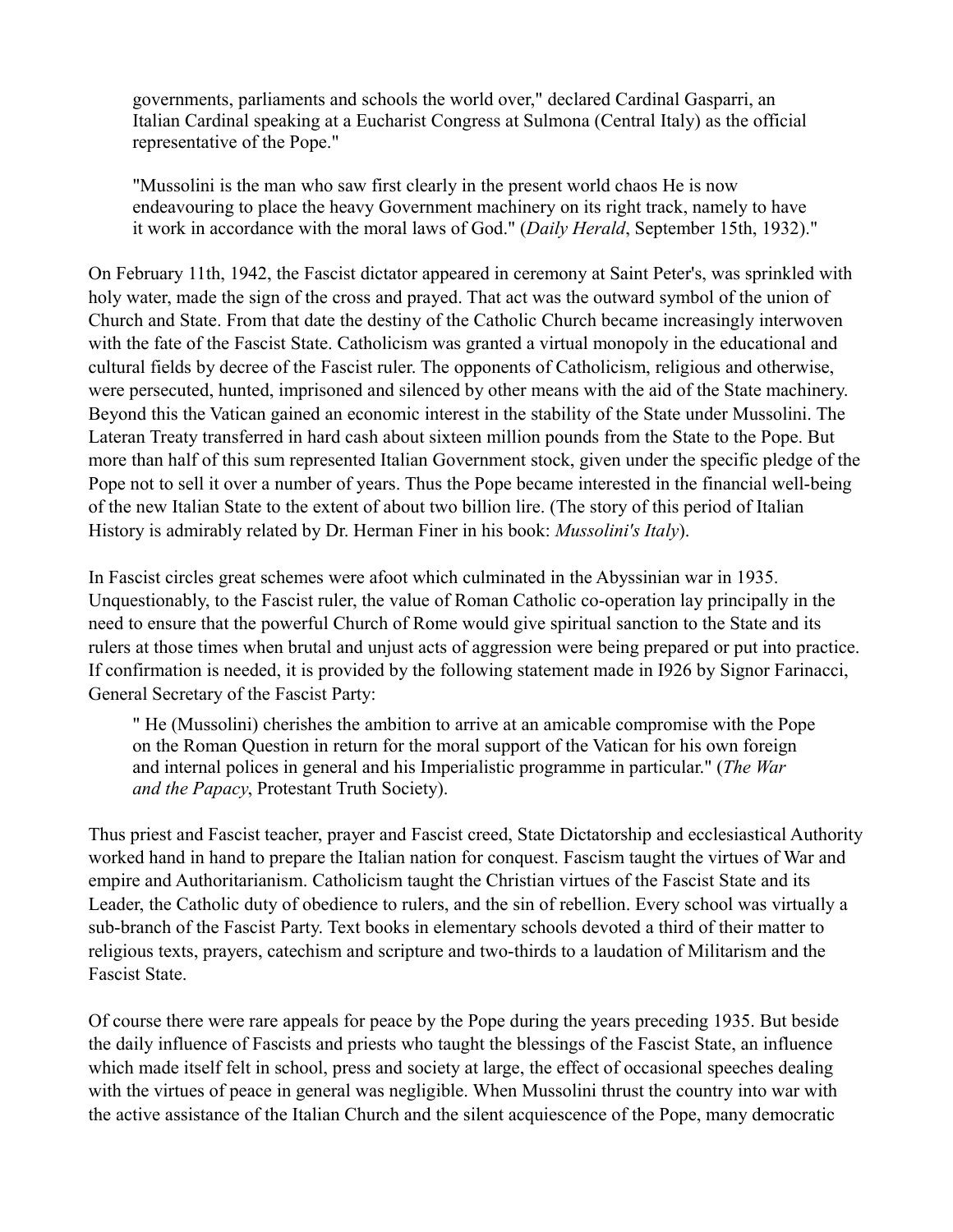members of the Church in this country, who had troubled consciences and worried minds, were told that the welfare of the State and Church were as one. As the *Catholic Herald* stated:

". . . the cause of civilization itself is involved, for the present at any rate, in the stability of the Fascist regime in Italy.... The Fascist regime ... has done much good in Italy. In spite of the anti-clericalism of some of its members it has not attacked religion. On the contrary it has fostered the Catholic religion and befriended it, and given such terms to its head as satisfied him that the vexatious Roman Question could be ended. . . "

And Cardinal Hinsley told the faithful:

"To speak plainly, the existing Fascist rule, in many respects unjust . . . prevents worse injustice, and if Fascism -- which in principle I do not approve -- goes under, nothing can save the country from chaos. God's cause goes under with it." (*Catholic Times*, October 18th, 1935).

### **MISCALCULATIONS IN HITLER'S REICH**



The signing of the Concordat between Hitler's Germany and the Vatican (1933). Seated on the left are Ludwig Kass, last head of the German Center Party, and Franz von Papen. Pacelli, later Pius XII, is in the center. Standing in the back, on the far right, is Msr. Montini, later Paul VI.

Similarly in Germany, Hitler came to power with the active assistance of the Catholic Centre Party and of the ecclesiastical forces of the Roman Catholic Church. The country was in a political ferment after repeated changes of government and months of rule by Emergency Decree. Hitler promised to end all that and bring stability to the nation. Above all he swore to destroy the disruptive forces of Communism. From street corner and platform Fascist orators proclaimed that the country must choose between the anarchy of Bolshevism and the order of National Socialism. The Church's representatives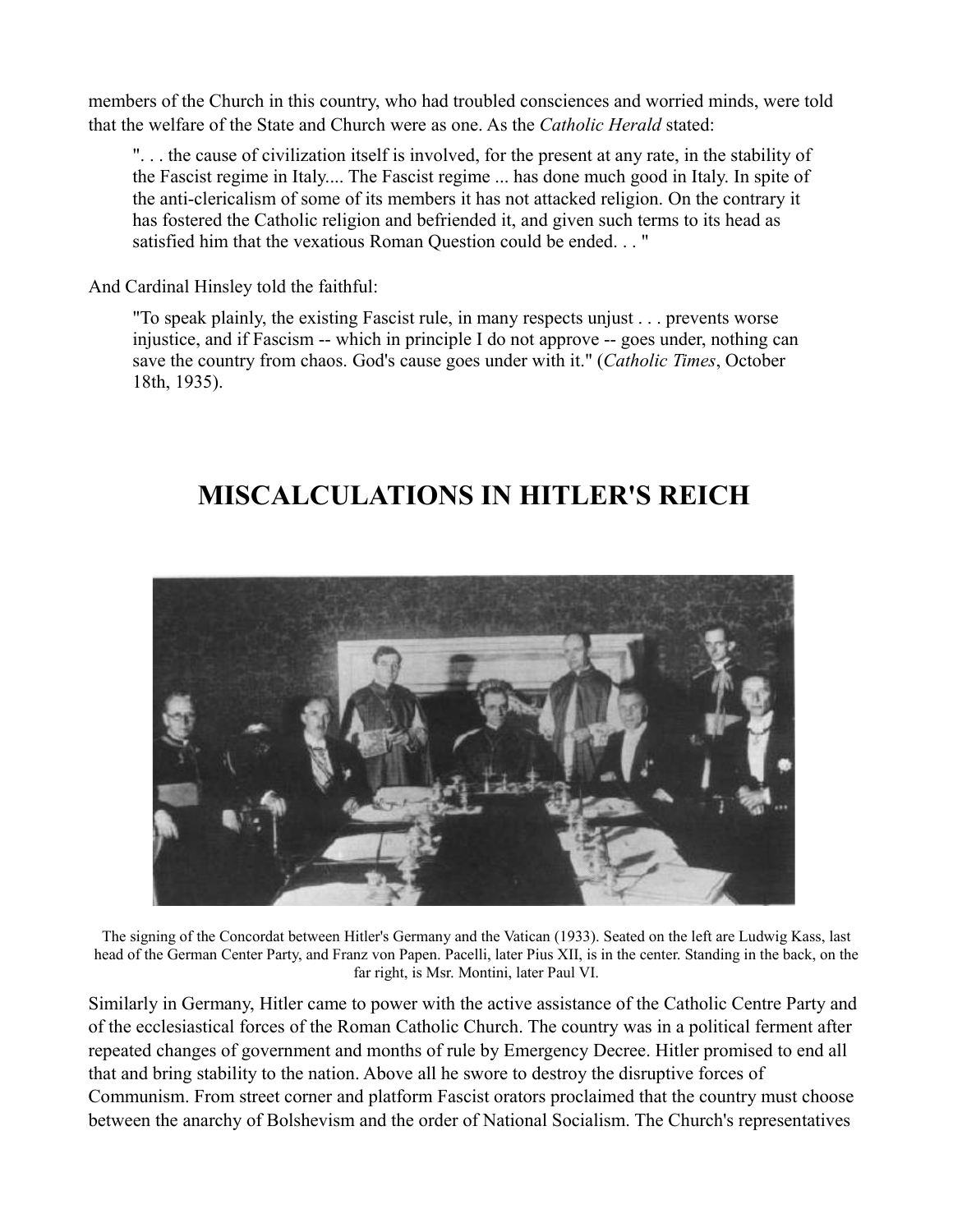took their cue and joined in the general outcry, proclaiming that Russian Communism was at the throat of the nation, and that the supreme task was to save the country from Red Ruin. With Catholic votes and Catholic ideological support, Hitler finally seized power and started his campaign of terror and murder to exterminate the social forces which stood opposed to Fascism. Was Catholicism amongst those forces? Did the Church or her representatives protest against the hideous and barbaric hooliganism which went by the name of politics and government in Germany, which violated the lives and most elementary rights of human beings? Did the holy keepers of human morality warn the world of the terrible fate in store, the outline of which existed in the pages of Mein Kampf? No. The Church's attention was focussed on the supreme task of enquiring what the bloody dictator intended to do about the Church and Catholic religion, and whether a suitable agreement might be concluded similar to that which regulated relations between the Church and the State in Italy. On accession to power Hitler assured the Church that:

"As we see in Christianity the unshakable foundation of moral life, so it is our duty to continue to cultivate friendly relations with the Holy See and to develop them." (From Hitler's speech to the Reichstag on March 23rd, 1933, in which he indicated the programme of his Government. See *Universe*, March 31st, 1933.)

The Church was further assured of the Fascist desire to find a basis for co-operation when Von Papen was dispatched to Rome to offer a Concordat covering the whole of the Reich, and to promise the Church State protection for its property and doctrine in exchange for the dissolution of the Centre Party. The Concordat was signed, and as George Seldes explains:

"Monsignor Kass went to Rome. To the surprise of an interviewer, who expected a strong denunciation of Hitler from the ancient chief of the Catholic Party, the prelate said: "Hitler knows well how to guide the ship. This man, bearer of high ideals, will do all that is necessary to save the nation from catastrophe . . ."

And Seldes sums up:

"The Communist and Socialist Parties had been conquered with fire and sword; the Hugenberg Nationalists by intrigue; the Catholics by agreement with the Vatican."

One should not forget that Article 16 of the Concordat between Hitler and the Pope obliged all German Bishops to take the following oath before the *Reichsstatthalter*:

"I swear before God and upon the Holy Gospels and promise, as becomes a bishop, to be loyal to the German Reich and the State. I swear and promise to respect the constitutional Government and to have it respected by my clergy."

The German Hierarchy expressed the readiness of Catholicism to co-operate with the Nazi State in the following terms:

"The Episcopate of all the German Dioceses, as is shown by its statements to the public, was glad to express as soon as it was made possible after the recent change in the political situation through the declarations of Your excellency its sincere readiness to co-operate to its best ability with the new government which has proclaimed as its goal to promote Christian education, to wage a war against Godlessness and immorality, to strengthen the spirit of sacrifice for the common good and to protect the rights of the Church." (From a letter of His Eminence Cardinal Bertram to Chancellor Herr Hitler after the conclusion of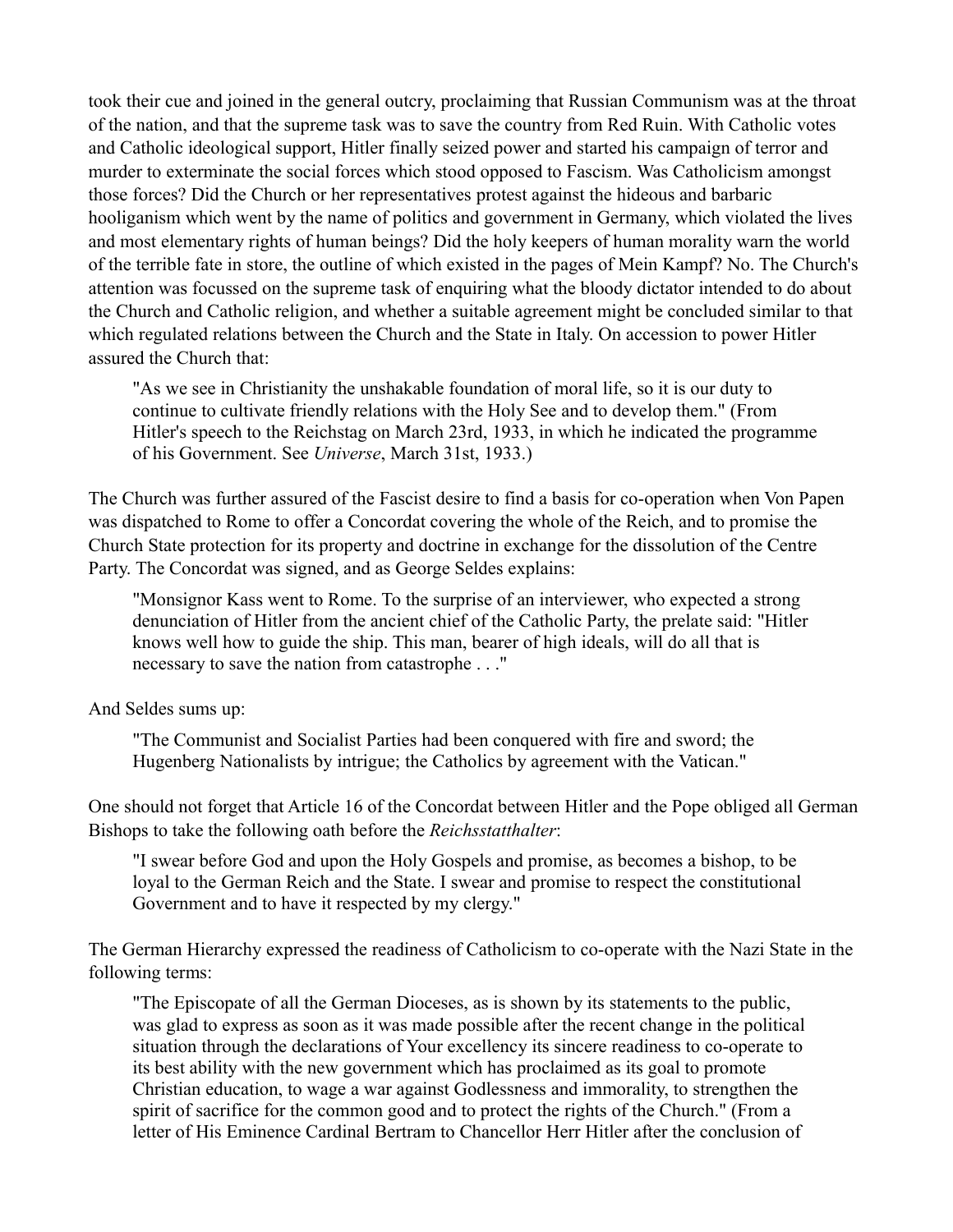the Concordat between the Vatican and the German Government. See *Universe*, August 18th, 1933.)

Fritz Thyssen, the rich steel magnate who financed the Nazi Party for many years, has stated in the *Swiss Arbieterzeitung* that the following were the plans for a new Germany which the Roman Catholics envisaged (the article is headed: *Pius XII, as Nuncio, Brought Hitler to Power*):

". . . the idea was to have a sort of Christian Corporate State organised according to the classes, which should be supported by the Churches in the west by the Catholic, and in the East by the Protestant -- and by the Army....', (*Cavalcade*, September 28th, 1940.)

The contention is that once again, in exchange for the promise of benefits to the Church, the Church betrayed the democratic forces inside and outside her own ranks, and used ecclesiastical influence and power to foster allegiance to Fascism.

This period of German history must be impressed on the minds of all those who are so fond of citing the subsequent attacks on priests, nuns and Catholic institutions as historical proof that the Roman Catholic Church takes its stand for progress against modern Reaction. Certainly no historian would seek to deny that Hitler scorned to fulfil all the pledges given to the Church as he has ignored every other pledge when it suited his convenience. A situation developed similar to that which had sprung up in Italy prior to 1929. The difficulties were even greater. For German Nazism was not a replica of the Fascism of Italy. Its creed is more exactly defined, and forms an ideology which is alien to many basic tenets of the Roman Catholic Church. The pillars of Nazi ideology are racialism and anti-semitism and aggression. Further, the Nazi Movement came to sponsor a sort of new religion in place of the old dead dogmas, in which the Universal God of Peace had to make way for a strong, national Aryan God of War. There was even talk in Fascist circles of a single German Church free from Rome as the ultimate aim. All this created tension and difficulties in excess of those which the Church had faced in her dealings with Mussolini. Hence the view held by some English Catholics that the hope that Nazism can be Catholicised is forlorn indeed, and that better hopes for Catholicism are founded in Nazism's destruction than in any attempt to remould the Nazi system in forms which would give Catholicism its due measure of influence and power. This view has been strengthened by the more recent partial alliance between Germany and Russia which has raised the question whether some permanent form of co-operation between Nazism and Stalinist communism might not emerge.

But neither the Vatican nor the German Church have shown signs that they accept that assumption. The German Church has been denied financial privileges which it enjoyed earlier. Priests and nuns have been intimidated and imprisoned and held up to ridicule in immorality and embezzlement trials. Under sterilization laws, the members of Catholic Orders were compelled to notify the Nazi Authorities of defectives and epileptics in their congregations, and arrange for the operations to be performed. Payment for mass was treated by the State as a commercial enterprise and taxed as such. Catholic schools have been closed down and Catholic children forced into Nazi Youth Organizations under Nazi pressure whilst Catholic Youth Bodies were closed down. In Hitler's purges Catholic prelates were among the victims. Yes, the German Church has suffered all this -- but in infinite patience and with dogged forbearance. There have been protests, official and unofficial, at these sharp excesses of the Nazi State and at the repeated violation of the German Concordat. But on all possible occasions these protests have been linked up with expressions of devotion to the Fascist State, with enthusiastic support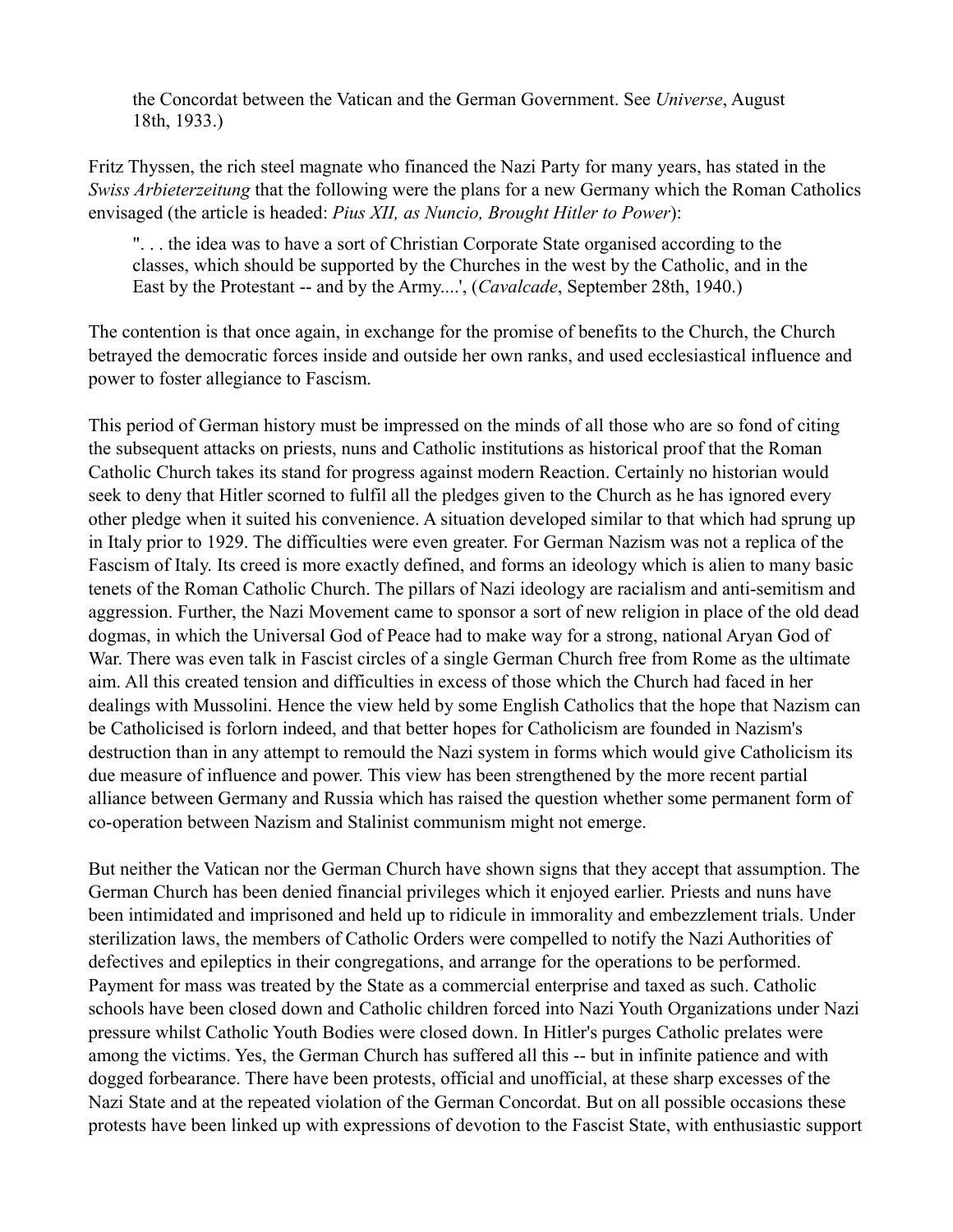for all the anti-Bolshevik campaigns of Hitler, and with the plea that the Concordat be respected, thus making it possible for the Church to work faithfully at Hitler's side. The Catholic press in this country prior to this war has begged English Catholics to exercise the same patience and reserve in judging events in Germany. Regular readers of its pages could not fail to note that the Vatican and the Church were ready at all times to become the ally of Nazism if only Nazism would yield some of its totalitarian power in the spiritual and educational spheres to the Church. The following letter written by Father Bertram and circulated early in I934 is only one of many documents which can be cited in substantiation of this point:

"There is vet another very heavy and serious anxiety which afflicts many thousands of loyal Catholic Christians. I refer to the anxiety that is felt on behalf of those who, under the former system of party government, followed those leaders whose aim it was as a matter of religious duty to combat Marxism and Bolshevism in a manner appropriate to the form of government then obtaining. These men, who did their best for the nation and the State, for religion and the Church, in dutiful obedience to those who were in authority at the time, are today no less ready to serve the new State loyally and uprightly for the nation's good, and to employ all their power and resources in the common task of rehabilitation in honourable harmony with the present government" (*The Persecution of the Catholic Church in the Third Reich*, page I5.)

The pamphlet *Nazi and Nazarene*, by Ronald Knox, the Catholic writer, stresses in callously frank terms the hopes of a compromise to which Catholics held fast:

" Whether because they remind him that there are cultures other than the German culture, or because they remind him that there was a pre-Nazi Germany, Hitler might be expected to view the Catholics of the Reich with distrust, and perhaps to harass them. But does either motive account for the vigour, the purposefulness, of the anti-Catholic drive' The Catholics of Bavaria, and perhaps of the Rhineland, might be suspected of sympathy with the old order of things; but not those of Prussia and of the other German States. There, you feel, the Lutherans might have been persecuted (as we know they have been persecuted), and the Catholics let alone; yet the suppression of Catholic influence has been nation-wide. Nor, when yon come to look into it, was there much in the cry of Foreign influence! The German Catholics had no love for France; they remembered the anti-clerical laws, and they blamed France for the ill-success of Brüning's Chancellorship. Russia they hated like the Nazis; Italy, Germany's new friend, was endeared to them by the aid which it lent to the anti-Communist rising of General Franco. There was no reason in the nature of things why the new German Government should not have pulled well with the Church at first, if there had not been some more intimate ground of disagreement."

That more intimate ground is declared to be Hitler's aversion for Christianity.

To date, the unwillingness to enter into friendly relations lies not with the Pope or the German Bishops but with the Fuhrer. Nevertheless, despite all attacks on the Church, at all crucial periods which contributed to the tearing up of the Versailles Treaty and the severing of those slender threads of international law, Roman Catholic bells pealed as loudly as any in gratitude and thanksgiving for the liberation of the German people by the great Adolf Hitler.

Any talk of a Papal or Catholic struggle against Fascism in Germany is an historical falsification. The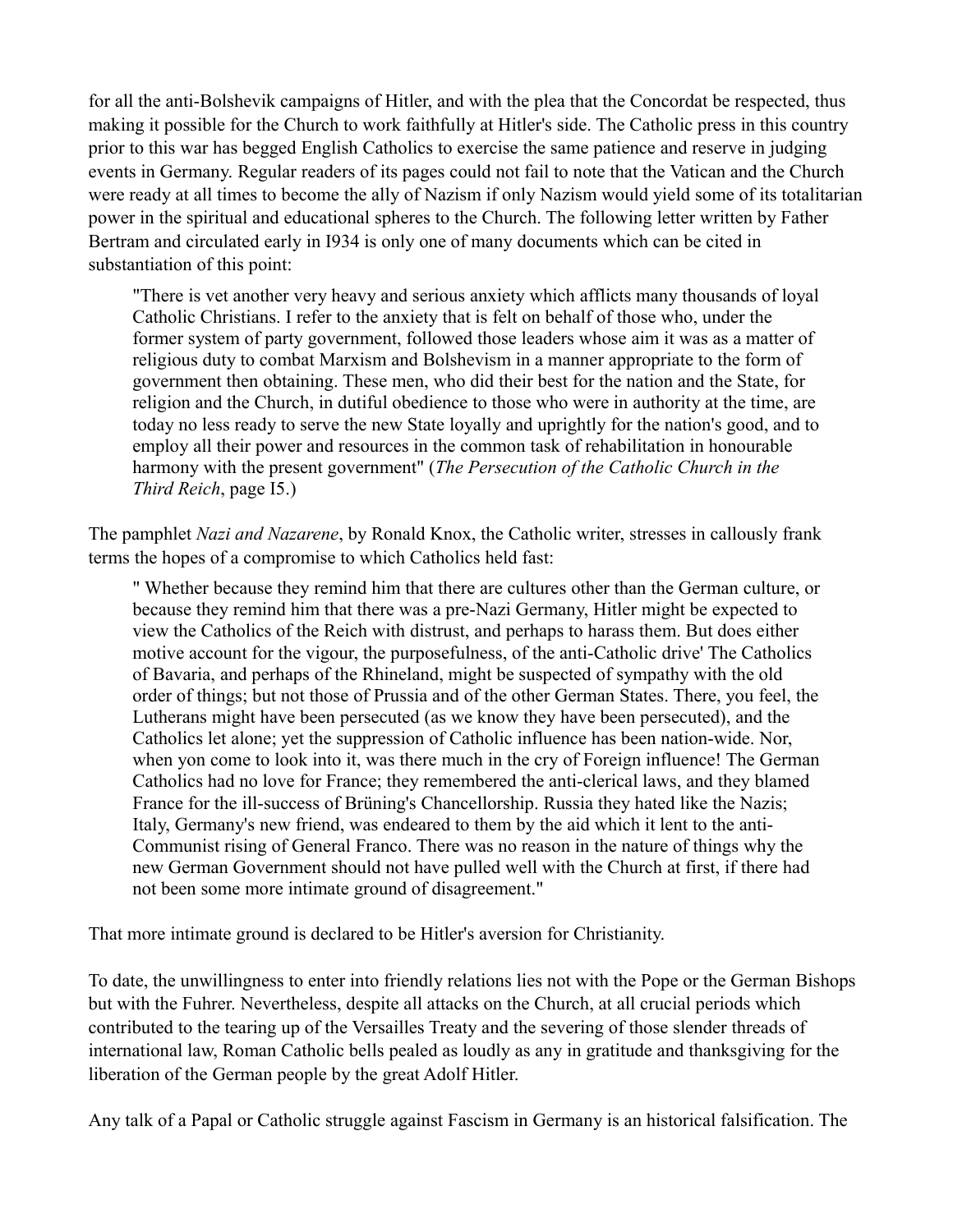rare statements, written and verbal, which have emerged from Papal quarters as rebukes to the Nazis and their doctrine came after Hitler's Regime had four years of life and growth behind it, and only when the Nazi system had inflicted serious injury on the German Church. As such, these rebukes had no greater value than that of a strategic move of self-defense.

#### **THEOCRACY IN AUSTRIA AND SPAIN**



The Spanish Catholic Hierarchy gives the fascist salute at Santiago de Compostella. Left to right: the Bishop of Lugo, the Archbishop of Santiago, the Canon of Santiago, General Aranda, General Dávila, the Bishop of Madrid (1937)

In Austria, the Dollfuss experiment in clerical Fascism (afterwards continued under Schuschnigg) was short-lived. It was nevertheless instructive. Compared with Nazism, Austrian Fascism was more humane. Cruelty was an end in itself, in the Germany under Nazi rule. This was not typical of the Dollfuss regime, although bloodshed, persecution and repression were used unstintingly where necessary to bring the new regime to power and keep it there. More important is the point that between Austrian Fascism and Catholic Clericalism harmony existed from the start because the Fascist leaders were themselves devoted sons of the Church (more devoted than Hitler who was and presumably still is nominally a member of the Church of Rome). These Christian leaders were resolved to use Fascist methods not only to defend economic privilege, but in order to expand and safeguard the power of their Church. Catholicism increased its influence by the aid of such decrees as the compulsory attendance at religious instruction for all children in primary and secondary schools; by the suppression of the powerful Austrian Freethought Union; by the allocation of 58 out of the 60 seats in the State Cultural Council to the Roman Catholic community which gave the Church a monopoly in all cultural matters; by applying an ecclesiastical test to the civil service, etc. In its social aspects the Austrian Fascist State bore a close resemblance to the Christian conditions laid down by successive encyclicals dealing with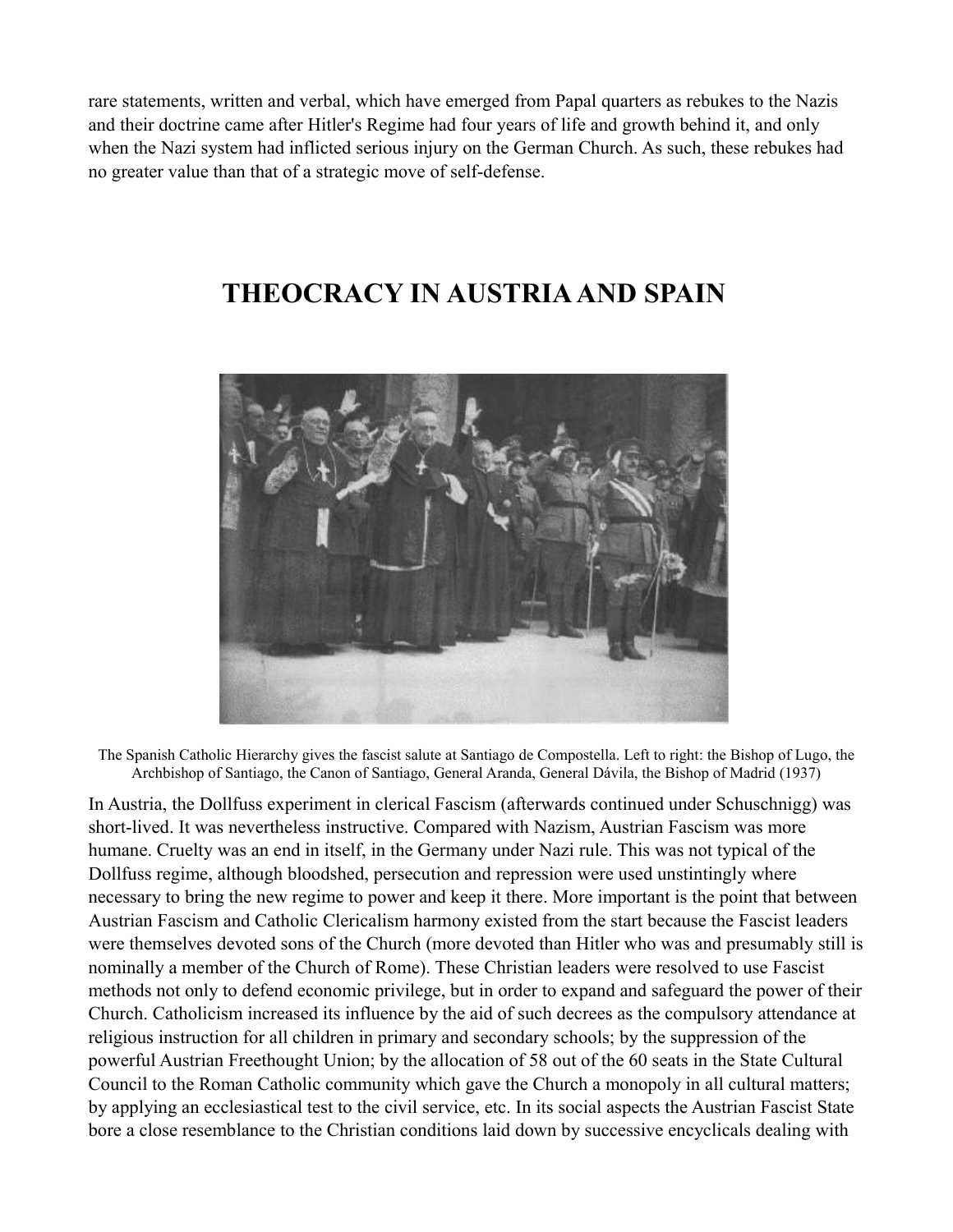the Social Order. As a prominent Catholic publicist, Mr. C. F. Melville, wrote in September, 1933, when the scaffolding of the new State was in the process of erection:

" Economically it will resemble to a great extent the Fascist Corporate State of Signor Mussolini. Its spirit will derive from the interpretation of Pope Pius XI, in his Encyclical of May, 1931, *Quadragisimo Anno*, in which the principle of private ownership is acknowledged, but the right of the State to intervene ' for the common good ' is also admitted. Liberal parliamentarism is to disappear for good; industrial disputes prevented by the substitution of corporations for the existing trade unions and the employers' federations; and all political parties are eventually to be suppressed.... Above all, the Austrian Corporative State will be integrally and essentially a Catholic State.'" (*New Britain*, September 20th, 1933.)

In this way a Clerico-Fascist constitution was born which derived its inspiration and guidance from Papal encyclicals and its power from the violence of Fascism.

In Portugal a similar form of Catholic Fascism is in control.

In Spain the Roman Catholic clergy were so notorious for their reactionary economic, political and educational influence that a detailed treatment of the Spanish question is unnecessary. The Church possessed great affluence and such a monopoly in the sphere of Education that she committed the common error under such circumstances of becoming still more grasping, more unscrupulous and more arrogant. When Catholicism dominates in the political sphere it usually rouses an intense hatred of the Church, though it does not of necessity drive men from the Catholic religion. The Catholic intellectual, Jose Bergamin, said in 1936, when asked by a foreign journalist how it came about that the Churches were burned and clerics killed:

" When these poor barbarians kill priests and burn Churches they do it not out of hatred, nor out of indifference, but rather as a man may kill the wife he loves when he finds out that she has deceived and betrayed him."

This interpretation has certainly some truth in it. In the case of Spain a Republican Government came into being which, in the interests of the downtrodden and ill-educated masses, not only challenged vested interests that were purely economic but also attacked the powerful Jesuit Order and the system of subsidizing the Roman Catholic Church. It increasingly secularised the system of public education. At the subsequent polls the Church defiantly sponsored the cause of anti-Republicanism, declaring it to be a mortal sin to vote for the Republican ticket. But despite all pressure, the Spanish people once more returned a Republican Government to power in February, 1936. It was then that the Catholic Action Party led by the Jesuit-trained Gil Robles seized the initiative and with the help of Hitler and Mussolini planned and carried through the rebellion which led to three years of war and slaughter. To quote the brave words of Luis Companys who was elected President of the Autonomous Government of Catalonia and on October 17th, 1940, was executed by order of General Franco:

" We are not opposed to any religious creed. But we do not forget that those who rebelled against us were the dignitaries and officials of a syndicate of business interests who were trafficking in the religion of Christ, and whom the people met only in connection with masses, funerals, and the sale of dispensations These were the men who revolted. The clerical predominance in our country was like the militarist predominance, a predominance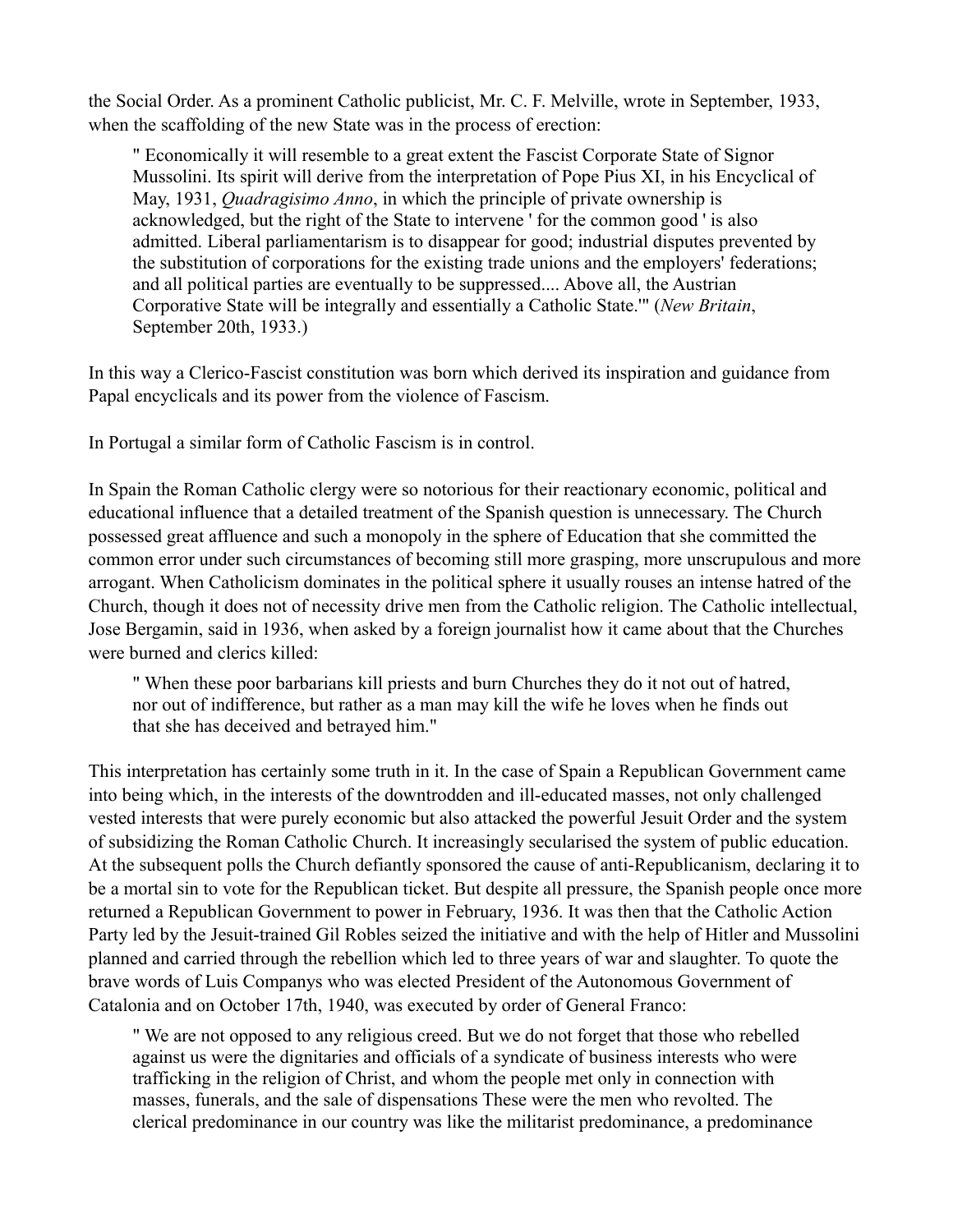of castes and privileges, that continually interfered in temporal and political affairs, that sowed the seeds of hatred, that propagated violence and civil disorder. In the elections of February 16th the Papal Nuncio extolled and exalted the Right-wing candidates, the *Accion Popular* (a reactionary political party) and the *Accion Catolica* worked together, the bishop of Barcelona was the promoter of the reactionary coalition with the Carlists and the followers of Lerroux, which started a wave of civil war here." (*Voice of Spain*, November 2nd, 1940.)

The outcome was a terroristic regime which reinstated Church privilege.

### **THE** *DUCE* **GOES TO WAR**

**ROMAN CATHOLICISM** has no fundamental objection to war. It has no use for the pacifist tenet: Thou shalt not kill. Catholic moralists teach that the use of violence is legitimate when put to the service of a just cause. This theory possesses practical value only in so far as Catholic Authority defines the conditions of a "just war." Yet Catholic writers on the subject do not lay down any precise principles of guidance. They are usually content to speak in ambiguous terms and end up with the Golden Rule of "Trust your rulers." The following quotation from the words of Rev. J. Keating, S. J. represents the sort of instruction that is given:

". . . before a soldier can lawfully fight, he must be morally sure that his cause is just. He cannot presume that his country is always in the right, though, failing the means of full information and in the absence of clear inclinations to the contrary he may generally leave the decision to his rulers." ("A Catholic Survey", *Bulletin of the Catholic Council for International Relations*, Vol. 2, No. I.)

No wonder history is filled with records of unjust wars launched and prosecuted with Roman Catholic support. We need only recollect the World War. The appeals of Pope Benedict XV for the belligerent nations to make peace only served to conceal the fact that the Vatican refrained from placing upon the shoulders of any government or governments the responsibility for the war. The power of the Vatican over its international following was not placed behind a practical policy to check the war-makers. On the contrary, Catholic priests under Papal control were working, praying and recruiting for the victory in war of their respective countries. In the wars that have followed, Catholic policy has proved in this respect to be as changeless as the Church's dogmas.

In a previous section it was contended that Mussolini in his imperialistic attack on Abyssinia enjoyed the support of the Church. Here are vital facts in substantiation of that statement.

William Teeling, a devoted Roman Catholic who is, however, a democrat in politics and therefore critical of the manner in which the Vatican has thrown in its lot with Mussolini and other Fascist forces in Europe, has written a very interesting chapter in his book *The Pope in Politics*, entitled "From the Lateran Treaty to Abyssinia." He explains how Mussolini was quite clear about his intention to use the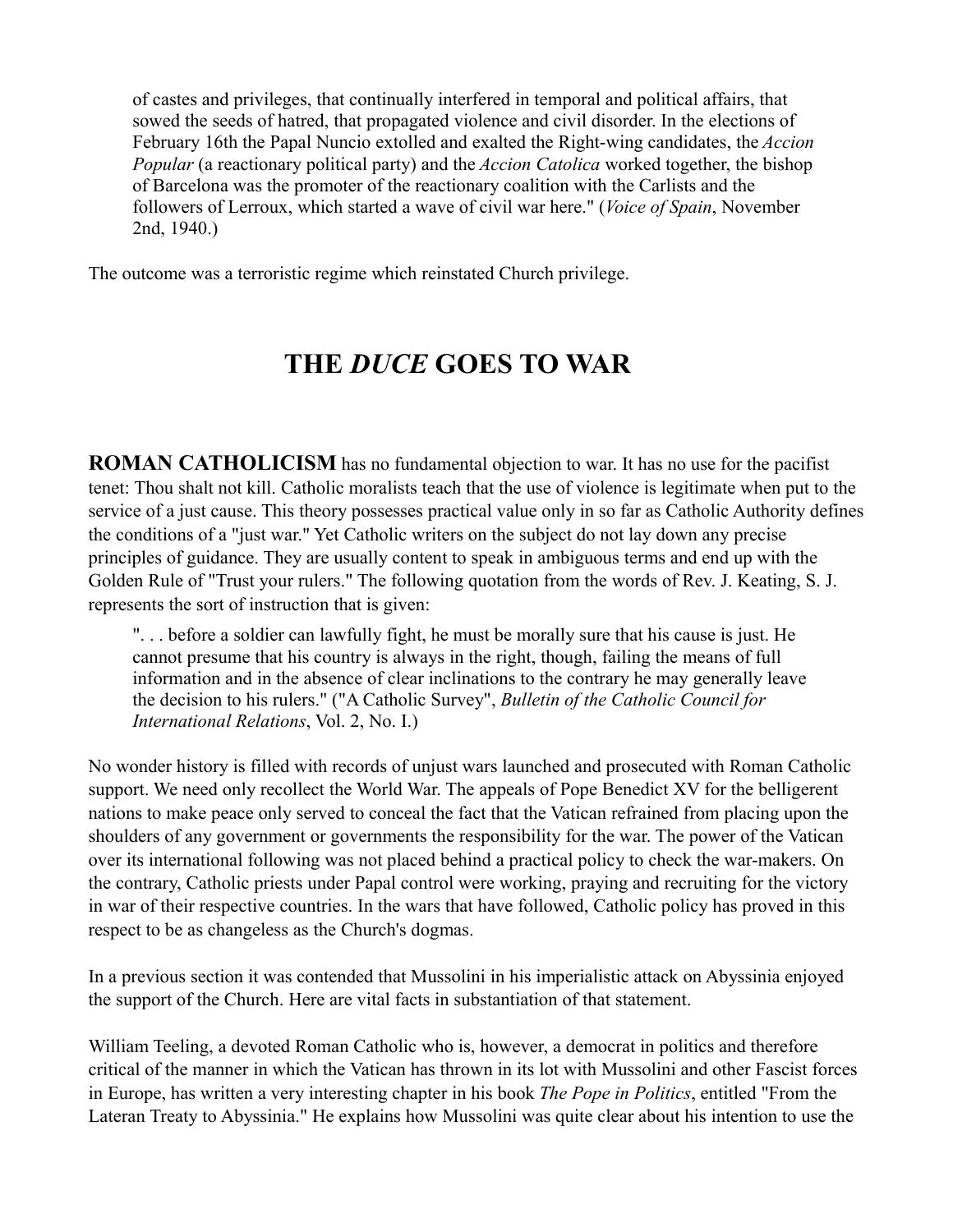Lateran Treaty and, indeed, the Pope himself, as useful means to his imperialist ends. For Mussolini valued the traditional use of organised religion to impart God's blessing to the cause of the Fatherland in time of war. But beyond this, the international influence of the Roman Church promised to be of great significance. Mussolini sampled the wares he had purchased when he sent his armies to Abyssinia.

"(Mussolini) brought all possible pressure to bear on the Pope to induce him to bless the Italian armies and come out wholeheartedly in favour of Italy The Pope did not do this himself, but he raised no finger to stop Italian bishops up and down the country from going on Fascist platforms and doing everything possible to support Italian arms." (Page I29.)

As Teeling says, the fact must be faced that "practically without exception the whole world condemned Mussolini, all except the Pope." The Italian Hierarchy almost to a man gave frenzied support to Mussolini and his war aims. The historian, Professor Salvemini, has placed on record that the following Roman Catholic dignitaries were in favour of Italian Fascist aggression: Seven Cardinal Archbishops; 23 Archbishops; 44 Bishops; 6 Archbishops in partisus infidelium. Salvemini reports textually some of the speeches made by these ecclesiastics, as well as resolutions passed at congresses which they attended or at which they presided.

The following are selected as typical:

(1) On the very day that the League of Nations met to consider the Ethiopian-Italian conflict, a National Eucharist Congress was In progress at Terrano attended by 57 Bishops and 19 Archbishops. *Osservatore Romano* (August 22nd, 1935) reported that this congress sent a telegram to Mussolini which read:

"Catholic Italy thanked Jesus Christ for the renewed greatness of the Fatherland made stronger by Mussolini's policy."

(2) In his Episcopal letter to his diocese written on October 15th, 1935, the Bishop of Nocen declared:

"Ethiopia is but a mixture of uncivilised tribes. Its people have no true notion of the duties of man, of its rights of its freedom. It is a people which, having become detached from Rome, cannot get the full benefit of the Christian ideas, which has not been able, therefore, to produce those beneficial conditions to which the West of Europe owes its greatness. Roman Catholic Italy has the duty of bringing to populations deprived of them, its principle of equity, charity and fraternity. We pray God that He should use Italy as His divine instrument for the evangelization of the whole world."

(3) And on October 28th the Cardinal-Archbishop of Milan added:

"The Italian flag is at this moment bringing in triumph the Cross of Christ in Ethiopia to free the road for the emancipation of the slaves, opening, at the same time, to our missionary propaganda."

(4) The Archbishop of Taranto, after having celebrated Mass in a submarine, prayed too for the Italian victory, and laid down five points which gave him his justification, it seems, for supporting Mussolini's war:

(a) War had been declared by the legal government, and it was the duty of all citizens to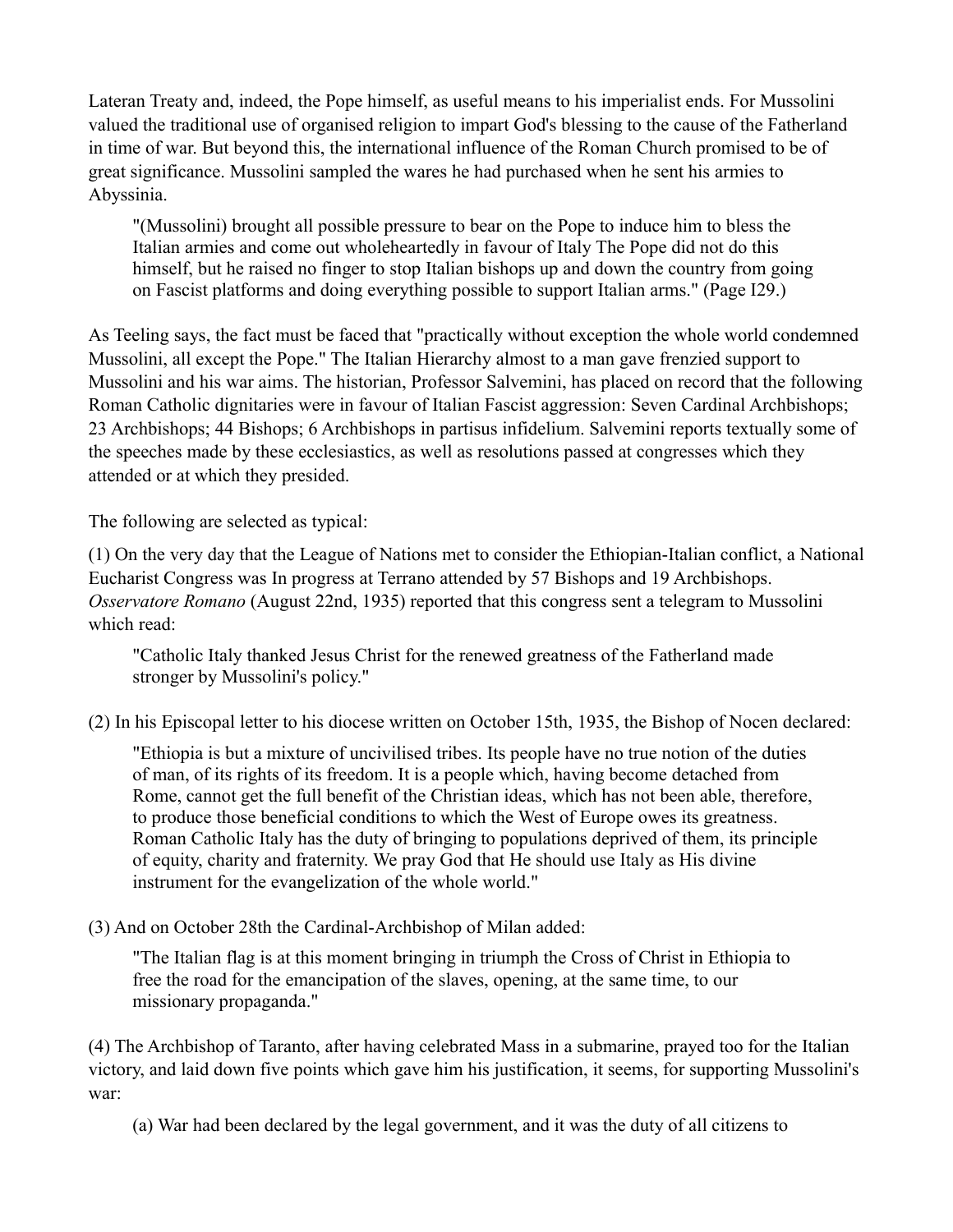obey Rome.

(b) The Italian victory would open Ethiopia, a country of infidels and schismatics, to the expansion of the Catholic Faith; therefore the war against Ethiopia should be considered as a holy war, as a crusade.

(c) Italy was fighting in Oriental Africa a war of defense, and therefore it was a just war. (d) As soon as Ethiopia was conquered there would be room there for Italian emigration, and Italy would get plenty of raw materials.

(e) Italy was fighting in Ethiopia a civilising war against barbarism and slavery. (*New Times and Ethiopia News*, October 3rd, 1936.)

As for Pius XI, he made one, and only one, important announcement on Mussolini's campaign in Abyssinia, and in this the decisive passage ran:

"The mere thought of war makes us shudder, yet outside Italy there is talk about a war of conquest, a war of aggression. A war of sheer conquest and nothing else, would certainly be an unjust war. It ought, therefore, to be unthinkable, a thing sad and horrible beyond expression. We cannot think of an unjust war, we cannot contemplate its possibility, and we deliberately reject it. We do not believe in -- we do not want to believe in -- an unjust war."

In circles of Catholic democracies in this country it was popular to interpret this as Papal condemnation of Italian aggression on the grounds that the war was factually a war of conquest. But if one examines the statement as a whole it is surely obvious that the literal meaning is that Mussolini's war could not be a war of conquest because such a war was " unthinkable." This, at all events, was the interpretation placed on it by every patriotic Catholic in Italy. And the fact that Pius XI proceeded to recapitulate the numerous excuses made by the Italian aggressors (need to defend frontiers, teeming population bottled up within too restricted Italian boundaries) without passing any judgment on the validity of the same only strengthened that interpretation. As the Editor of the *Catholic Times* (July 17th, 1936) wrote in answer to the challenging words of the Bishop of Durham:

"I will grant you that throughout these months of crisis the Holy Father has said no word in favour of the League of Nations, nor in favour of that united stand against Italy which was so much desired in this country."

Not only did the Pope refrain from condemning the peace-breaker in Europe, but as we have seen he did nothing to restrain the Catholic clergy, Bishops, Archbishops and Cardinals in Italy, who were under his influence and supervision, from granting the peace-breaker their spiritual and practical aid. Increased Catholic missionary activity in that part of the Black Continent over which Mussolini came to hold sway was part of the tangible reward which went to the Catholic Church. And in May, 1936, when the Fascist troops occupied Addis Ababa, the Pope was for obvious reasons not merely content to express his great happiness at the cessation of hostilities. He went further and referred to the:

". . . triumphant happiness of a great and good people for a peace that will further and will initiate the true European and world-wide peace." (*New Times and Ethiopia News*, October 31st, 1936.)

Was extermination by mustard gas in Africa, the weapon which had produced peace and victory, one of the "great and good" attributes of this "great and good" nation ?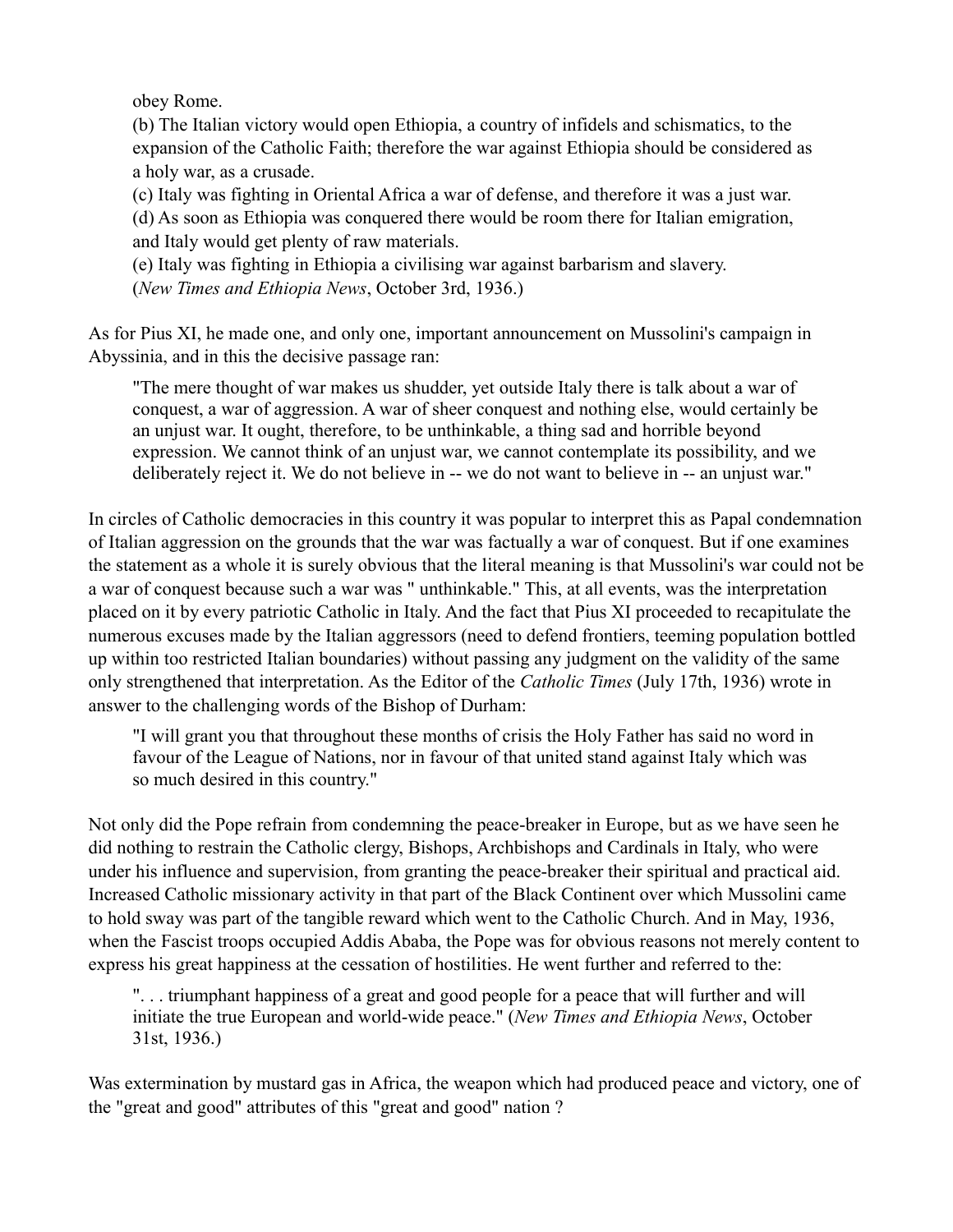The conquest of Albania followed later. And so the taste of blood, success and power was in the mouth of the Italian Dictator. Thus, with the sanction and connivance of the Catholic Church in Italy, Mussolini grew lustful, boastful and powerful enough to become the worthy ally of Hitler and help perpetuate one of the worst social crimes in the history of mankind.

The crucifix had not been reinstated in the Italian Schools for nothing. Mussolini had extorted a price, and dead Ethiopians and a ravaged country were part of that price. Mussolini's prostration before the Pope at Saint Peter's was not the outward symbol of a virtuous resolve on the part of the Duce to use his power to bring joy and contentment to the peoples of the world. It was the crafty, calculating act of an unscrupulous ruler who sought power regardless of the cost in life, liberty and happiness, and who needed "Divine" sanction and "Divine" inspiration to give authority to acts which were repugnant to human reason.

#### **NAZI IMPERIALISM**



*Reichbischof* Müller and Roman Catholic Abbot Schachleitner are greeted by Hitler at the Nuremberg rally

Before Herr Hitler challenged the world by launching his attack on Poland, he had numerous successes to his credit in the international field all of which had played an essential part in preparing the German nation for the decisive battles which were to bring about the conquest of Europe and later, perhaps, of the world. There were campaigns such as the march into the Rhineland, the Saar Plebiscite, the seizure of Austria, the march into Czechoslovakia.

When the Rhineland was occupied by Nazi troops, Services of Thanksgiving were held in all Catholic Churches throughout Germany, and hymns of praise were sung to the Fuhrer and the Great German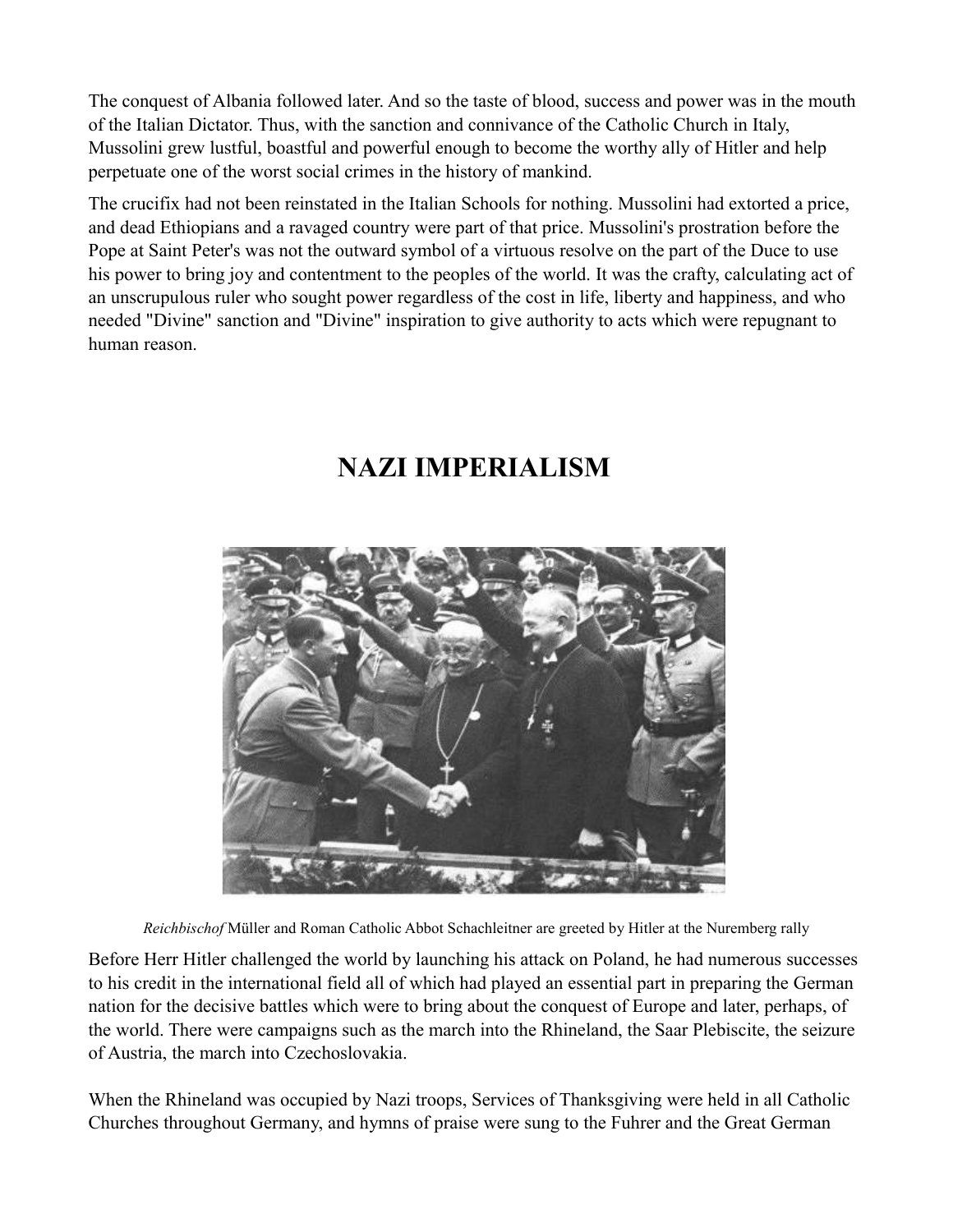Nation. Similarly the plebiscite result of 477,1I9 votes cast for a return to Germany of the Saar (90.8 per cent of the total) caused the great Church bells to peal forth their victory chimes once again. But more must be said on these events. The Saar population is almost entirely Catholic. The result showed clearly that the Catholic vote was almost entirely in favour of Germany. We are told that the Pope maintained an attitude of absolute neutrality. This was true as far as his public utterances were concerned. But the representatives of his Church in the Saar were permitted by him to explain the attitude of the Church in the following terms:

"Dear diocesans, -- On Sunday, January 13th next, the plebiscite will be held in the Saar to decide whether this German country and its inhabitants shall or shall not remain in that state of separation from Germany which was forced upon them by the dictated peace of Versailles. No Germans can regard with indifference a decision which will fall due in a few days and which will have such important consequences for the future of the Fatherland. As German Catholics it is our duty to uphold the greatness, the welfare, and the peace of our Fatherland. Our most important means to this end is prayer. We therefore ordain that on the given Sunday, after the usual services, Pater Noster and Alle Maria be said thrice in all the churches with the participation of the congregation, in order to pray that the Saar Plebiscite may have a blessed result for our German people." ("Appeal to Roman Catholic voters issued by the German Bishops of Speyer and Trier and read from the pulpits of the churches under their control." See *The Times*, January 18th, 1935.)

*The Catholic Times* (January I8th 1935), after the conclusion of the plebiscite wrote in the following vein:

"He (Hitler) owes this triumph, this vindication of Germany to the Catholics . . . The whole world has begun to ask whether Hitler and his followers know the meaning of gratitude. Time will give us the answer...."

Just a year later Germany held its " elections " whereby the German people were asked to " vote " on the whole line of foreign policy of the Nazi State. The Catholic Hierarchy of Germany issued its statement which was read out publicly in all the Catholic Churches of Germany on Sunday, March 22nd, and which was as follows:

"All we who know our faithful Catholic people, and their ideas and feelings, are aware that German Catholics, like everyone else in our Fatherland, fervently desire to proclaim to the world their patriotic feelings in hours of national decision. But we also know that the coming election puts many of you in a painful conflict of conscience, because it might appear that your vote meant the acceptance of measures and expressions which are antagonistic to the Church and to Christianity and which have filled us with grief and pain in recent years. In order, however, to open the way to a decisive ' yes ' the following declaration may be made in the name of all German Catholics, for whom the Catholic faith is their guiding principle. We give our vote to the Fatherland, but that does not signify approval of matters for which we could not conscientiously be held responsible. This attitude and declaration suffice to enable all Catholics of good conscience to vote ' yes ' on all questions which are voted upon, and to support before all the world the honour, freedom and security of our German Fatherland."

"This declaration can and will in no way prejudice the free decision of the voters; it is not intended to influence any attitude to purely political matters, but it is intended as its text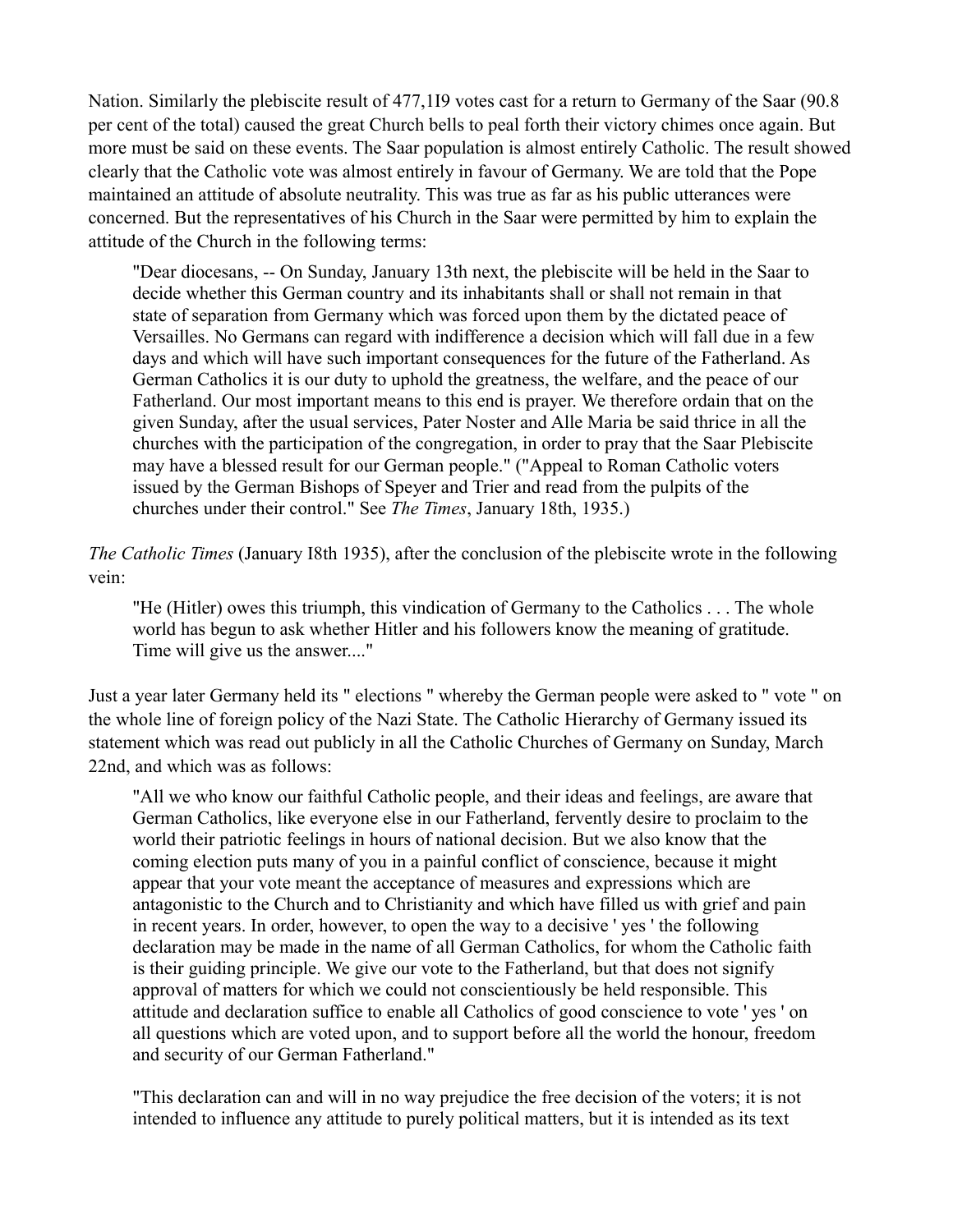indicates, to clear up misgivings on matters affecting the Church. Liberty of attitude on the matters voted upon remains unaffected." (See *Catholic Times*, March 27th, 1936.)

It should be remembered that this declaration came after three years of Hitler's rule, years in which, to put it mildly, the Church had been increasingly snubbed and slighted. Many of the Catholic laity seethed with indignation at the attacks of Nazism on their religion and the seemingly spineless attitude of acquiescence on the part of their Church. The Hierarchy could do no other than permit Catholics to vote against Hitler if, in the circumstances, they felt the need to take that course. But the statement openly revealed how the Church wanted them to vote on this occasion. Under the conditions of terror the result showed such an overwhelming vote in favour of Hitler's aggressive policy that only a few Catholics could have given their vote in opposition.

Hitler's conquest of Austria was well prepared by a Roman Catholic Minister of the Interior who was at the same time a Nazi leader, Dr. von Seyss-Inquart. Hitler's troops entered Vienna to the pealing of the Church bells. Their ringing had been ordered by the leader of the Austrian Church, Cardinal Archbishop Innitzer, Primate of Austria. This gentleman hastened to assure the Nazis of the fidelity of himself and his Church. He issued a proclamation stating that Catholics must support without hesitation the Great German State and its Leader " whose struggle against Bolshevism and for power and for the honour and unity of Germany corresponds to the voice of Divine Providence." He ordered all Catholics of the Archdiocese to pray to God for a bloodless course of the great revolution, and instructed them to obey all orders willingly and gladly. No other expression of the Catholic attitude reached the ears of the general public in Austria. Papal neutrality once again was asserted. At the election, which gave Sanction to the *Anschluss*, 99 per cent of the Austrian people declared in favour of incorporation in the Reich. The *Gleichschaltung* of leading Prelates and a spirit of resignation due to the feeling that the Fascism of Hitler could not be materially worse than the Clerical Fascism of Schuschnigg were major reasons for Hitler's easy victory. For both of them Catholicism was responsisle.

In a similar way Czechoslovakia was betrayed and dismembered with the connivance of leaders of the Roman Catholic Church, who were either Nazis at heart or willing allies of Nazism. The names of Herr Konrad Henlein (Sudetenland), Monsignor Hacha (Czechoslovakia) and Father Tiso (Slovakia) must not be forgotten in this connection.

In its internal policy German Fascism had nothing with which to appeal to the people. On the contrary, the work of the Gestapo, the atmosphere of fear, the dreadful uniformity of ideas, the long hours of work and increased repression in the factories, are all features of the regime which engender a rebellious feeling unless feelings are dead or so warped that no honourable sentiment can remain. Hitler has been able to keep in power and win over allegiance only on the basis of his successes in the international field, his appeal to Nationalism, and his claim to be the vital force which can rid the world of revolutionary Bolshevism. On all these issues he has had the Church at his side, faithful, energetic and sustaining. The Catholic Church of Germany has in this way actively assisted Hitler to create the conditions which made the present war possible, and must be held responsible for this fact.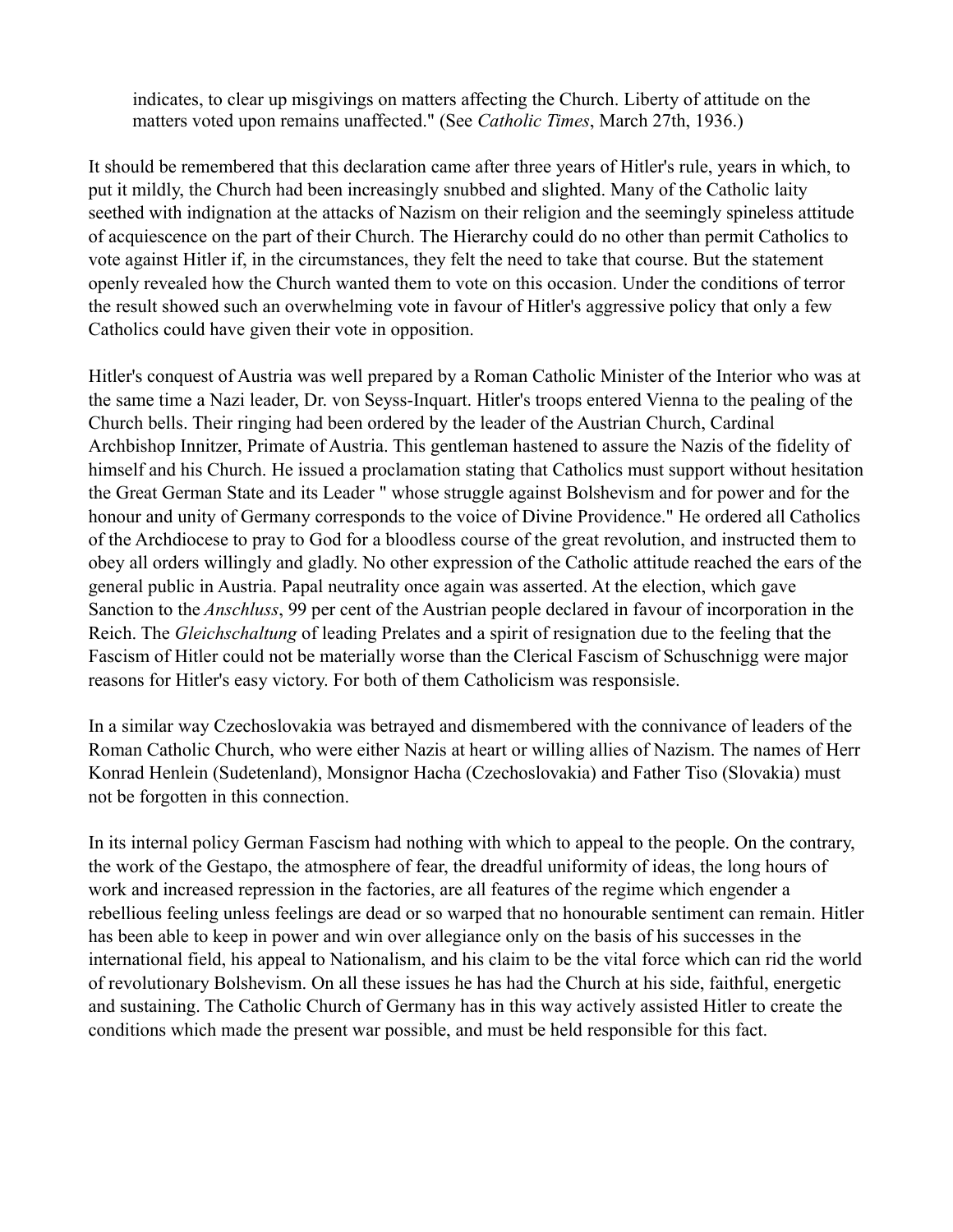#### **FRANCO'S "HOLY WAR"**

The consciences of some Catholics in the democratic countries were repeatedly troubled by these events which showed up Catholic ecclesiastics and Catholic politicians in a most unfavourable light. In contrast the war in Spain showed a united demonstration of Catholicism such as the world will only rarely witness. All the Spanish Bishops with the exception of Cardinal of Tarragona, the Bishop of Vitoria and the Bishops of Orihuela, signed a document in favour of General Franco's military rebellion and against the legally elected Government, and accused the latter of Communism, although not a single Communist was to be found in its ranks. The Vatican refused to support the French and British protests against the bombing of civilians in Catalonia, presumably in order to avoid "any association to which a political character might be imputed," as the *Irish Times* suggested. Such considerations did not prevent the Papal blessings being sent to Franco at a later date.



Spanish Civil War Poster: How the Church sows the seeds of religion in Spain

Not only in Spain but in every country in the world the Spanish War was heralded by Catholics as a Holy War to save the Church from the onslaught of Red Atheism. Catholic men of Ireland formed their own Religious Brigade to fight with Franco. The Catholic press throughout the world opposed every attempt to give moral, financial or military support to the "Red Government." In this country every ghastly tale was told to turn public sentiment round to Franco. Especially in the Labour Party, Co-operative Movement and Trades Unions, a Catholic nucleus were actively engaged in protesting against any sort of help being given to the Republican forces. Where Catholics were powerful enough they stopped the sending of such funds. Decisions to display collecting boxes and offer Milk Tokens for sale in Co-operative Stores were in many cases rescinded thanks to the pressure of Catholic Co-operators. In the trade union branches, members were dissuaded from supporting the T.U.C. appeal for funds. Sections of the Irish trade unions even went so far as to threaten that they would dissociate themselves from the

T.U.C. unless the latter body ceased its policy of sending money and moral encouragement to the "Godless" forces. The Civil Service Clerical Association was also the scene of an organised, though unsuccessful, Catholic campaign on behalf of Franco. Unfortunately Russia's intervention in Spain at a later stage in the war was never decisive enough to prevent Fascism's triumph, and thus it lent colour to the fable that the Church was solely concerned to stop Spain from becoming the catspaw of a foreign Godless State, for which end she was in duty bound to take action.

With the war won by Franco and his Fascist and clerical associates inside and outside Spain, Pope Pius XII sent the following message to the victors:

"With great joy we address you, dearest sons of Catholic Spain, to express our paternal congratulation for the gift of peace and victory, with which God has chosen to crown the Christian heroism of your faith and charity, proved in so much and so generous suffering....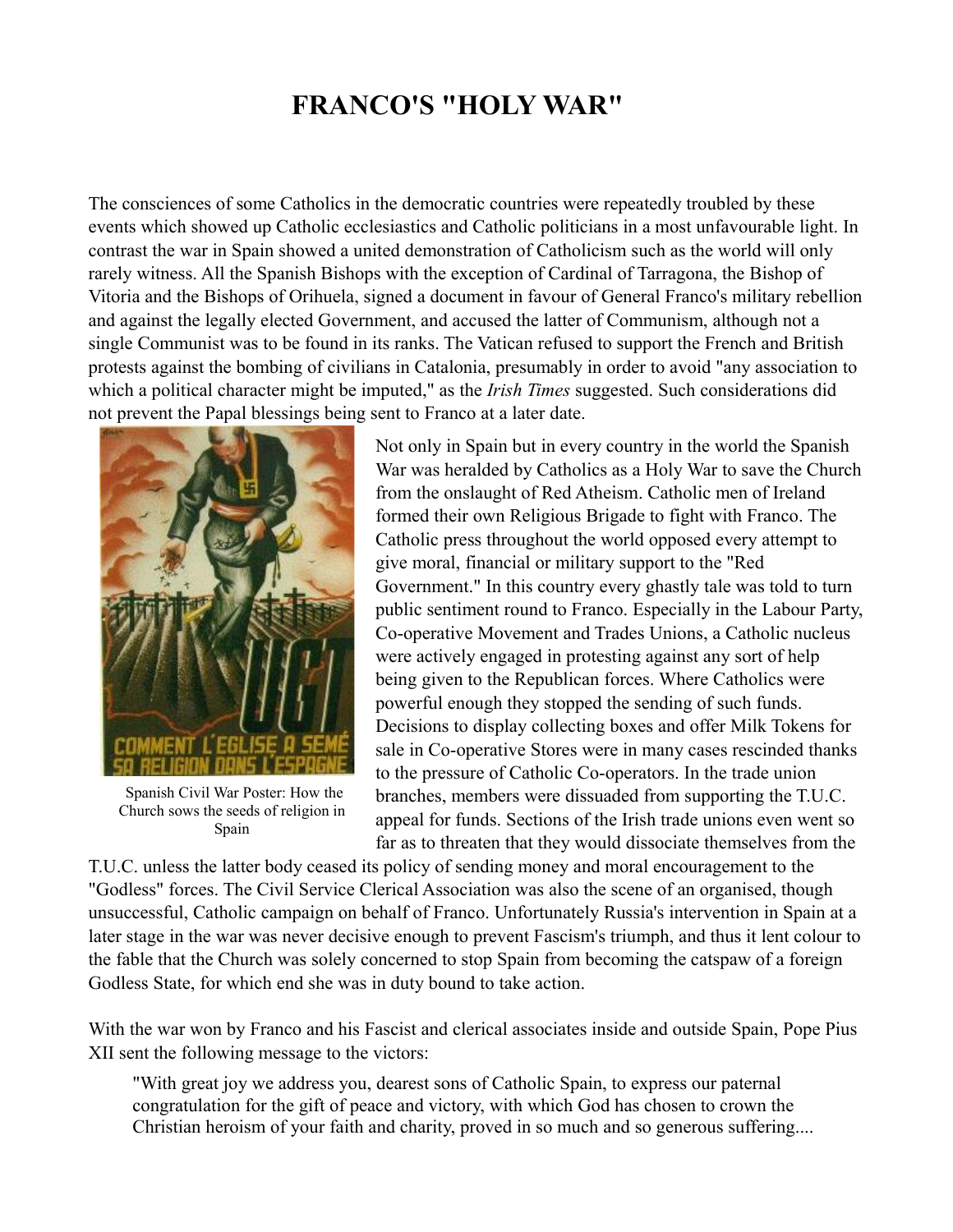the healthy Spanish people, with the characteristics of its most noble spirit, with generosity and frankness, rose decided to defend the ideals of faith and Christian civilisation, deeply rooted in the rich soil of Spain. As a pledge of the bountiful grace which you will receive from the Immaculate virgin and the apostle James, patrons of Spain, and which you will merit from the great Spanish saints, we give to you, our dear sons of Catholic Spain, to the Head of the State and his illustrious Government, to the zealous Episcopate and its selfdenying clergy, to the heroic combatants and to all the faithful, our apostolic benediction.", (*Voice of Spain,* March 22nd, 1941.)

The admiration was mutual and General Franco paid open tribute to the devoted Spanish clergy " who efficiently collaborated in the victorious crusade and spiritualised the glory of the Nationalist arms." The Fascist Leader's tribute was not a matter of mere words either. For today the control of the Church over Education is complete. Franco re-introduced the financial subsidies of the State to the Church by re-establishing the last Ecclesiastical Budget under the Monarchy of 1931 (65,000,000 pesetas a year), and even augmented it with a special allocation for the repair of seminaries, libraries and churches. The property of the Spanish Jesuits was restored. Legislation which had been passed by the Republican Government excluding Roman Catholic priests from teaching in the schools was annulled. Divorce and civil marriage were both abolished. Laws for the protection of the family were passed which fixed severe penalties for abortion and which illegalised all establishments or centres devoted to birth control propaganda. In these ways, Catholic coercion once more became rife in many forms.

Whilst the relations between Fascism and Catholicism inside Spain are in general harmonious, a certain rivalry between Fascism and Catholicism exists here as elsewhere. A certain section of the Falangists do not want the children to be Church-taught longer than is necessary, and periods of conflict will almost unavoidably ensue. Also relations with the Vatican are, at least in one respect, not excessively cordial. A new concordat between the Vatican and Spain has now been under discussion over a lengthy period, indeed almost since the end of the Spanish war in February, 1939. The prime issue in dispute is the nomination of the Spanish Bishops. Both sides, Church and State, are jealous of this power and want the higher personnel of the Spanish Church to be composed of men to their liking. The Franco Regime did not hesitate to suppress the late Pope's Encyclical Mit Brennender Sorge which represented a rebuke to the Totalitarian systems in so far as they were too concerned with State idolatry and not sufficiency concerned with respect for God and His representatives on earth. Franco is certainly not so devout that he pictures himself in the role of obedient servant to his Church, merely the head civil administrator to the Pope, as it were. Thus the tussle on the issue of real mastery goes on all the time, even though an extensive measure of co-operation allows both Church and Fascist State to grow stronger mutually at the expense of the opponents of either or both. Actually the Spanish Church is a real power in the land and her responsibility for the regime and its actions is as great as her power.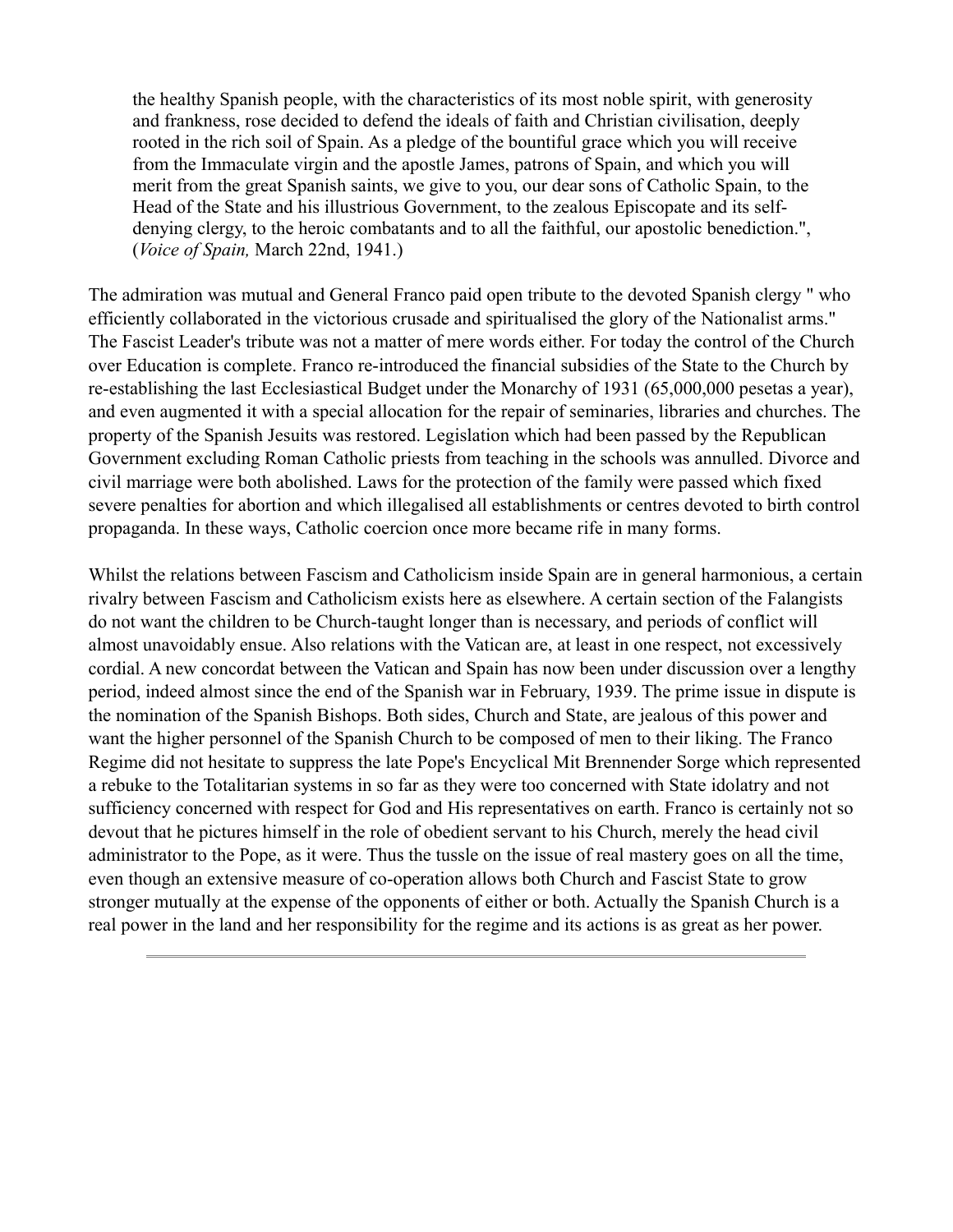### **UNDERCURRENTS AT THE LEAGUE OF NATIONS**

Successive war-mongering on the part of Japan, Germany and Italy could have been prevented, checked or nullified had the League of Nations become more of an effective peace-preserving institution and less of a clearing house for the intrigues of nations and statesmen. The Covenant was not so deficient that it could not have been applied and revised in the interests of outlawing war. Few progressive people will be inclined to deny that Russia applied the "den of thieves" theory in a negative way too long, or that her eventual entry into the League as a means of exerting an influence over decisive international counsels was a step calculated to help in the preservation of peace. Today after the world has witnessed Russia in the role of a non-belligerent ally of the aggressor Powers, as well as an aggressor herself, it is perhaps not too easy to put oneself back into the conditions of 1934 when Russia joined the League. It can be granted that the menace of Japan to Russia gave the latter a strong subjective interest in League politics. After her entry into the League, Russian statesmen worked energetically for a time to tighten the provisions of the League Covenant and to make it a more

efficient instrument against aggression.

When the entry of Russia into the League of Nations was up for discussion in that body, it was the representatives of Catholicism who publicly challenged the right of Russia to come in. On what grounds, then? Because she wanted war, for herself or others? This was not the point at issue. The objection was religious and concerned the internal regime in Russia, and above all the decision of the Russian Government not to allow children to be imbued with religious doctrines. M. Motta, the Roman Catholic spokesman of Switzerland, led the attack by stating that the persecution of religion in Russia had resulted in public opinion in Switzerland definitely and irrevocably being opposed to the admission of the Soviet State into the League. In Holland, too, it was Catholic pressure inside the Cabinet which led to the decision of that country to vote against Russia at this juncture. De Valera for Ireland and Schuschnigg for Austria did not vote in opposition to Russia's entry but they used the occasion of the debate for impassioned religious speeches which called on Russia to accept the standards of the West in order to fit herself for League co-operation. The comment of the Papal organ, *Osservatore Romano* ran:

"The opposition and abstention of ten States to the admission of Russia to the League of Nations has had salutary consequences -- firstly, in hindering that triumphal entry which the interested Parties were months in preparing on behalf of a Government which has so many sins to account for to the public conscience, secondly, in reminding the Soviet Government that in spite of the easy privileges gained in the past, adhesion to the League of Nations implies a series of obligations which must be satisfied, and the fulfillment of which will be under vigilant observation. Therefore, there has been no unanimity, no carte blanche for the future, hut simply a trust in an evolution towards the principles and methods of European civilization. M. Motta faced the problem of the admission of Russia with a clarity of vision, a nobility of sentiment, and a rectitude of Christian and civil conscience that finds a profound echo in the hearts of all for whom justice and right are still the unshakable bases of civil society." (*Universe*, October 5th, l934.)

Most of the Catholic papers in the country supported the views expressed by the Catholic advocates in the League. Also, it should be remembered that: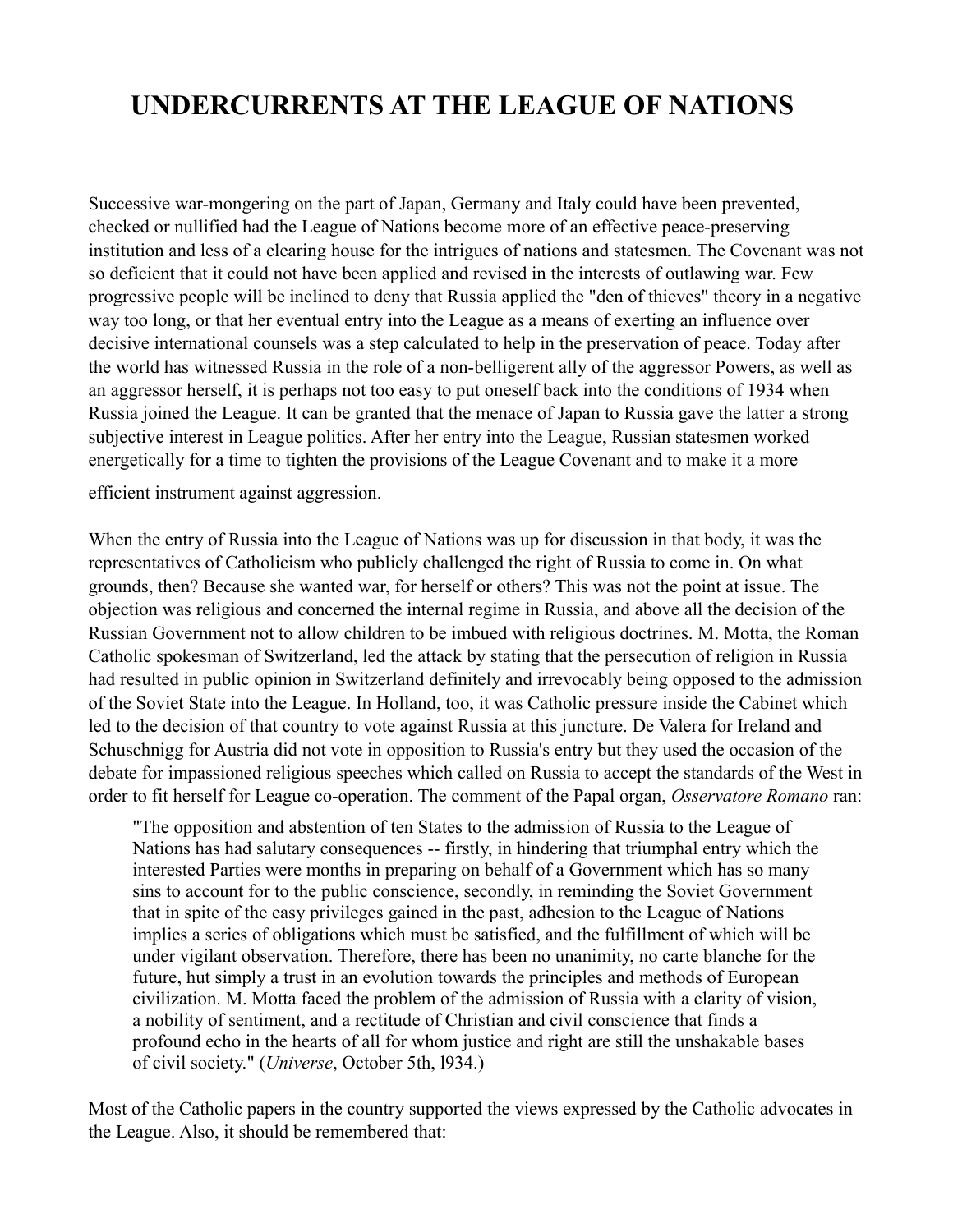"His Holiness Pope Pius XI, in 1922, immediately after his election to the Papal Chair, appealed to the representatives of the Powers assembled at Geneva to make united representation to Russia on this matter of religious persecution, and to lay down as conditions for the recognition of the Soviet Government freedom of religious worship and respect for ecclesiastical property." (My italics.)

The entry of Russia to the League did not mark the end of exaggerated Catholic hostility. On the contrary, Catholic influence was used year in and year out to force Russia to alter her internal affairs so that they accorded with religious principles she disavowed. Many were the occasions when urgent international issues were blurred by the introduction of religious controversy by Catholic statesmen. De Valera made numerous speeches for his Church. He proposed the laying down of a Declaration of Rights to which all member States must subscribe and in which the right to Christian teaching in the schools featured prominently.

It is not the place here to discuss the merits or demerits of secular and religious schooling. But what must be said is this. The League of Nations as a world institution covering peoples of all races, religions and philosophies, cannot legitimately sponsor the cause of Christianity or any other particular belief without impairing the essential unity against aggression which, as a body to outlaw war, it must have. Roman Catholics argue that the Godless principles of the Soviet State make international cooperation between Russia and Christian States impossible. It does, if the Christian States refuse to cooperate, as the Catholics wanted them to do. This is apart from the difficulty of deciding which is a Christian State and which is not. If one accepts the Catholic statement, surely Soviet Russia could with equal justification argue that compulsory Catholic education and the denial of divorce in Catholic Christian States also interferes with the building up of international law, and thus should be attacked by the League, or outlawed at its command. If the argument runs that the existence of persecuted minorities is a menace to peace, and thus international peace institutions should see to it that the elementary rights of free expression of opinion and the free practice of religion are generally safeguarded, there is everything to say in its favour. The claim that Russia and all other States should recognise the limits of the State and refrain from exercising State Authority in the realms of culture and the human conscience is valid. And Russia can well be criticised on the score that the Russian State leaders have worked to impose their ideology on others in the State. But this criticism comes ill from the mouths of Roman Catholics whose Church has never recognised the validity of the claim to civil and religious freedom, and whose Governments have been the worst offenders on that issue.

Secondly, during the period in question, the issue of preventing mass slaughter and the desperate conditions that go with it was so overwhelmingly important  $\hat{\mathbf{\bullet}}$  for the prevention of the existing war was what was involved  $\blacklozenge$  that, for its sake, conflicts on issues bound up with the differing internal regimes of member States should have been ruthlessly excluded from League debates. Catholic bias against Russia on the religious issue so dominated the minds of certain delegates to the League that one got the impression they were not primarily concerned with ensuring that an overwhelming display of force should meet any attempt at aggression but rather with isolating Russia in the international field. When Russia was thought to be threatened by a possible Japanese attack, for instance, Catholic propaganda did not assail the would-be aggressor but, on the contrary, in great part it uttered sentiments on the lines of those which appeared in the *Catholic Times* (November 23rd, 1934) and which ran as follows: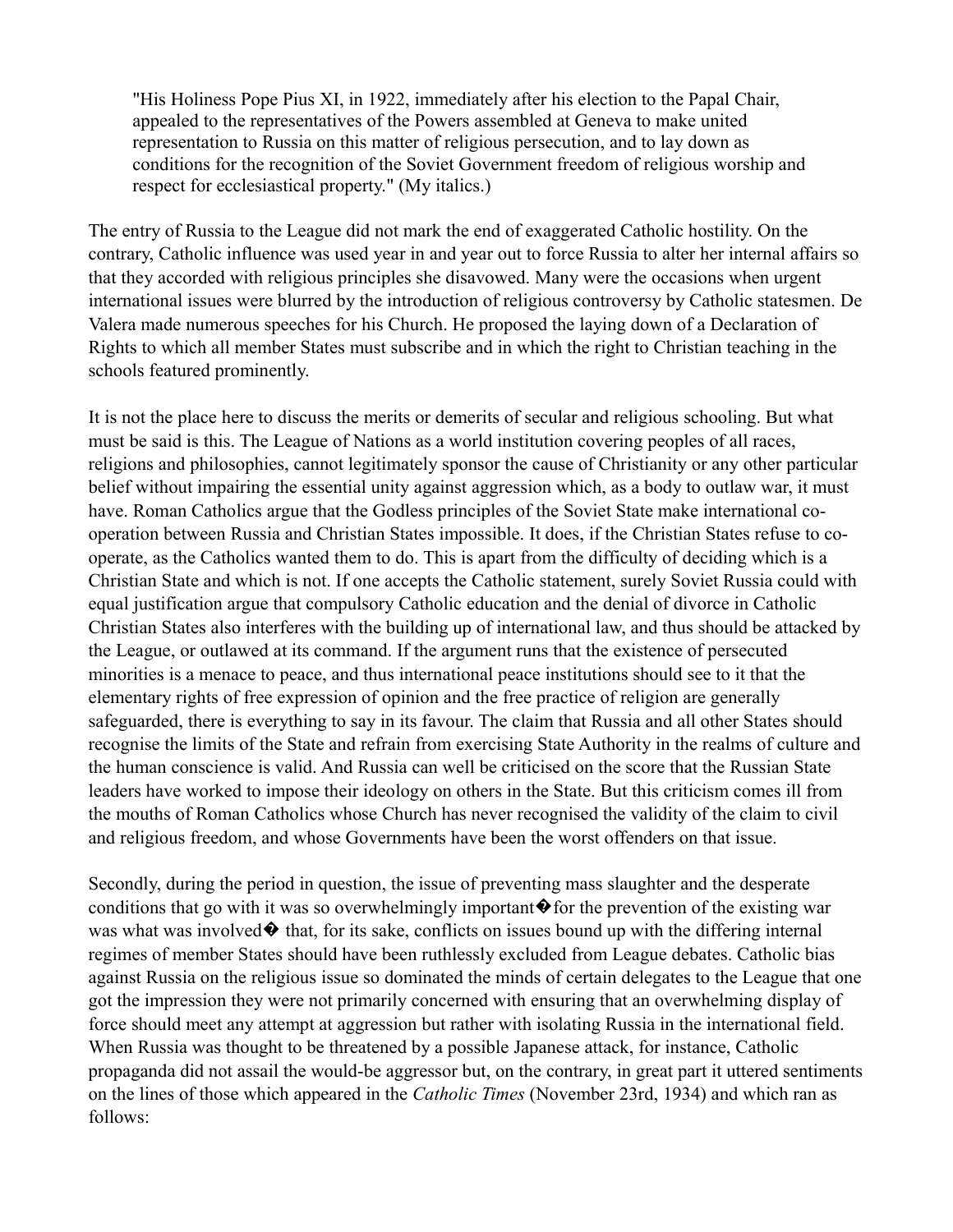"The Japanese are not anti-God. They have brought freedom from persecution to our missionaries in Manchuria and adjacent parts of China. They have consented to their settlers in Brazil being instructed m the Catholic Faith, and, whilst they dream of influencing the world by spreading Buddhism, they give freedom of worship to their own Catholic nationals. In the event of a war between Japan and Russia Catholics would sympathise with Japan, at least in so far as religion is concerned, so let us beware of an Anglo-American bloc against Japan involving us on the side of Russia."

Similarly in Europe, the policy of divorcing France from Russia and bringing about a bloc of this country and France with the Fascist Powers of Germany and Italy against Russia was the line which can be traced through the Catholic press. The *Catholic Times* wrote in April, 1935:

"Disarmament is dead.... We can, nevertheless, have thirty years' peace in Western Europe if France, Germany, Italy and Great Britain concentrate on Western Europe and its needs. We cannot have agreement about Russia, since Germany has lifted the veil which hides her ambitions. She wants Ukraine. Few Catholics m this country will approve a war against Russia, bad as her record is, but never still will be happy if our alliances draw us into a war in defense of the Godless. Russia must safeguard her own interests. We are not concerned to uphold her. The wretched Franco-German quarrel can be composed if France is willing to leave Russia to her devices. If France insists on allying herself with the Soviet, she should be told that Great Britain will have no part with her.... We must choose between two evils, and Russia's possible loss of the Ukraine is a much less evil than war-fires all over Europe, whilst many would say that the undoing of Gothes' Sovietism is no evil at all."

In short, although many are the forces which have contributed to the death of the League and the return to barbarism and lawlessness in international affairs, of which the present wars are the outcome, not least amongst these are the forces of Catholicism. Their antagonism to Soviet Russia so biased them that they were never prepared to co-operate wholeheartedly with Russia in the interests of international peace. When ultimately Russia herself became an aggressor and seized parts of Poland, Finland and the Baltic States, most Roman Catholics sat back with a feeling of self-righteousness, telling the world they had always said that Russia was a bad lot and that the idea of co-operation with her for peace ends was ludicrous. This argument actually holds no water. Disastrous as was Russia's later aggressive policy, it proves nothing about Russian motives in earlier years. One can with equal justification argue that if other States had shown the same readiness to co-operate with Russia in outlawing war as Russia showed in co-operating with them, neither Russian nor German aggression would have soiled the pages of history.

#### **THE WAR AND THE GERMAN CHURCH**

**THE** first fact which strikes those who study Roman Catholic policy in relation to the present war is that various and contradictory attitudes are sponsored in Catholicism's name. It is not merely the case that Catholics within this or that country differ in their calculations of what is expedient for the Church, but Church policy changes from country to country as well as do the public utterances of prominent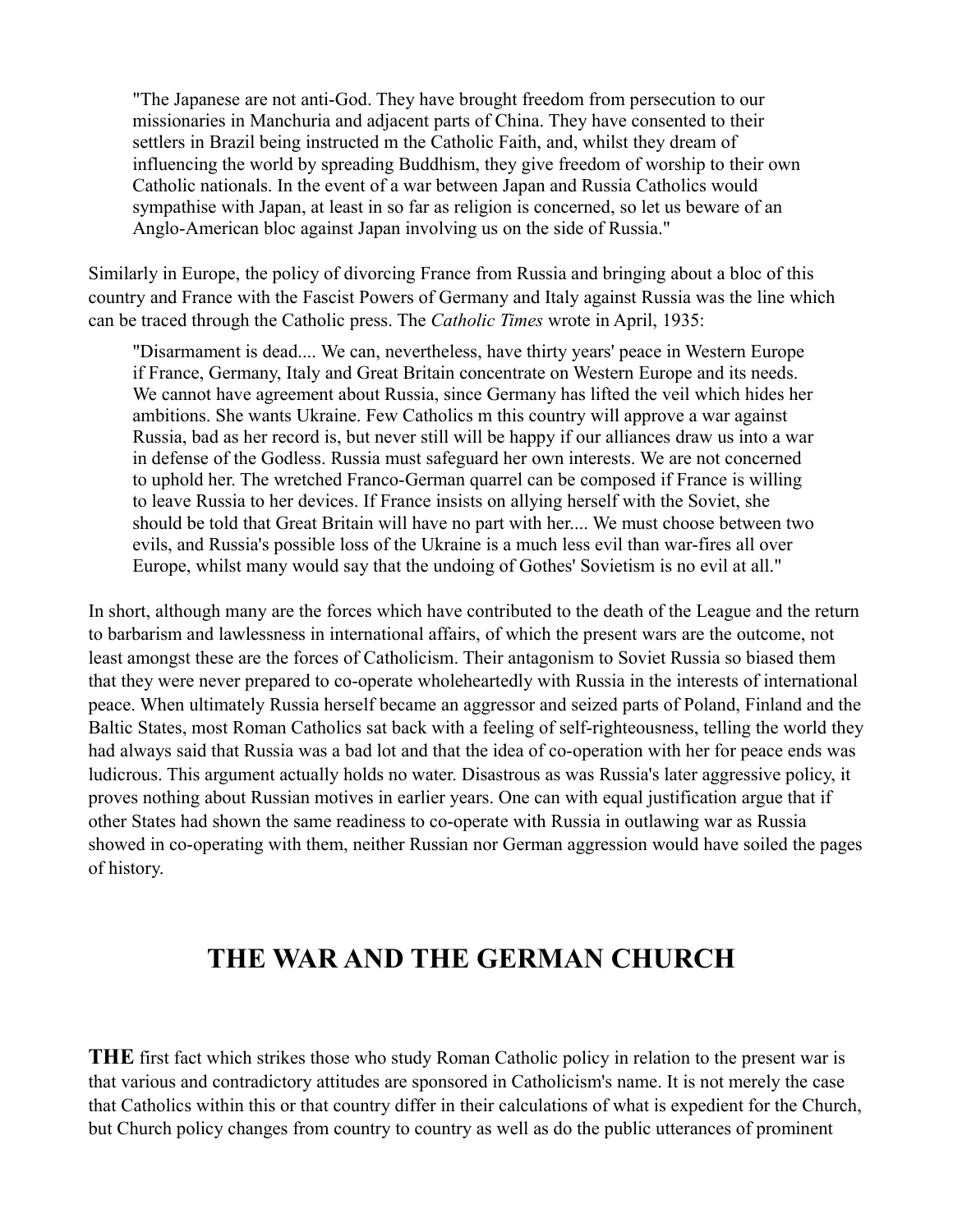leaders and members of the Church.

Although war conditions prevent the gathering together of detailed information from German sources, as well as making suspect those statements which do filter through, it is now commonly recognised that the German Church is blessing the guns and bombs of Hitler just as energetically as Cardinal Hinsly here gives religious sanction to the British side of the war. A Pastoral Letter addressed to all Catholic members of the Army, Navy and Air Force by the German Army Bishop, Mgr. Franciscus Garkowsky, is indicative of the co-operation that exists It reads in part:

". . . the German people has a clear conscience, and is aware which people will have to bear the responsibility before God and history for the gigantic struggle now going on. The German people knows who primarily started this war. Just as certainly as God is the Father of all Peoples, He is also the judge of right and wrong, and of honour and deceit. He cannot be, however, the advocator of both right and wrong, of both honesty and dishonesty." (*Catholic Herald*, October 18th, 1940.)

A message from Frankfurt-on-Main was published in the *New York Times* which ran:

"The leaders of the Catholics in Germany . . . exhort their believers in and outside the Reich to do their utmost in the righteous cause of the German Nation under the leadership of Chancellor Adolf Hitler." (*Cavalcade*, September 28th, 1940.)

A diplomatic correspondent of the *Manchester Guardian* (May 24th, 1940) wrote the following regarding the attitude of German Catholics to the Nazi State:

"Among the higher ranks of the Catholic clergy a decisive majority desire to see the victory of the Reich or at least a peace that will leave Germany's political and military strength unimpaired. At the same time they still look to an eventual Catholic-Conservative restoration. The National Socialist State has, it seems, been able to reach an understanding with the Catholic leaders. Assurances have been given as to the status of the Church in the Bohemian-Moravian Protectorate and in Germany itself The special position of the Catholic Church in Poland is also to receive due recognition. In spite of the persecution of laymen and priests by the Nazis, in spite of all the attacks upon the Christian religion, new hopes have been raised among the German Catholics as a result of these negotiations...."

On August 22nd, 1940, the Fulda Meeting of the German Bishops took place. Regarding what transpired at that Conference there are repots and counter-reports. From German official resources has come the report that the Fulda Bishops declared that:

". . . after the completion of the final German victory special ceremonies of gratitude to the German troops and of loyalty to Hitler will be announced."

Whatever the German Bishops' statement contained, its general publication was forbidden by the Pope, to whom it was submitted. British United Press reports say that State and Church are drawing nearer together in Germany, that Hitler has, in fact, made a " peace " offer to the Pope, that the Pope with the aid of Cardinal Maglione is reported to have prepared a lengthy Memorandum on outstanding differences between the Church and the Reich for transmission to Berlin, and that negotiations are progressing favourably. (See *Catholic Herald*, August 9th, 1940.) *The Tablet* too (on September 2Ist, 1940) looked on the Fulda Meeting as marking a decided step forward in Nazi-Catholic co-operation. It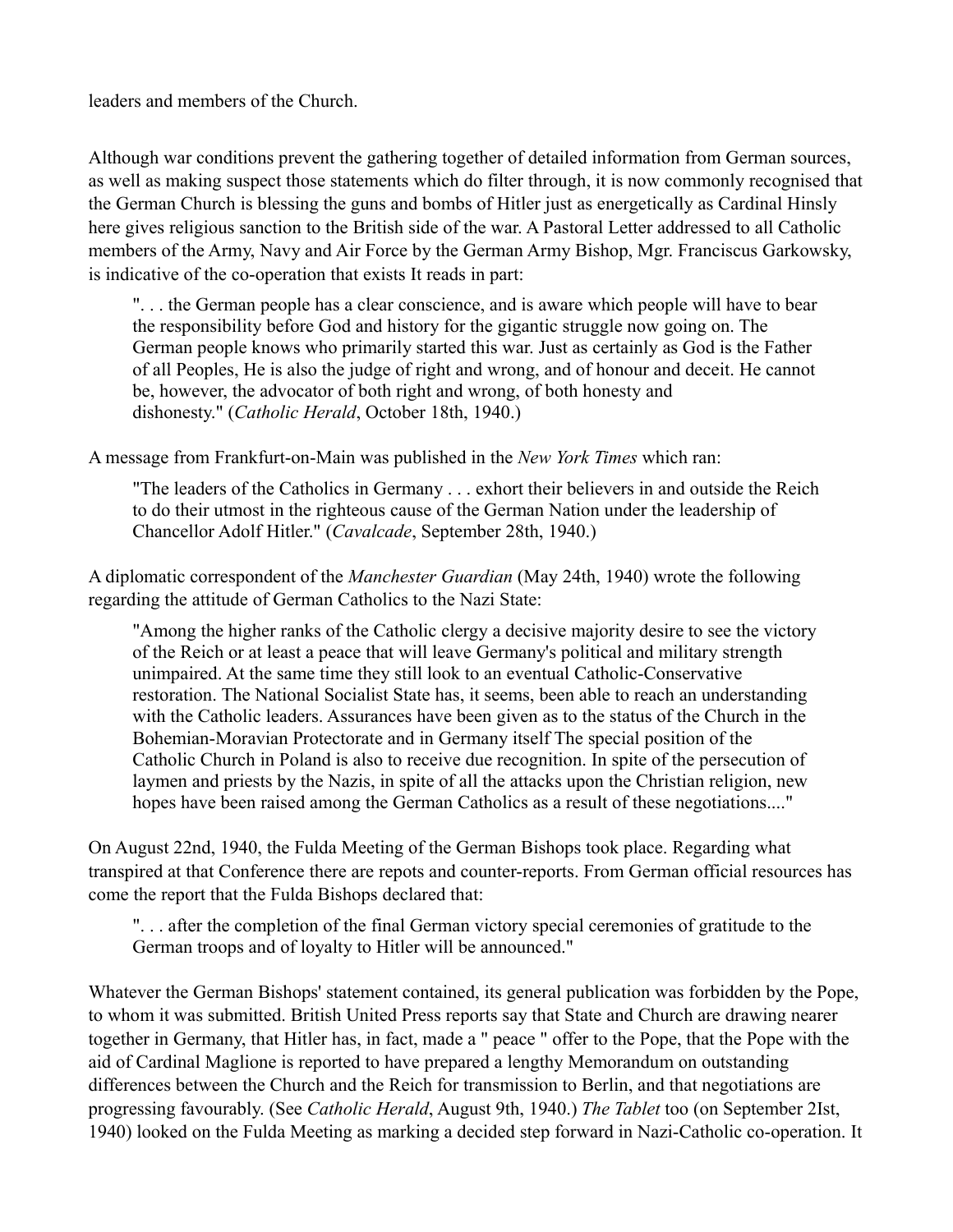pointed out that all the Bishops of the Greater German Reich (45 in all) were present as against the 20 who attended in previous years. It also stressed the point that the final address was delivered by Monsignor Berning, Bishop of Osnabruck, who occupies an exclusive position in the new German Order because of his appointment in 1933 by Goering as the representative of the Catholic Church to the Council of the Prussian State. The *Tablet* concluded:

"The fact that this bishop was chosen to give the final word at the end of the Conference must be regarded as an indication of a new and positive evolution in the future relations between the German State and the Catholic Church . . . well-informed circles believe that very important and positive decisions have been reached, which will result in a much closer rapprochement between the Church and the Reich."

Pointing in the same direction is a *Catholic Herald* editorial (January 3Ist 1941) which reported that news had reached this country that " the German Hierarchy intends to meet next month in Berlin for an exceptional purpose, and it is suggested that the Conference will adopt a resolution profoundly affecting all Catholics in the Greater Reich." The editorial warns against rumours, but then cautiously prepares its readers for some pro-Hitler declaration on the part of the German Church. Of interest is the admission that:

". . it must be remembered that Catholic doctrine necessarily plays into the hands of an unscrupulous ruler. For it is Catholic teaching that the presumption of justice is to be given to the State and that loyalty and fidelity to constituted ruler are Christian virtues. On the basis of these truths it is not hard gradually to push the Catholic on to false ground and to demand from him in conscience a practical obedience which he would not have given had the issues been clear from the beginning."

Exactly! This is part of the case against Catholic ideology, and it also helps to explain how it comes that, particularly in Catholic countries, the Fascist mentality so easily takes root.

On March 30th, 1941, the Vatican Radio announced in French to listeners in France that Mgr. Groeber, Archbishop of Fribourg, had issued a Pastoral Letter calling on German Catholics to oppose the threat of a State religion in Germany, and instructing Catholic parents not to "allow their children to be torn from their hearths and homes" by the Nazis. According to Catholic press reports, this letter asserted that Hitler was now going out of his way to give the death blow to Christianity, and it declared that " in the face of this attack Catholics cannot remain merely passive." The Vatican Radio comment concluded with the words:

"The threat of a national religion is looming increasingly over all religious life. This national religion is based solely on the Fuhrer's will, and is the only one wanted by him. In the countries which have been incorporated into the Reich, as for instance in Slovakia, a National Church has been formed. These tendencies have been forced to the extreme in Alsace, Austria and in Sudeten Germany. These countries are to be made an example for the spiritual structure of the others. What we demand is that Catholic Germany wakes up and sees clearly the pagan tendencies which are spreading everywhere." (*Tablet* April 5th, 1941.)

This does not sound like conciliation on the part of Hitler, or the Vatican. All the same it would be wrong to assume that German Catholics are in any way challenging the Regime in Germany. They are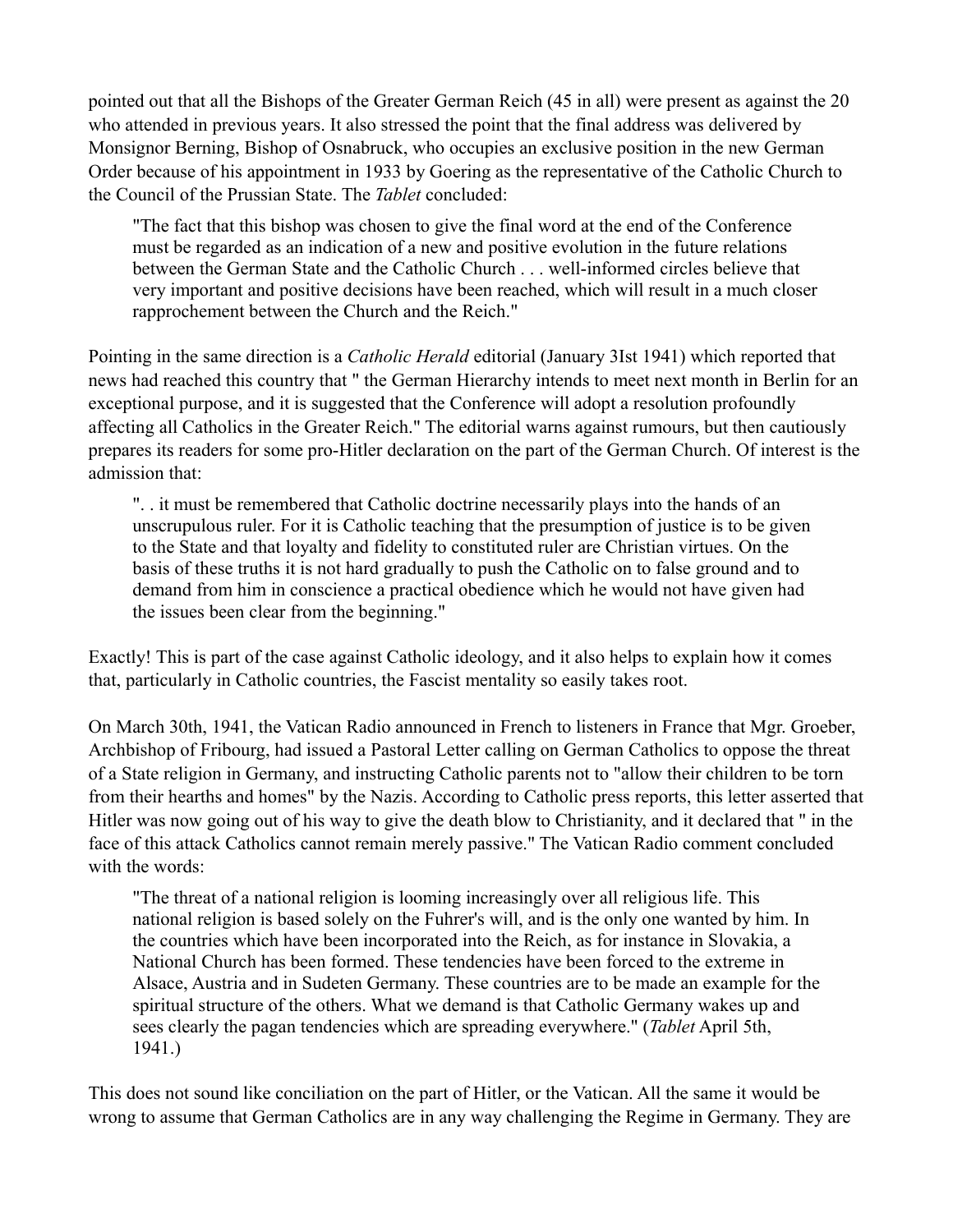protesting against certain aspects of the system which affect themselves. Mgr. Groeber stresses his general loyalty to the Government and his support of the war when he speaks of the "glorious brotherhood of arms at the front," and says in his Pastoral Letter:

"Far be it for me in this terrible struggle to say anything that would turn aside the energies of the people or prejudice their devotion to their country. Everyone who thinks as a German desires to secure for his country a lasting peace with honour." (*Catholic Times*, April 4th, 1941.)

If reports are true, Hitler is still increasing his pressure on the Church. He may conceive his power to be great enough to carry through to completion the *Kulturkampf* which Bismarck started and abandoned. Or he may reckon with conciliation at a cheaper price if the Church is cast further back as a preliminary. Obviously no one can predict with any degree of certainty what trend Fascist-Catholic relations in Germany will take. Both State and Church are steeped in opportunism when it comes to the question of strategy. Hitler certainly does not want to share his Herrschaft with anyone, least of all with an institution which does not blindly acknowledge his supremacy or adopt his dogged views on the splendid superiority of the German Nation and the Aryan Race. On the other hand, one would think that Hitler is not in such a happy situation at the present that he can afford to be completely indifferent to the attitude of a body with wide influence inside and outside Germany. Amidst all uncertainty and conjecture, however, one thing is as certain as the rising of the sun each morn. If Hitler were willing to share his power with the Church, the Vatican and the German Hierarchy will be more than willing to come to terms with him. The German Concordat of 1933 was the expression of Catholicism's willingness to be the spiritual arm of Fascism in return for certain privileges for the Church and for Catholic Education. Hitler has not respected his side of the bargain, perhaps because experience has shown him that the Church's bark is worse than her bite, and that he can get from her what he wants without pandering to the Pope. Or perhaps under pressure of war and with the increasing despair and misery of the German people, he will deem it wise to revise his anti-clerical course. An alliance with the Pope would at least be no more startling than Hitler's "friendship" with Stalin. It would contain similar seed of dissention. Only one consideration would weigh in the balance should Hitler show an outstretched hand to Pope and Church. That consideration would have nothing to do with principles and human decency, and the need of the German people to live and talk and act unmolested in freedom and peace. It would be an estimate pure and simple of the Fuhrer's chance of victory in this war.

The Church can exist and work at the side of barbaric secular forces, if needs be. She does not want to share, however, in their doom.

### **CAPITULATION IN FRANCE**

The collapse of resistance in France created rather a delicate situation for Catholic commentators in the and-Nazi camp. De Gaulle, Weygand and Pétain are all Catholic statesmen. So one might naturally expect to find pro-Fascist Catholics supporting the Pétain line with those who adhere to the democratic wing of opinion feeling themselves more closely allied with De Gaulle. Actually such a distinction is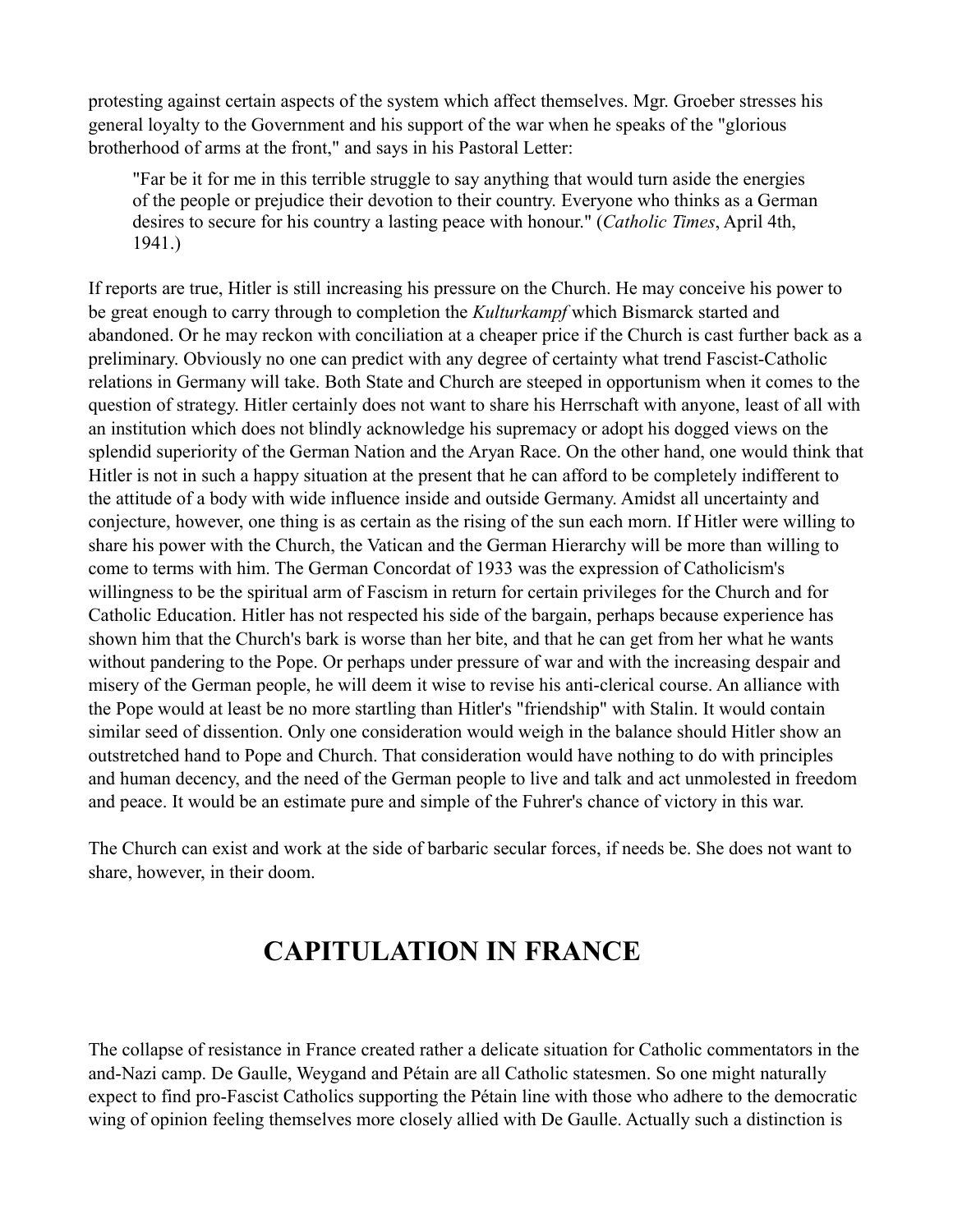too crude. The Catholics with Fascist sympathies are split up into those whose Fascism comes first (i.e., before their patriotism) and others whose patriotism is dominant, apart from the issue of religion. And almost throughout Catholic democratic circles any criticism of the Government at Vichy has been cautious in the extreme. Why? Although capitulation to the Nazis was a difficult thing to justify in this country, at a time when prominent Catholics were busy preaching the virtues of the British cause, nevertheless Roman Catholics had to take account of the fact that the Pétain Government was preponderantly Catholic, and that Pétain himself was certainly showing a will to push through pro-Catholic legislation. To date his record as Leader of France shows the following results on behalf of his Church. The industrial measures conform closely with Papal encyclicals as well as with Fascist ideology.

(1) The Vichy Government has announced that its new regime is to be a Corporate State which will guarantee the rights of the Family.

(2) A new charter of labour has been published whereby workers' organisations will be under State supervision, and wages are to be governed by the size of the family.

(3) The Government adopted legislation under which a certain number of posts in commercial and industrial establishments must be reserved for fathers of families with at least three children.

(4) At the beginning of November, M. Belin, then Minister of Industry and Labour, announced a forthcoming law severely restricting the employment of women. Under this, married women will be forbidden to work in Government offices, municipal services, public works, colonial services, the railway system, shipping and aviation (apart from specified exceptions). In private industry and commerce the percentage of married women who may be employed will be fixed for each industry.

(5) The Vichy Government has promulgated a decree which abrogates the law of July 7th, 1904, according to which members of Congregations were forbidden to teach in Schools or Universities.

(6) It was decided to allow the abbot and monks of the Grande Charteuse monastery to return after their 37 years exile. They left France in 1903 after the passing of the law separating Church and State.

(7) On July 29th it was announced that the new Minister of Education, M. Mireallx, formerly editor of *Le Temps* had abolished the teachers' consultative committee in primary schools, which had a vote on the compilation of lists for the removal or appointment of teachers. In future, educational policy is to be adapted to the motto: *travail, famille, patrie* (work, family, fatherland).

(8) The *Ecoles Normales d'Instituteurs* (teachers' training colleges) have been suppressed. They have been replaced by special courses for intending teachers at *Lycees*, followed by a specialised course in pedagogics.

(9) Catholic schools have now been placed on the same footing as the State schools and will draw the same State subsidies. Textbooks are being re-written under the personal supervision of Marshal Pétain. Some of those previously in use had been denounced by the Catholic Hierarchy as containing antireligious propaganda.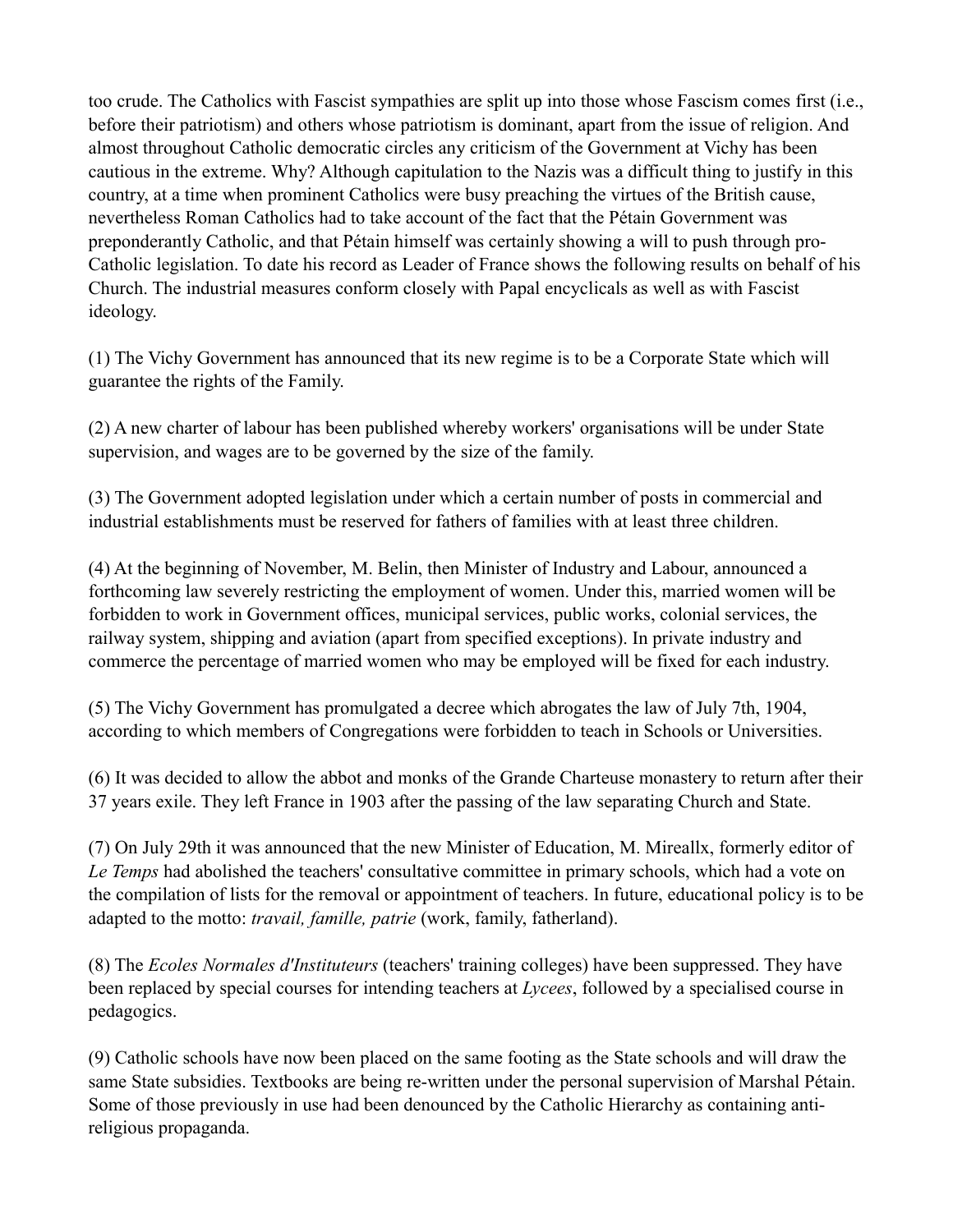(10) A film censorship decree has been passed which aims at preventing the showing and production of films which are liable to have a "bad influence on the youth of France."

(11) M. Peyrouton, Minister of the Interior, announced on November 10th that all Prefects of departements would have " moral control "over their subordinates and would be assisted by local *chefs de cabinets* whose recruitment would be based on "moral and social" qualities.

(12) Marshall Pétain has announced the introduction of the Family Vote which would involve the disfranchisement of everyone except the heads of households.

(13) The securing of divorce bas been made more difficult.

(I4) A law suppressing secret societies has been passed. It is intended primarily to crush a particular enemy of Catholicism, Freemasonry.

(15) We have it on Vatican Authority that conversations are now being held between the Holy See and the Pétain Government for the purpose of drawing up a concordat on lines similar to that which was recently concluded between the Holy See and Portugal.

The knowledge that the Pétain Government can be so useful an instrument to the Church quite naturally causes Catholic opinion to be very moderate in dealing with the French catastrophe. From many quarters the Vichy Government gets whole-hearted Catholic support. In this country, when France fell, Kobert Sencourt, Special Diplomatic correspondent of the *Catholic Herald* showered praise on Pétain and vituperation on Reynand in the following words:

"When Paris fell, the Nazis may well have thought that they saw the final ruin of a country which had been laid low by three mortal diseases: freemasonry, demo-plutocracy and Bolshevism. It was the peculiar quality of M. Reynand to personify all three. The policy of M. Reynand was what might have been expected. It was to support Moscow's moves in Spain, to urge an entente with Moscow; to talk in a bellicose tone before armaments were ready. His dictatorship was one long disaster.... The new men who form the present French Government have always sought a reasonable, dignified and honest understanding with both Franco and Mussolini. A new France could be a true friend to Italy and Spain.... At any rate, this much is clear: all that is vital in the soul of France, purified and glorified in heroic suffering can look out once more on Europe with a clear Christian purpose."

True, the subsequent issue of the *Catholic Herald* showed obvious signs of ecclesiastical rebuke at this too frank comment. It contained a prominent article in more tactful vein over the signature of Cardinal Hinsley, and on its front page appeared the notice that:

"No one has any right to infer that because any view is held in this newspaper, that is the view of the Church, the Bishops in this country or the Catholic body as a whole."

Mr. W. Horsfall Carter in his excellent correspondence in the *New Statesman and Nation* has stated with every justification that after reading all issues of the *Catholic Herald* since the end of June up to November, his impression of Catholic support for Pétain France was only confirmed. He quoted an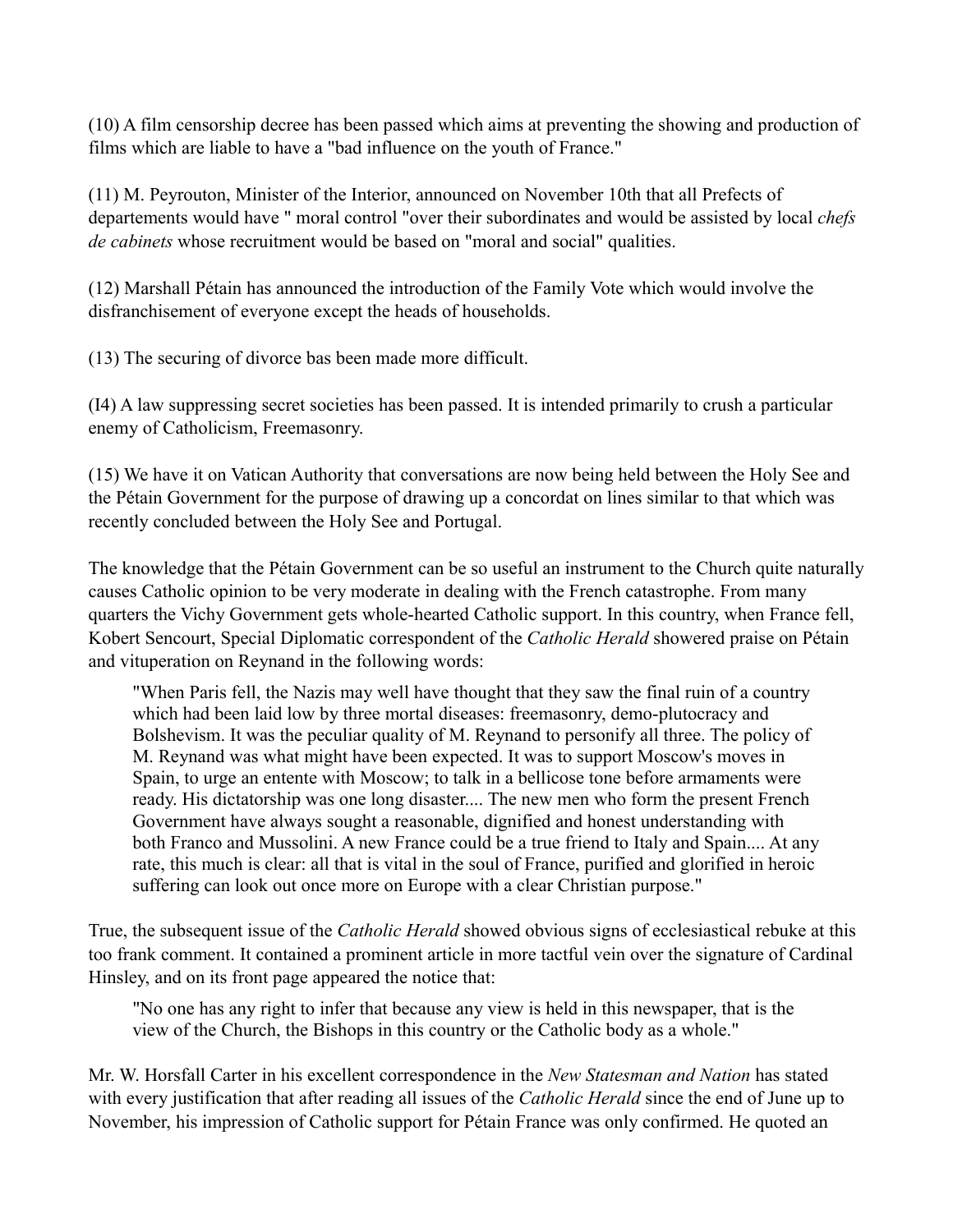editorial from the July I2th issue as reading:

"We shall not deny that we believe the true prosperity and welfare of our country to be linked up with the influences making for this Catholic bloc rather than with America, Russia and Prussia (sic), but we must recognise the fact that this is not the prevalent view here, especially in political and commercial circles."

Finally, as the *Tablet* explained, many who sympathise with the Pétain Government do so "because they feel surrender saved France from a new Communism," from civil war and the danger that French Communist forces, which were always against the war, would make peace with full Nazi support. Perhaps some readers will remember the publicity given to Memorandum 20 of the Imperial Policy Group, in which the collapse of France was dealt with sympathetically and interpreted as a welcome alternative to the Communist Government which, it was alleged, would otherwise have emerged. This Manifesto declared that in the considered opinion of the Imperial Policy Group "Pétain's action represented the desires of an overwhelming majority of the French people." This document is more easily understood when one knows that at the head of the Group stands Lord Phillimore, who is also Chairman of that Catholic body, "Friends of Spain." The policy of that body throughout the Spanish War was to defend Franco through thick and thin as the upholder of Christianity, and to pour lies, slander and abuse upon Franco's Republican opponents. Incidentally, Lord Phillimore has persistently pressed the point that German and Italian intervention in Spain did not date before December, 1936. Even as late as January, 1939 he was insisting that "Germany at no time provided more than specialists." Facts contradicting both assertions were made known by Hitler and Mussolini after the war in Spain had ended. Lord Phillimore's bias is not far to seek.

If we ask what role the officials of the Church played in the French disaster, at least it is clear that the Holy See was an active agent between Italy and France at the time when Pétain was called upon to make his historic decision, and when he decided to give up the struggle. The Pope indeed sent a personal message to Marshal Pétain asking that his country should accept the situation "with fortitude and realism." His Holiness is also said to have appealed to Hitler and Mussolini (and especially to the latter) to inspire their terms with "moderation and the absence of vindictiveness." The Pope sent a letter to the French Bishops containing the following sentiments:

"These very misfortunes with which God has today visited your people, give assurance, we feel certain, of conditions for greater spiritual labour, favourable to bringing about a reawakening of the entire nation."

And when the new French Ambassador to the Holy See presented his credentials, Pius XII assured him (according to Havas) that the Church would support the "work of moral recovery" France had undertaken.

In this connection must be listed the noted controversy in the Press caused by an American report that the Vatican had praised the Pétain Government. The facts are that on July 9th the Vatican organ, *Osservatore Romano*, published an article in praise of Marshal Pétain and his efforts to save France. The article told in glowing terms of the "good Marshal who more than any other man seems to personify the best traditions of his race," and ended up by speaking of the "dawn of a new radiant day, not only for France but for Europe and the world." (*Catholic Herald*, July 12th, 1940.) Evidently very pointed questions were put in this country to Cardinal Hinsley regarding the allegiance of Catholics,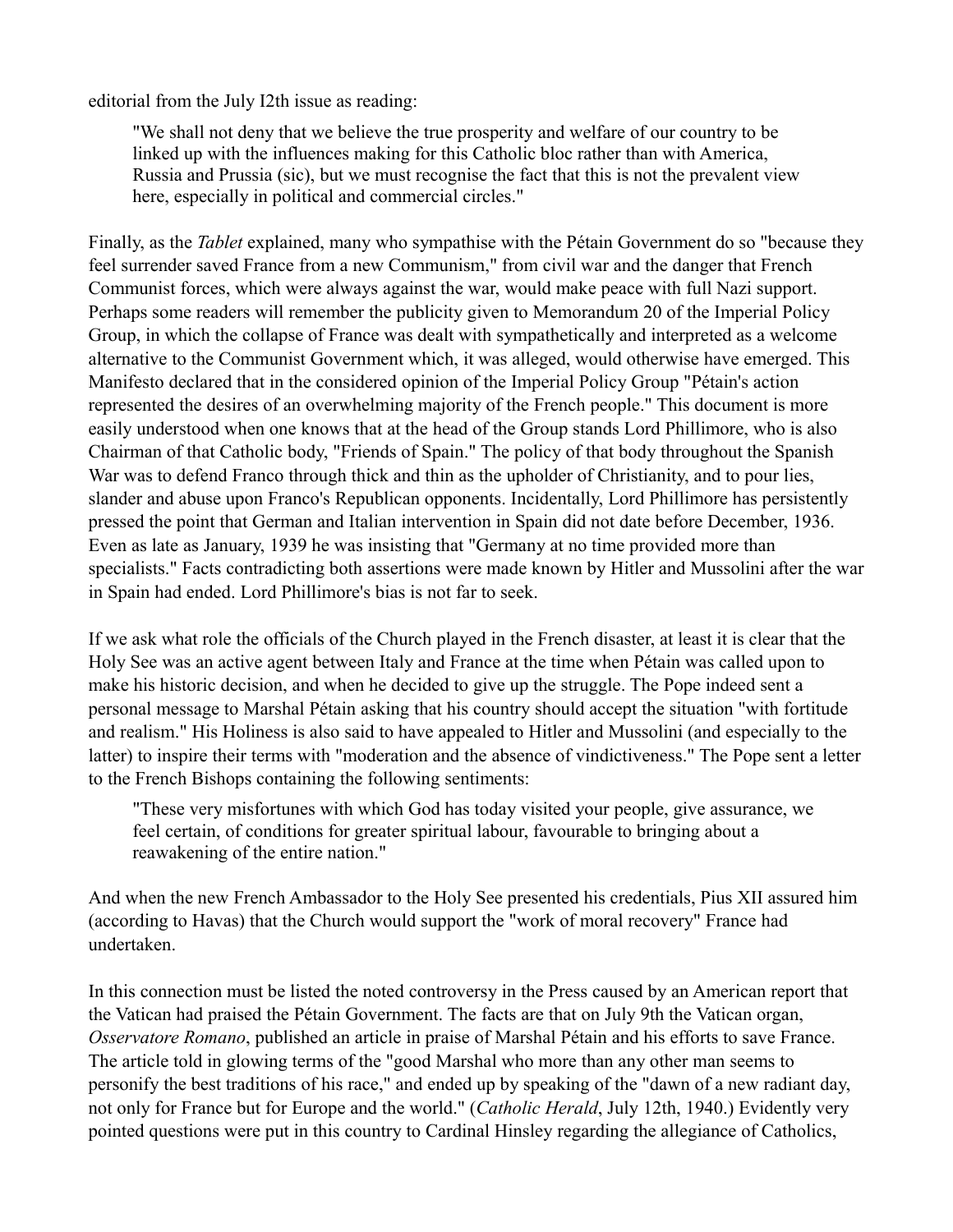whether it was to the Pope and the German-controlled Government of France or to the cause which Britain represents. So much so, that Cardinal Hinsley had to publish a denial "on Vatican Authority "that the said article was in any way officially inspired or sanctioned. We were told that it merely expressed the private view of a Vatican journalist who had been commissioned to reply to a letter from the French Catholic Youth Organisation, a body which had publicly pledged the support of Catholic Youth in France to Pétain and the Vichy Government. No doubt the article was not written diplomatically enough to be Papally inspired. But that Vatican circles will sustain and strengthen Marshal Pétain in his work to Catholicise France and win the sanction of Hitler to that end is also clear. A Vatican broadcast during June showed conclusively that Catholic policy is to manouvre, bargain and negotiate with Fascism until the Catholic Government wins sufficient freedom for its own reforms. In the broadcast in question it was said:

"The announcement by Monsignor Tiso, head of the Slovak State, of his intention to reconstruct Slovakia on a Christian plan, is greatly welcomed by the Holy See. The new organisation of the State is to be based on the Corporate system, on Christian lines and modeled on the system which has proved so successful in Portugal.... This, coming so soon after Marshal Pétain's statement that he intended to reconstruct France on a Christian basis, is doubly welcome. One observation, however, is necessary. It is obviously fatuous to hope to build up a Christian economic and social system in an atmosphere saturated with paganism. National peace cannot be established without international peace. Christianity could exist in a vacuum or on a green island in the Pacific, but it cannot exist under a political system which denies it freedom. The plight of our valiant Lithuanians is evidence enough of this today. Nevertheless, we have great hopes in the fledgling reforms of Tiso and Pétain, and trust that they will win sufficient freedom to permit them to carry through these plans" (My italics; see *Tablet*, July 27th, 1940).



Hitler greets Msr. Joseph Tiso, Slovakian Chief of State, Papal Chamberlain and Roman Catholic Priest, at Hitler's field headquarters on the Eastern Front (October 1941)

The view has recently come much to the forefront that the collapse of France was tolerated and even actively assisted by right-wing Catholic elements. These circles saw a better guarantee for the future health of the Catholic type of Christianity in the formation of a Latin bloc of right-wing Catholic States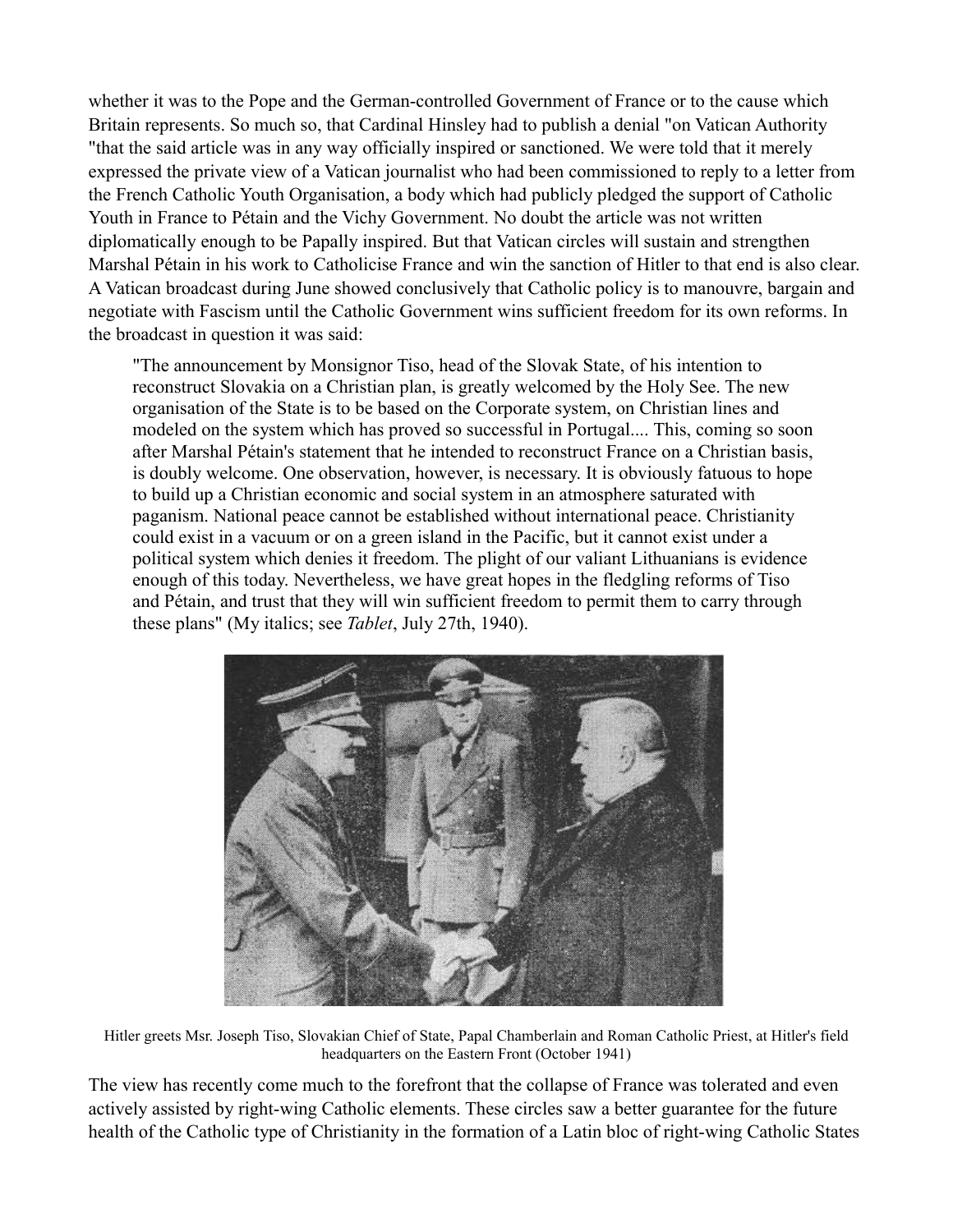covering Italy, Portugal, Spain, France and the Southern (Catholic) German States than in the possible crushing of Nazism with the consequent danger of a Continental revolution under the vigilant intervention of Russian Bolshevism. Indeed, to those who are willing to believe that Hitler eventually will come to certain terms with the Church as Mussolini did before him, the plan must possess real attraction. It is interesting to note that after the fall of France, the German wireless continually elaborated the scheme for a new Christian Europe of Catholic States when broadcasting to the allies and the potential allies of Germany in Italy, Portugal and Spain. (France which finally is to be carved up between Germany and Italy, according to the German-Italian plan, can, of course, have no status in the proposed scheme.) For instance, a German broadcast to Spain was in the following terms:

"While Europe was truly European, its culture was always upheld by three nations  $\bullet$  the German, the Italian, and the Spanish, and their strength and collaboration. The new Europe will rest again on the shoulders of these three nations.... The German thesis continues that now France has died of self-poisoning by false doctrines, and England is about to be ejected from the Continent she has troubled far too long; and the restoration of a Continent of happy, civilised Catholic peoples can be achieved at last, with no tyrannical interference from Judaic usurers in London and New York."

Catholics in this country who boast of their loyalty to Democracy and are hard pressed to defend their Church from the stigma of Fascism, are voicing the argument that all this talk about the Church and Churchmen being interested in a Latin bloc policy is sheer rubbish, the result of a fable which Hitler set abroad in order to widen the schism between France and this country and between Catholics and the non-Catholic population in every country of the world. This is, indeed, a weak defense since ideas sponsoring such a constellation of Catholic powers were made public long before Hitler ever came to power. We have no difficulty in believing that Hitler will exploit every form of dissension in his opponents' ranks. But that he can do so in this case with success is due to the fact that his Catholic bloc propaganda has its roots in reality and not in fiction. Michael de la Bedoyere, editor of the *Catholic Herald*, has said as much in his article called "Christian Reform in Europe" (See the issue dated October 11th, 1940) from which we quote:

"What we Catholics have got to understand and try to make clear to our countrymen is that a big and vital movement is being born on the Continent which is not Fascist or reactionary or capitalist, but positively Christian. This movement in its early and difficult stages  $\diamond$  and what movement in the world of today can escape deformations?  $\Diamond$  may take all sorts of queer shapes, and it may very well be overcome by forces materially far stronger than itself, so that it will turn out in the end to be Fascist, or purely political in the shape, for example, of a political Latin Bloc; but the fact remains that today there is behind it a strong flow of genuine Christian inspiration violently reacting against the disorder of the past. If this element in it, this new factor, can be helped, rather than hindered and mocked at, Europe may yet be saved.... if we wish Europe well rather than ill, we shall sympathise with this new Christian factor seeking to establish order amidst chaos while there is still time. And Catholics at least in this country will consider how far the principles of this great movement of Christian reform contains lessons for ourselves. It may not look as though we need them today, but it is very certain that we shall need them in the troublous times that are coming."

Marshal Pétain has already announced to the French people that the new France will free itself from all traditional friendships (i.e., with Britain) and enmities (i.e., with Germany). He has asked Hitler's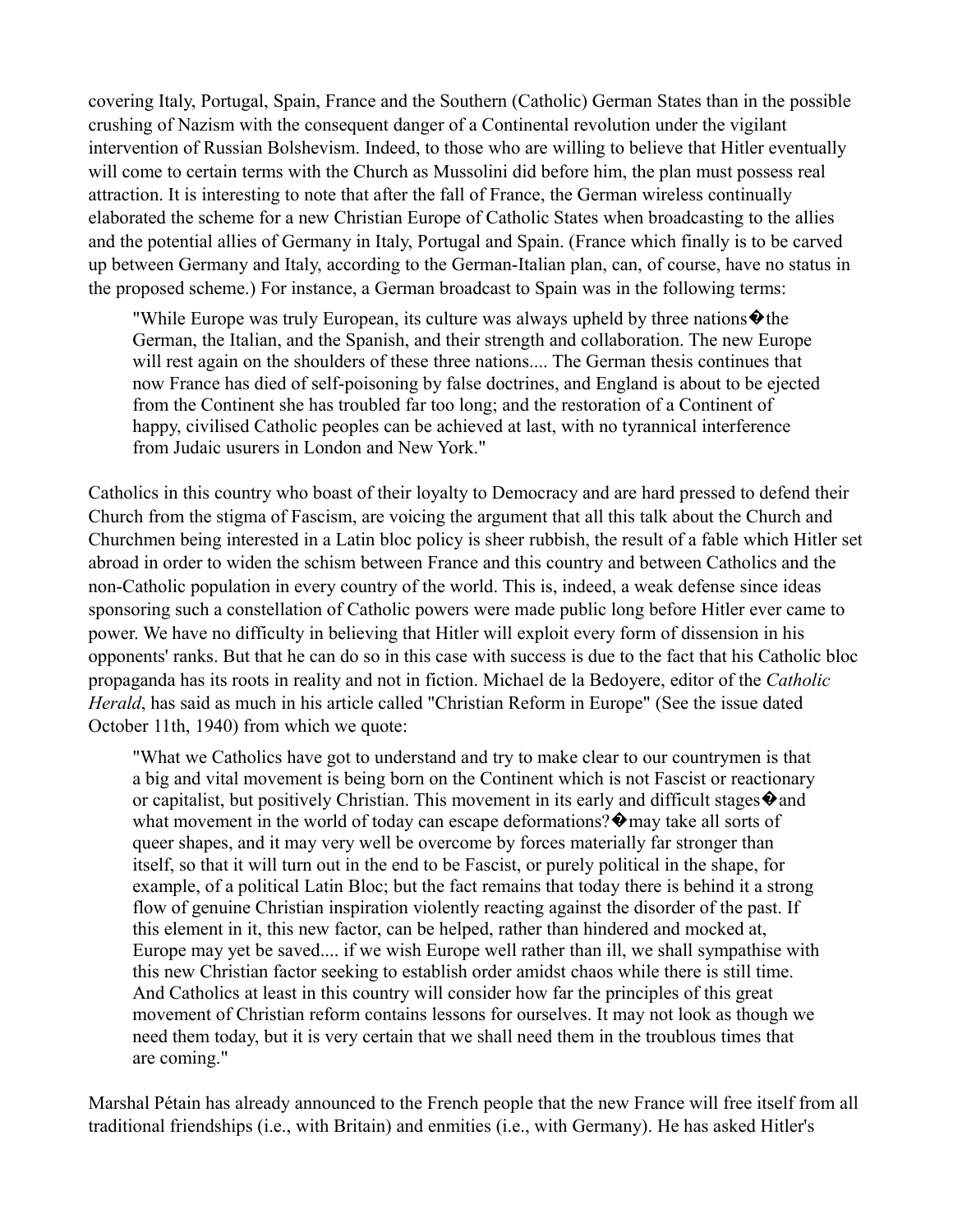permission to act as Germany's colleague in establishing the new order in Europe.

Luckily for the non-Fascist world, there are limits which Pétain as a military leader and nationalist will not overstep. His stand on the question of Hitler's military demands (the granting of facilities for the transport of German troops across Occupied France to Italy; freedom of action for Germany and Italy in the French Mediterranean ports, both in Metropolitan France and Africa; a concentration of the French Fleet against the British should the latter attempt to oppose the plan) would point to this conclusion  $\lozenge$  although Admiral Darlan seems to contemplate even naval co-operation with Germany. As regards internal events, however, it would be fatal to harbour illusions. If the German hold does not relax, France will be so akin to Fascism that we can leave it to Catholics to think out the difference. Pétain is neither progressive nor anti-Nazi in outlook, and his stand as a soldier  $\bullet$  welcome as it is at this moment  $\lozenge$  should not blind us to his reactionary policy otherwise.

Having regard to these facts we must conclude that to Catholics the collapse of French resistance was in no way an unmitigated evil. Indeed, we have reason to conclude that Catholic interests were amongst the most important that prevailed in capitulationist circles. Certainly to the extent that Pétain's rule is allowed by Hitler to become Catholic-Fascist rule, Roman Catholic influence in France and in other countries will operate to generate loyalty to a Government which is prepared to co-operate wholeheartedly with Hitler in Europe. Perhaps Hitler's adamant resolve to drag France into military and naval adventures against Britain will cut short that development.

But perhaps Hitler is going to try to stamp out already the Catholic side of Pétain's rule. For as this pamphlet goes to press news is forthcoming that under Nazi pressure decrees have been passed which reverse certain aspects of education policy, especially the recent reforms allowing priests facilities for religious teaching in all schools. M. Carcopino, the newly nominated Minister for Public Instruction in France (a Roman Catholic, by the way), has declared that the ideal of French education must remain that of freedom of conscience, that school education must remain purely secular and " complemented by a religious education outside the school." No doubt Hitler is glad to create difficulties for the Marshal.

### **ITALY ENTERS THE WAR**

Probably the Pope was more clear sighted and level-headed than Mussolini when he showed his desire that Italy should keep out of the war. He, no doubt, realised the danger to the Italian Regime which was involved, the likelihood of German influence over Italy gaining ground, the menace to the Church which a collapse of Italian Fascism would constitute, quite apart from his concern at the creation of a situation which would place the Vatican in such a delicate position. But Mussolini's ambitions outweighed all sober calculations and when France tottered he entered the war. So did the Italian Church.

A Pastoral Letter issued in June, 1940, by Monsignor Carlo Margiotti, Archbishop of Gorizia, urged the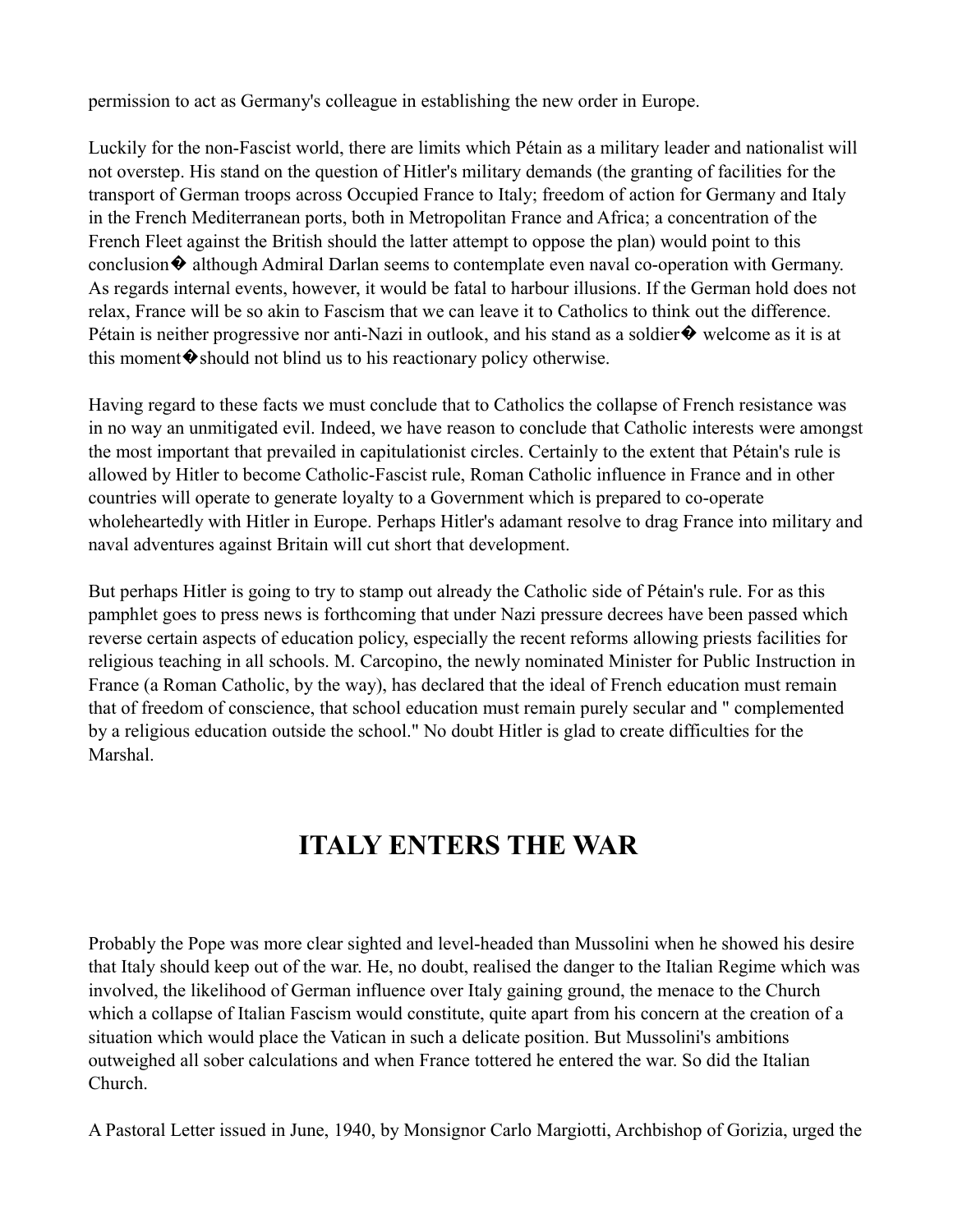Italian people and clergy to obey and trust Premier Benito Mussolini in the war he is waging for "the welfare of the Italian people"; --"May God always bless and protect him." He is stated to have said that the Italians " can no longer be kept within the unjust frontiers of the peninsula." (See *The Rationalist* [Australia] August, I940.)

What is more, during the days which followed the unprovoked invasion of Greece by Italy, the Pope himself blessed a gathering of two hundred Italian officers saying:

"We bless all you who serve the beloved Fatherland with fealty and love." (*Catholic Herald,* November 8th, 1940.)

With the passing of time, however, and above all with the passing of Mussolini's reign of bluff, ant his successive military defeats incurred at the hands of the British and the Greeks, the value to Catholicism of a linking of its forces with those of the Duce must have undergone a severe deflation. Perhaps the following Pastoral Letter of Mgr. Giovanni Cazzari, Bishop of Cremona, which was banned by the Italian Authorities early in 1941 is an indication that already the Church is preparing to abandon the sinking ship of Italian Fascism should the tide of events prove too strong, and overwhelm that system instead of keeping it afloat:

"God punishes a people by abandoning them to unworthy shepherds, or to perverse or inept rulers, or by permitting that even the better ones among them commit fatal errors, oversight or miscalculation."

"'War is a punishment by God' of nations that abandon the Christian faith and deny the existence of God' to embrace idolatry."' (*Catholic Herald,* March 21st, 1941.)

We can readily admit that the Pope's position in relation to Italy is an unenviable one, and that the Italian Church, because of its complete association with Italian Fascism, is in real danger of having to share with the dictatorial system the full blast of pent-up anger and hatred. Remember the words of Hinsley: "If Italian Fascism goes under, God's cause goes under with it!" The Church is assuredly in the vanguard of those whose interests are vested in the prevention of such an overthrow. The problem of how to direct into less radical channels the swelling spirit of revolt of those who for years have suffered from the intolerance of Fascism and Clericalism undoubtedly pre-occupies the Pope today and colours his counsels. One can only say: The Church has chosen her bed freely and she must now lie on it. The death of great men -- victims of Fascism --lie also at her door. Her arrogance and unprincipled suppression of all values which do not accord with her own, no matter how deeply they are held, and no matter what they mean to the human life which prizes them, has rendered her unworthy of the help of those who base their lives on work for a free future for humanity.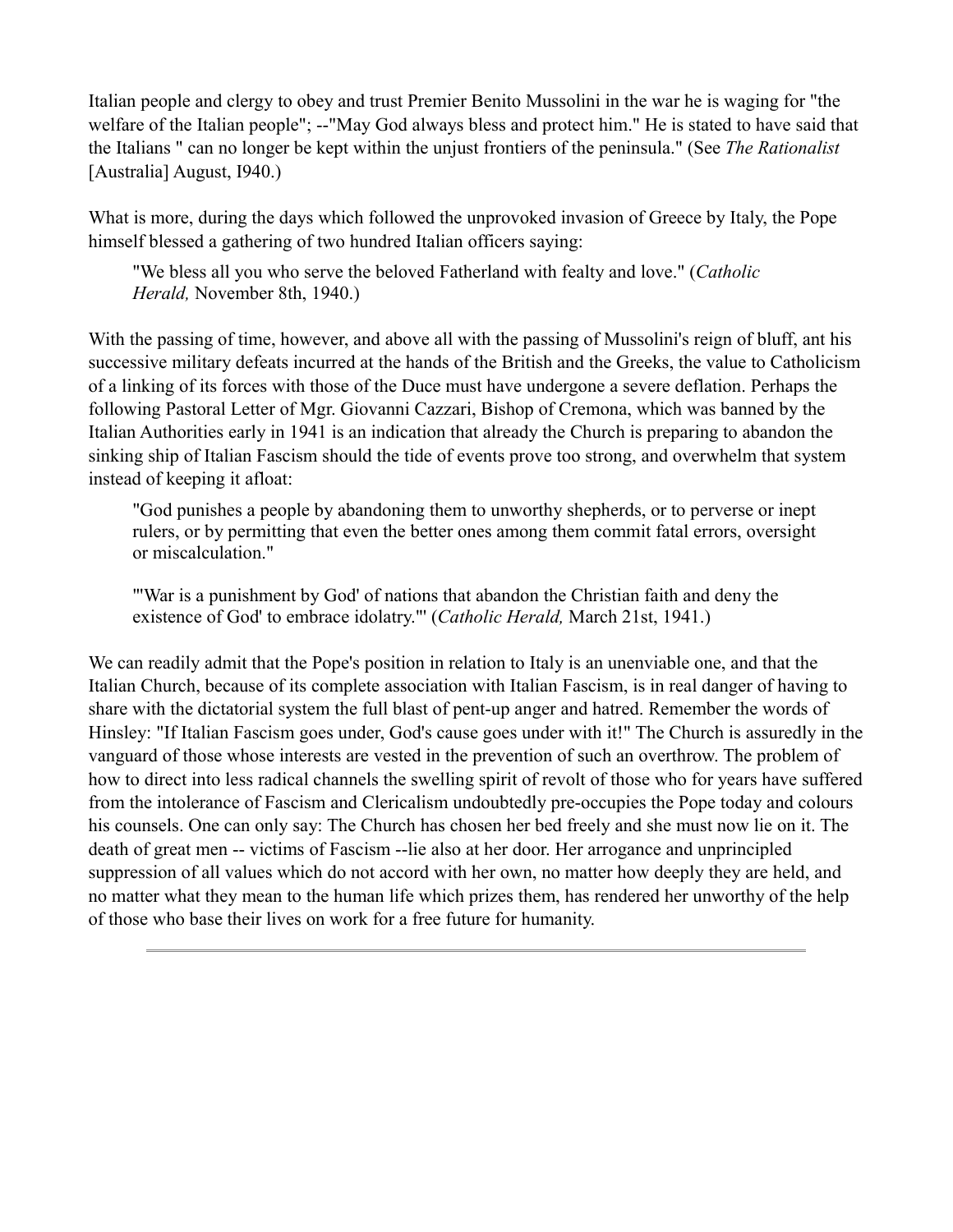### **CATHOLIC ISOLATIONISM IN AMERICA**



Father Coughlin addresses a rally in Cleveland (May 1936)

Catholic opinion in America is strong (about a quarter of the population of U.S.A. are Catholic). Hence Catholic opinion assumes quite an importance in relation to American public life.

Much publicity was given to the anti-Nazi utterances of the late Cardinal Mundelein, and the world has also become aware of Roosevelt's close co-operation with Cardinals of the Catholic Church, and of his decision to send Mr. Myron C. Taylor to the Vatican as his special envoy. Probably this co-operation has achieved more than any other measure in spreading the fallacious belief In democratic circles that the present policy of the Pope is anti-Fascist, and that in the present struggle the Pope and his Church stand arrayed against the Dictatorships. If that were the case, Catholic opinion in America would have been hard at work to break through the isolationist tendencies in American politics . Actually it has been the backbone of Isolationism. In America, as in England, the Roman Catholic community has been divided in its attitude to Hitlerism and the existing war. The *New York Times* reported, in connection with the Presidential election, the declaration of a body of 60 Roman Catholics (including 2 Bishops) calling for " all possible help to Great Britain" as "Hitlerism, like Communism, seeks to subvert Christianity." Taking Catholic opinion as a whole, however, in its political significance in America, its influence has been on the side of extreme isolationism. The following facts substantiate that charge.

The *Catholic Herald* has stated: "Catholic opinion in the States is virtually all in the Isolationist camp." "War -- We Stay Out," is the front-page slogan of American Catholic papers. The Jesuit weekly, *America*, has since the outbreak of war proclaimed the need for the strictest Isolationism. In its columns the American President has been condemned for having deserted "any semblance of neutral feeling." He is asked:

"Is it the fixed purpose of the President to disregard the authority of Congress and bring this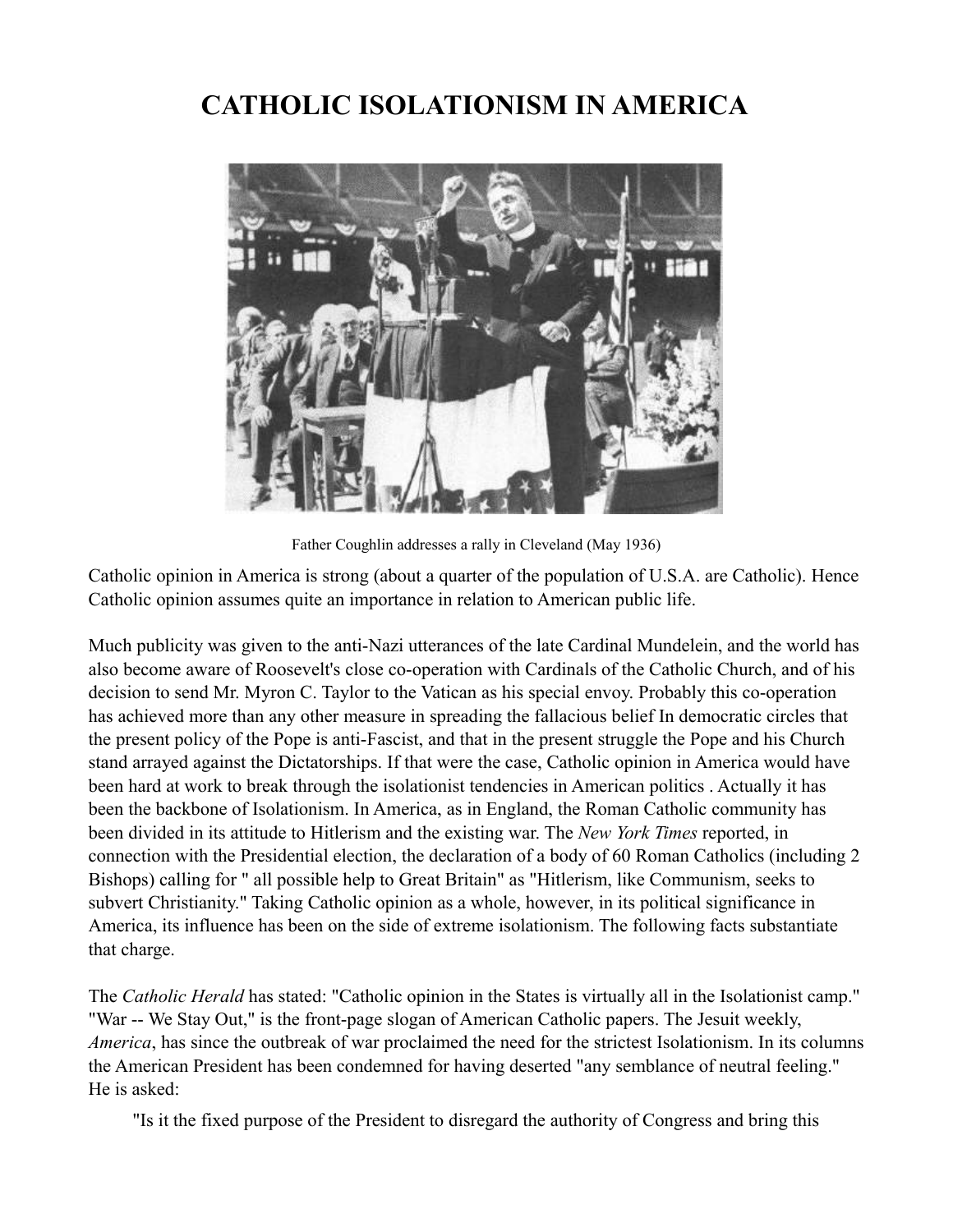country into an undeclared war against Germany and Italy? . . . No policy merits national support except a policy for adequate protection against attack. To say that our first line of defense is to come to the aid of Britain is to say that we are justified in attacking Germany and Italy. I do not think that claim can be sustained. As the Archbishop of Cincinnati has said, we have no moral justification for making war against these nations. . . . It is our duty to prepare to defend this country, in the unlikely, but possible, event of attack. It is no part of our duty, morally, or because of legitimate commitments, to prepare armaments to be used in England's aid." (*Catholic Herald,* July 19th, 1940.)

The insolent refusal of Henry Ford to supply aeroplane motors for Britain can well be mentioned in this connection, since his contact with Catholic circles, and particularly Catholic Fascist circles is so close. His own son, Edsel, married a Roman Catholic and turned Roman Catholic himself. Ford's grandson, Henry Ford II, has been received into the Catholic Church prior to his marriage to a Roman Catholic. It is reported that the elder Henry Ford is receiving instruction from a priest prior to his own entry into the Catholic Church. His contact with the Catholic pro-Nazi Fascist, Father Coughlin, is well known. During recent labour troubles in Detroit Father Coughlin's assistance was used to bring about a settlement. Incidentally, *Free Europe* (of October 4th, 1940) quoted a report of P.M., a New York evening newspaper stating that Ford has received the Order of the German Eagle, an emblem of honour given to "distinguished foreigners who have deserved well of the Reich." Certainly Coughlin's loyalty to Nazi Germany is not in doubt. He writes of that country:

"Perhaps, nothing is greater proof of the rottenness of the empire system than that one single unified, clean-living people, fired by an ideal to liberate the world once and for all from an orientalist gold-debt slave system of finance can march tireless over nation after nation, and bring two great empires to their knees."

In his own paper, *Social Justice*, he speaks of the future in terms of which the following is a summary:

" Great Britain is doomed and should be doomed. There is no danger of Hitler threatening the United States. We should build armaments for the purpose of crushing Soviet Russia in co-operation with the Christian Totalitarian States: Italy, Germany, Spain and Portugal." (See *League for Human Rights Bulletin,* Cleveland, Ohio.)

A campaign is on foot headed by Coughlin's movement and the International Catholic Truth Society to outlaw Gunther's book, *Inside Europe*, from the schools and libraries of America.

American Archbishops have used their influence in the same direction against the "rising war hysteria," and in furtherance of the slogan: "Leave Europe to God." The Cardinals of Boston, Pennsylvania, Curley and Philadelphia are notorious for their Isolationist propaganda. The following are typical statements of leading dignitaries of the Church.

Mgr. Duify of Buffalo declared that if the United States went to war with Soviet Russia as an ally, he for one would publicly ask Catholic men to refuse to fight. Archbishop Curley made thrusts at the European democracies saying:

"I ask you today not to be swayed by war propaganda. Many of us recall the propaganda of 22 years ago in this country and other countries. I am speaking particularly now of this country. We were asked to make the world Safe for Democracy. What Democracy? Our country was not invaded then; it is not being invaded now. We shall willingly and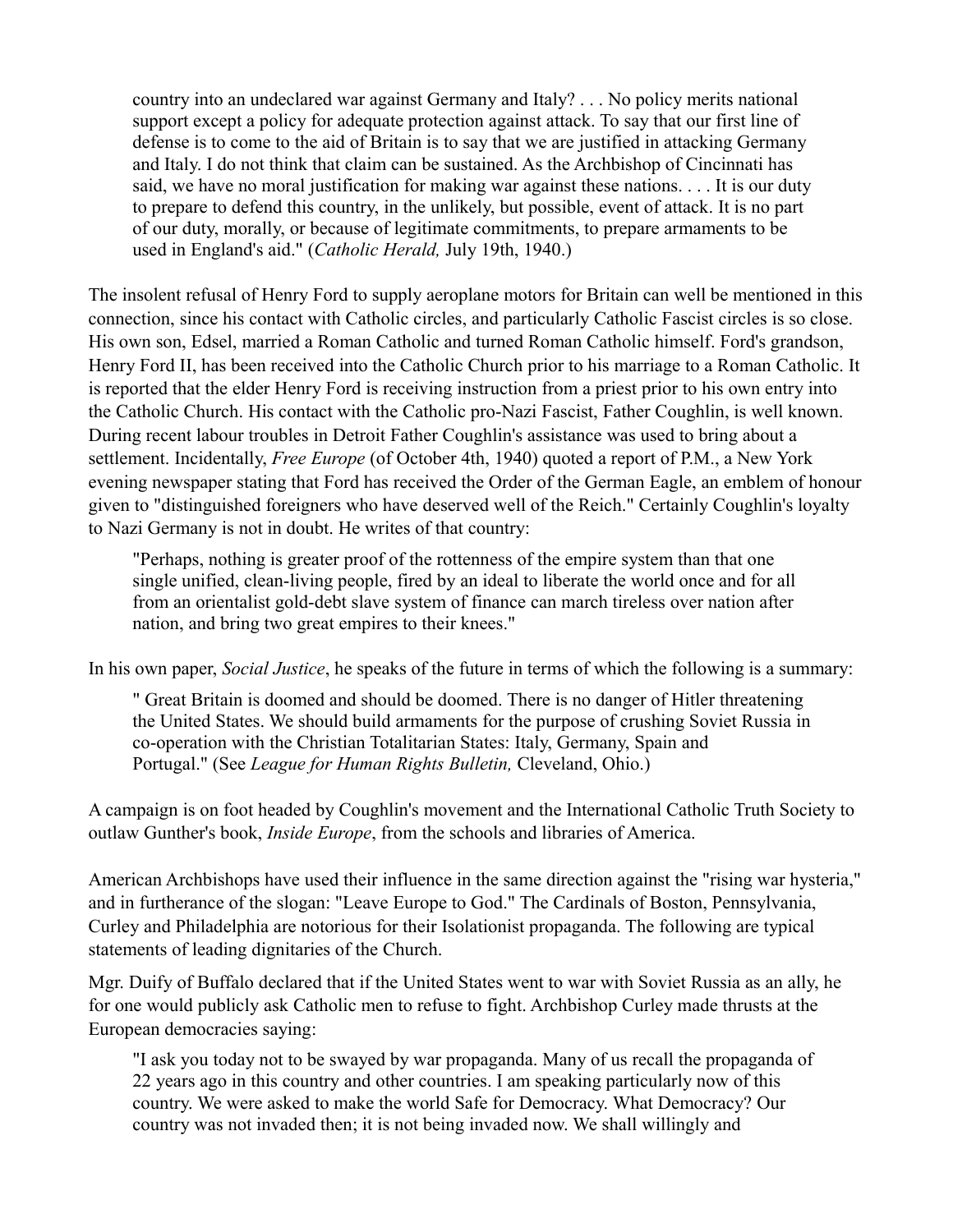courageously defend America if needs be, but there is no reason why we should fight the battles of war-mad countries in Europe. We have done nothing to stir up strife in Europe. We are not responsible for what is going on over there. We want to live in peace and we must be determined to live in peace. Where are the democracies in Europe which we are called upon to save? I am not an exponent of totalitarian states, but again I ask, where are the democracies in Europe? "

Cardinal Dougberty of Philadelphia uttered this warning:

"Meddle not with what does not concern you lest you be used as a cat's paw by others."

At a "Sword of the Spirit Meeting" in London a Catholic speaker, Mr. Christopher Hollis, waxed indignant about the role of Continental and American Catholics in relation to the present war. Referring to America which he had recently visited he said:

"The main obstacle to pro-British sentiment, and one which has been giving the gravest concern to the authorities at Washington, has been the attitude of American Catholics. In America it is very easy, for instance, to publish accounts of the persecution of the Church in Germany in the non-Catholic Press; it is almost impossible to get Catholic publishers of papers to print anything of the kind. They suspect that it is a dodge to bring America into the war. There are, of course, notable exceptions among individual American Catholics, but it is somewhat humiliating that the most we can prove is that the Catholic support of Hitler has not been unanimous!'' (*Catholic Herald*, November 15th, 1940)

When the discussion of the Burke-Wadsworth Conscription Bill was before the country, Roman Catholic Prelates of eminence and Authority were in the vanguard of the opposition. True, they viewed the Bill with dismay for private reasons, because in its original formulation it did not exempt the clergy, lay brothers and seminarians from compulsory military service. But the American correspondent of the *Catholic Herald* at the time pointed out (see issue dated September 13th, 1940) that Catholics were opposed to the principle of the Bill since:

"There is a spreading alarm that the conscription is intended to build a huge army . . . that such an army would be called to the defense of Great Britain. It would be unfair to English Catholics to reveal the continued opposition on the part of very many American Catholics to any sort of aid being lent England.... England's cause has not been helped any, in the

view of American Catholics, by the policies of the Pétain Government. The banishment of Freemasonry, the purge of Government officials, the restoration of the Family in France, Vichy's good relations with the Church  $\hat{\mathbf{\diamond}}$  all these serve to build the esteem with which American Catholics are ready to view the Pétain Government."

To crown all came the comment of the late Catholic American Ambassador to Britain, Mr. Joseph Kennedy, who on his return from this country to America is reported to have declared publicly that "Democracy is finished in England"; England's not fighting for Democracy; that's the "bunk stuff." And according to Sir Norman Angell's message from America, Kennedy's chief occupation since his return from England to America have been



Cardinal Pacelli, later Pius XII, with Joseph P. Kennedy [left] (1936)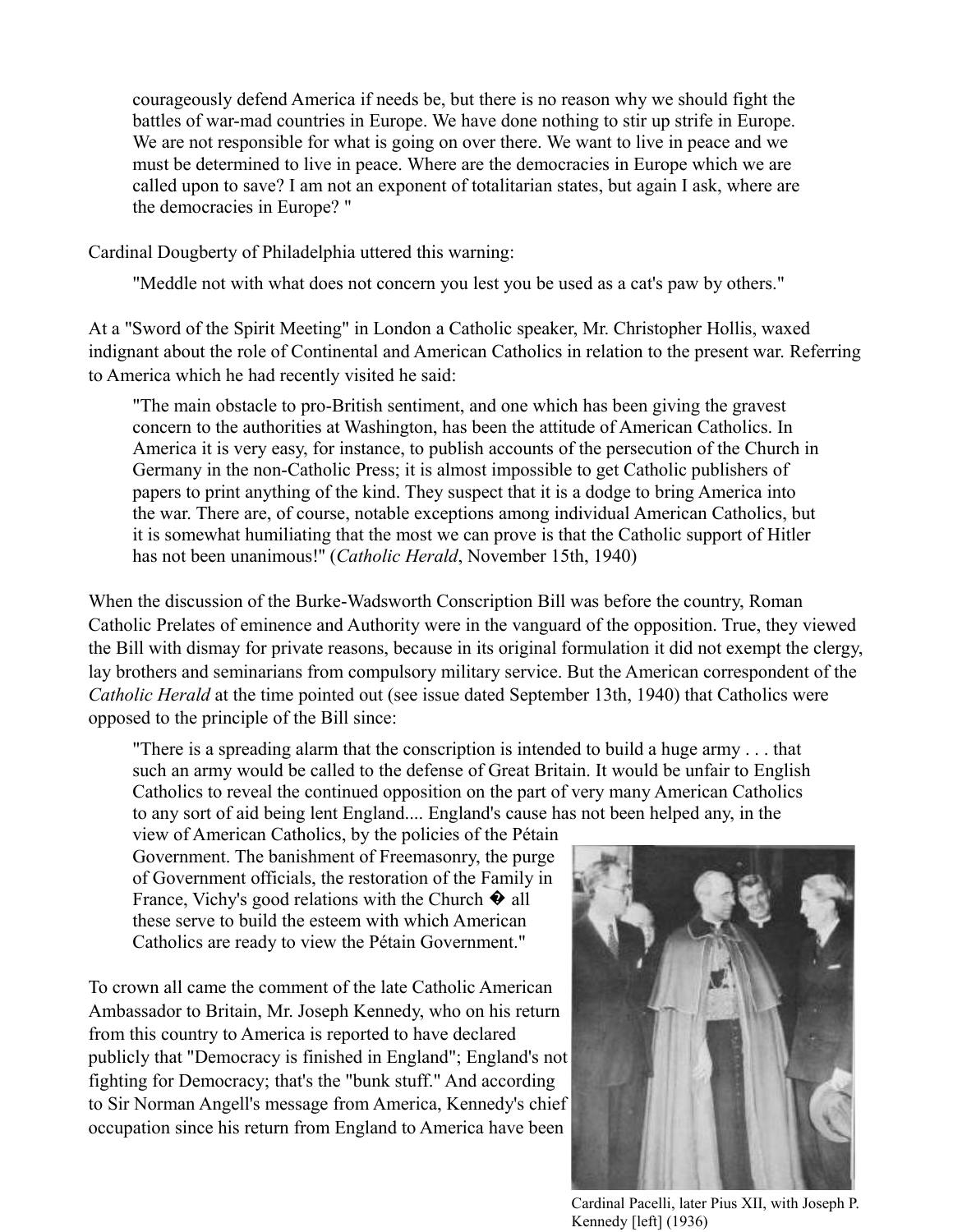to raise the bogey that the socialists are running Britain, and that therefore schemes to associate closely America and Britain must be treated with due caution. It is obvious that the visit of Mr. Wendell Wilkie to this country early in 1941 was, in part, prompted by such alarmists talk. Both Mr. Kennedy and Henry Ford are prominent members of the "America First Committee" -- the latest form of organised Isolationism. Even after the Presidential Election and as late as January 3rd, 1941, the *Catholic Herald* in this country referred to the fact that:

"The Catholic community in America appears to be one of the strongest centres of isolationism, but it will find it increasingly difficult to maintain its point of view in the face of the majority decision."

And on March 14th, I941, that paper spoke of the "maintenance of a Catholic opinion" against the Lease and Lend Bill.

In considering the motives which possibly inspire Catholic Isolationism, the following points are worth mentioning. Naturally they are sustained both by general anti-war sentiment and the arguments of pro-Fascist saboteurs.

(1) As long as the Catholic Church, or more correctly her leaders, see a hope that the Fascist States and the Universal Church can work in harmony, or at least reach an agreement of sorts, no better perspective for the Church being in view, the advance of Fascism in general and Nazism in particular will not be regarded as a major disaster by Catholic forces. Many Catholics are Fascists at heart. But even the Catholics who have no love for the Fascist System are more easily reconciled to Fascist victories when those victories are accompanied by concessions to the Church or promises of these. Democratic Catholics found the Fascisms of Franco, Mussolini, Salazar and of Dollfuss tolerable because their Church gained ground at the same time.

(2) The Catholic creed in many of its fundamentals coincides with certain Fascist tenets (Authoritarianism and the Corporate State, for instance), so that Right-wing Catholic opinion very often veers round to the view that a "Christianised Fascism" offers more to the cause of Catholicism than is offered by Democracy, which is considered too tolerant towards Catholicism's opponents. Experience in Italy, Portugal, Spain, Austria (under Dollfuss) and now in Petain France strengthens this view, whilst the differences between the Church and the State in Germany are considered by the longterm diplomats of the Church to be too short-lived to present a decisive argument against the possibility of a Nazi-Catholic alliance.

(3) Should America become embroiled in the war as an ally of Britain, and the American Bishops become linked up with a patriotic campaign against Fascism, this might cause an acute cleavage within the Church at a time when, in some countries, she may have reached a tolerable understanding with Hitler and a whole bloc of Nazi-controlled Fascist States. The Pope would assuredly find such a state of affairs difficult to handle. We must not forget, in this connection, that almost all his funds come from America at the present time.

(4) Unquestionably the strongest reason for Catholic Isolationism in America is that which springs from the rabid anti-Bolshevism which is almost an obsession in practically all Catholic circles. lt is probably feared that should America join forces with Britain, this will drive Germany into a position of greater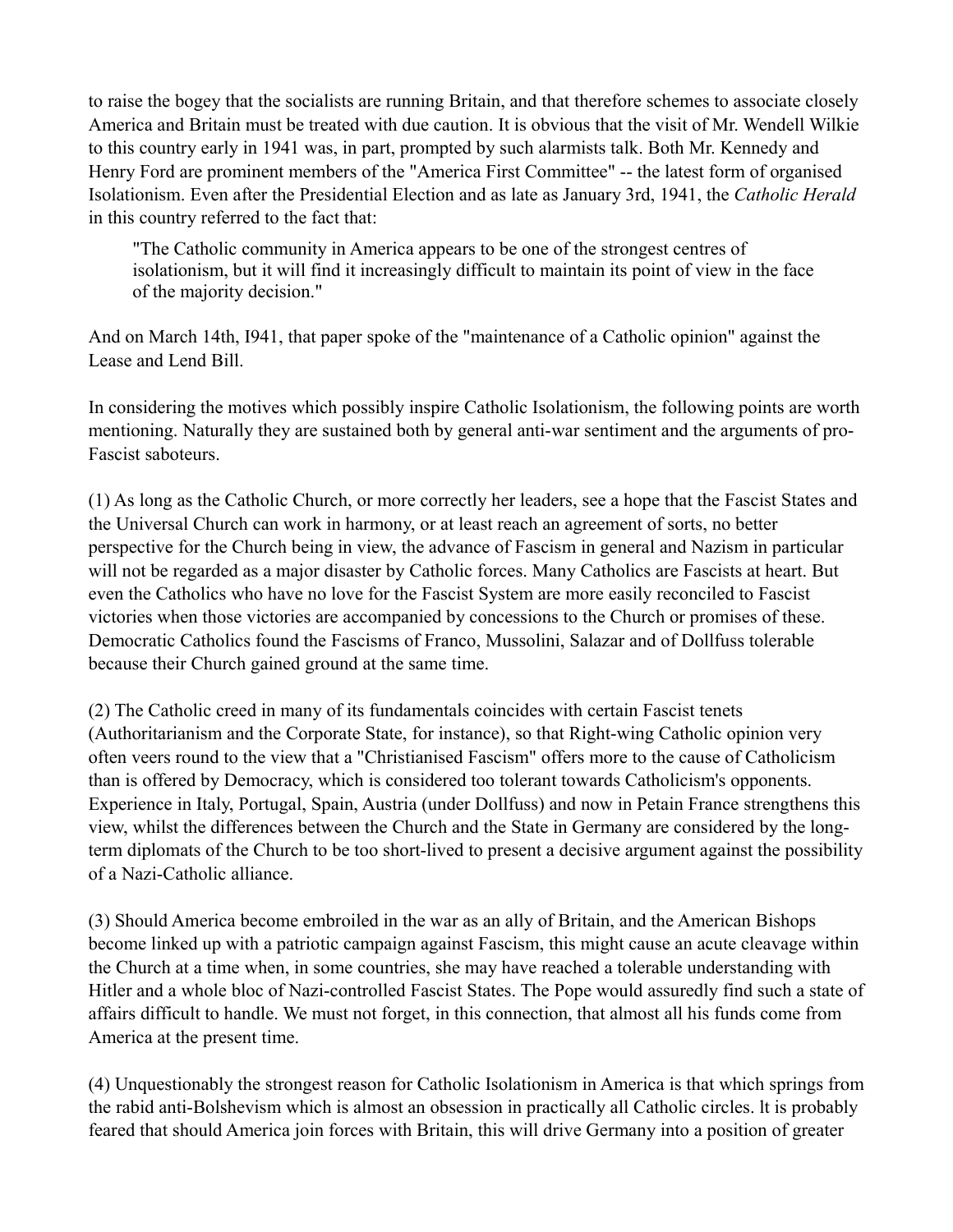dependency on Russia, which may result in a further "peaceful expansion" of Soviet territory and rule with the tacit consent of Germany. On the other hand, Catholics in America may believe that a Britain which is denied full American aid will be eventually compelled to seek a solution with Germany on the basis of an anti-Russian orientation in international politics . An alternative perspective is also not to their liking, namely Russia and America as allies in this war.

For such reasons as these, influential sections of the Catholic population of America try to hold America aloof from equal participation with Britain in the present struggle. Before the Presidential Election the democratically-inclined wing combined this with the advocacy of restricted assistance to Britain whilst the Right-wing and avowed Fascist circles advocated the refusal of every aid to Britain in her emergency. Since the presidential election, and as a result of the fall of France, there has been a greater tendency to regard assistance to Britain as inevitable, the President's line of policy being what it is. Consequently the key point at issue now is the extent and kind of assistance to be granted.

### **CATHOLIC ANGLE ON BRITISH POLITICS**

In this country, up to the outbreak of war, the line of the Catholic press strongly resembled that pursued by the late Prime Minister, Mr. Chamberlain. It regarded Bolshevist Russia as International Enemy No. 1, approved every move to isolate her, opposed every attempt to build up any form of Collective Security which implied co-operation between Soviet Russia and the Western Powers, and appealed to Germany to be reasonable and negotiate with Britain on an anti-Bolshevist line of foreign policy. Naturally at the same time Hitler was admonished for his "excesses" against the Church this being the real obstacle, he was told, to his incorporation in Western civilisation. The following telegram was sent by Cardinal Hinsley to the late Prime Minister, Mr. Neville Chamberlain, on his return from Munich in 1938 :

" The Catholic Archbishops and Bishops of England and Wales at this meeting today offer their heartfelt gratitude to the Prime Minister for his successful efforts in the cause of peace, promising him their loyal support and prayers." (*Catholic Herald,* October 28th, 1938).

With the outbreak of war between England and Germany, this line was modified, at least in regard to the official publications and the Catholic press.

Hitler was given a more villainous countenance, and it was said that "on the moral plane" Nazism and Bolshevism had now become indistinguishable. Headed by Cardinal Hinsley, the mass of the Catholic community thought and acted as patriotic citizens who were anxious not to witness the victory of Hitler in this war. The official blessing of the Catholic Hierarchy of Britain was contained, for instance, in the following message:

" We, the Catholic Hierarchy of England and Wales, wish to urge upon all the faithful . . . the duty of loyal obedience to His Majesty the King and of willing co-operation in every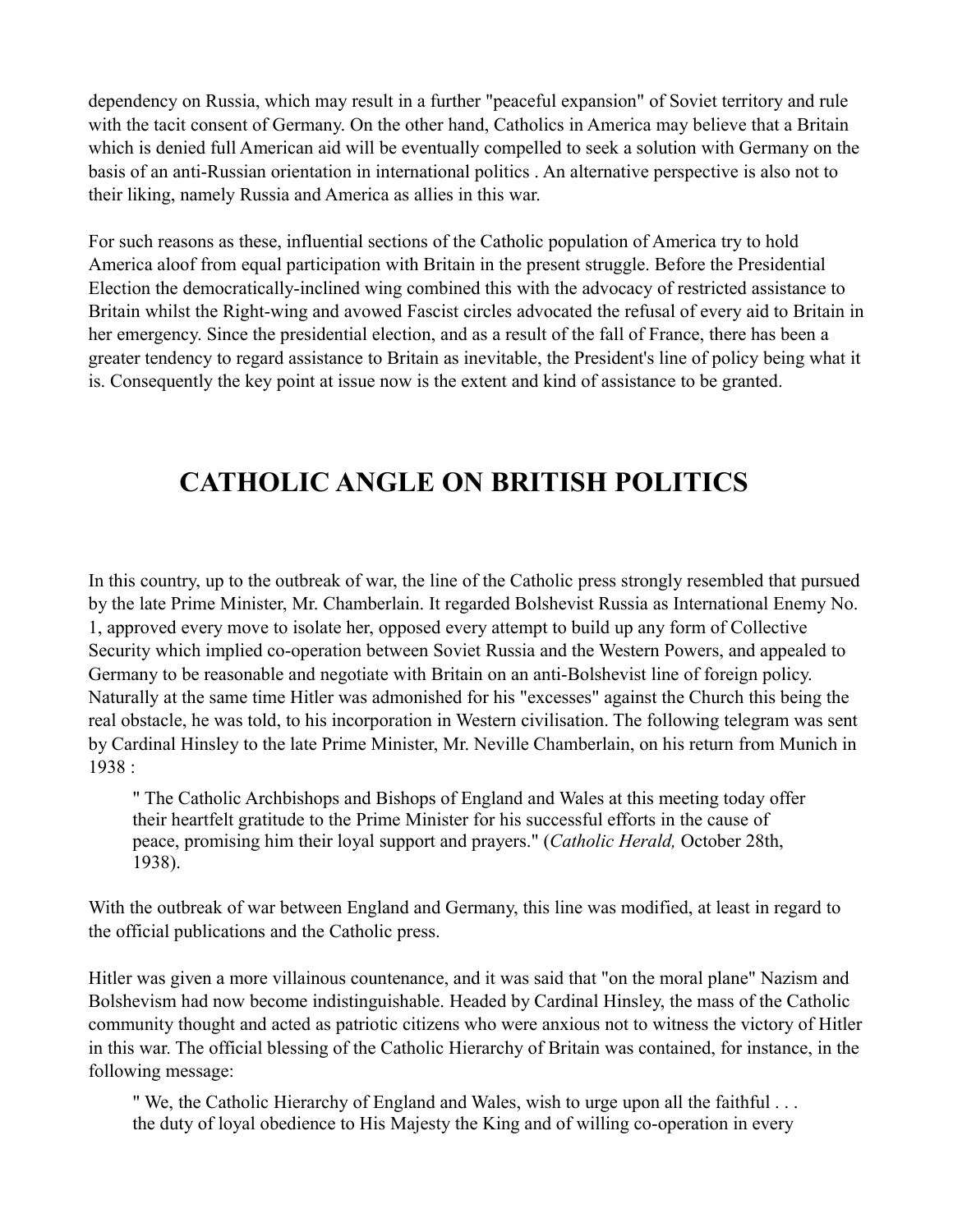form of national service. We have a profound conviction of the justice of our cause. Our Nation in this conflict stands for freedom and for the liberty of the individual and the State. In the words so recently used by His Holiness Pope Pius XII, 'Conquests and Empires not founded on justice cannot be blessed by God.' We pray Almighty God to defend the right, to preserve His Majesty the King and the safety of his Dominions."

Today, Hinsley's hatred against Nazism knows no bounds. The Hitler Regime is treated by him as the personification of evil and degradation. It is only a thousand pities that it has taken a gruesome and terrible international war to bring home to him that truth. It is also a weighty reflection on him and his Church that the moral conceptions which guide them are such that it has been the essence of Roman Catholic policy since 1933, when Hitler came to power with Catholic support, to come to terms with Hitler. For this implied that the Church was ready to sanction and support all the inhumanities and wanton violation of the individual by Nazism provided that the Church was singled out for privileged treatment.

When Italy entered the war on the opposite side from Britain, Cardinal Hinsley found it necessary to recant his earlier praise of the Christian-like virtues of the Italian Leader. In a statement to the Press he wrote:

"The disguise of temporarising with religion has been cast aside. The leaders of Fascism have with brutal 'realism' broken with the Christian civilization which built up Europe.... If for a while there was a hope of securing freedom of conscience for the faithful under such a system, now there is no longer a possibility of a 'modus vivendi' with this open enemy of the faith of the majority of the Italian people." (*Catholic Herald,* June 16th, 1940.)

He did not try to justify the invasion of Greece by Italy.

Once appeasement was clearly dead, so far as the of official policy of this country was concerned, the Catholic press kept fairly well to the patriotic line. The only signs of wavering were connected with two issues: The collapse of France, which has already been descried, and the attitude of Mr. Churchill and his Government to Soviet Russia, which is, presumably, one of trying to reach an agreement of some kind with the Soviet State. On every conceivable occasion Catholic editors blazed forth their warning: Don't trust Russia. No alliance with the Bolshevik State. When talk was in the air of trade negotiations with Russia, the "whole Christian forces of this country" were called upon to protest against "this suicidal move."Week after week the Catholic press declared how shocked was the Catholic conscience at the decision to send Sir Staiford Cripps to the Kremlin "to explore the possibility of an understanding between Britain and the Soviet." On one occasion the editorial columns of the *Catholic Herald* (May 31st,1940) even carried the suggestion that instead of seeking cooperation, Britain should make war on Russia:

". . . what sort of help can we expect from Stalin? Far better go down with our honour intact than clutch at a filthy straw.... Would it not be infinitely more worthy of our cause to call Stalin's bluff, and, with the help of Turkey, to create a gigantic diversion which might well bring the Bolshevik superstructure tumbling and release in Russia the forces that would prove to be our friends indeed? A mad plan? But consider where sanity bas brought us."

Alfred Denville, M.P., spoke in a similar vein when asked by the Catholic Herald to state his views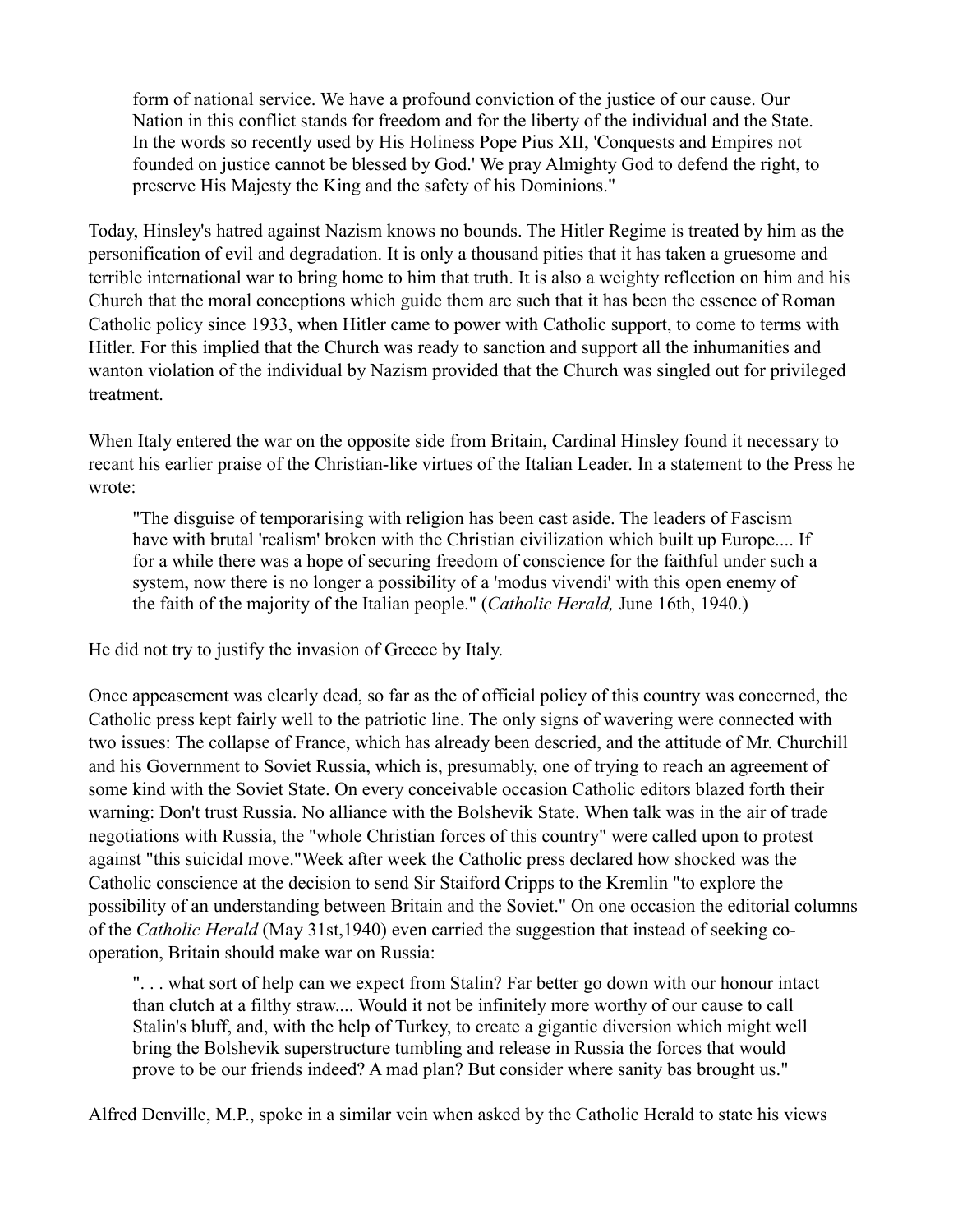regarding the reported undertaking of Britain to prohibit anti-Soviet criticism in this country in return for certain promises on the part of Russia. He said:

"The only difference for us Catholics between Nazi paganism and Soviet communism is that we are not fighting the one which is the worst."

Such sentiments are by no means isolated utterances on the part of some peculiar type of Roman Catholic. This deadly fear of British-Russian co-operation -- even in its most casual form -- haunts the minds of practically all Catholics who have any real understanding of the teachings of their Church. It is surely fair to conclude from this rigidity of the Roman Catholic mind in relation to the Russian Government and the Soviet System that Roman Catholic influence will seek to poison the atmosphere between Britain and Russia, especially should the prospect of weaning Russia away from her present policy of aiding Germany seem more promising than it does at the time of writing. We must not forget that the war has brought many surprises. What if Mr. Churchill does manage miraculously to bridge the gulf between Britain and Russia $\otimes$  what then? Will the fervent support of Cardinal Hinsley and the Sword of the Spirit Movement which he enjoys today turn suddenly to lukewarm and critical tolerance, one shade removed from actual hostility only because of the political calculation that Churchill is too powerfully placed to be shaken by Catholic opposition or intrigue? For Cardinal Hinsley and for most British democrats in the Church, Catholic hostility to Hitler is in the foreground at the present time, but their hostility to Stalin is, if anything, more basic. One thing is certain. At such a time, the spirit of defeatism would unquestionably emanate from Church circles and find many prepared minds there on which to work. The people of this country should not forget that for six and a half years, from February, I933, when the Nazis came to power to September, I939, when this war broke out, the Catholic press in this country has glossed over most of the misdeeds of Hitlerism against humanity. Not even the attacks on their own Church were treated as news. It is no chance that the documents on The Persecution of the Catholic Church by the Third Reich were prepared for publication and published here after the war broke out and after more than six years of discouraging effort on the part of the Church to persuade Hitler that co-operation with Catholicism was worth while. In contrast to this attitude of extreme reserve, the fullest publicity on Catholic press and platform has been given to every misdeed, every error, every indiscretion which could be traced back either to Communism, the Russian State, the Communist Parties of the world down to every Communist cell, member and "ancillary" member. Such one-sided recording has left a deep-rooted bias which renders the mass of Roman Catholic followers and voters a prey to any demagogic campaign against "Bolshevism." Such Catholics as Miss Barbara Ward of the Sword of the Spirit Movement who have reached the firm conclusion that Hitler is out to exterminate the Church, and who are intelligent enough to understand the reasons why the Church has been one-sided in the past, will undoubtedly keep their balance and not get carried away by blind emotion should the issue of friendly relations with Russia ever become acute. But such balance can be assumed on the part of relatively few Catholics. It was blind hatred of Bolshevism which played German Catholicism into Hitler's hands and gave him the victory. What terrible catastrophes will that same spirit bring about here? We can only thank our stars, and the good work of those whose spirit of freedom has led them to oppose Catholicism here, that the British Church has not nearly the same political potency as was possessed by Catholicism on the Continent.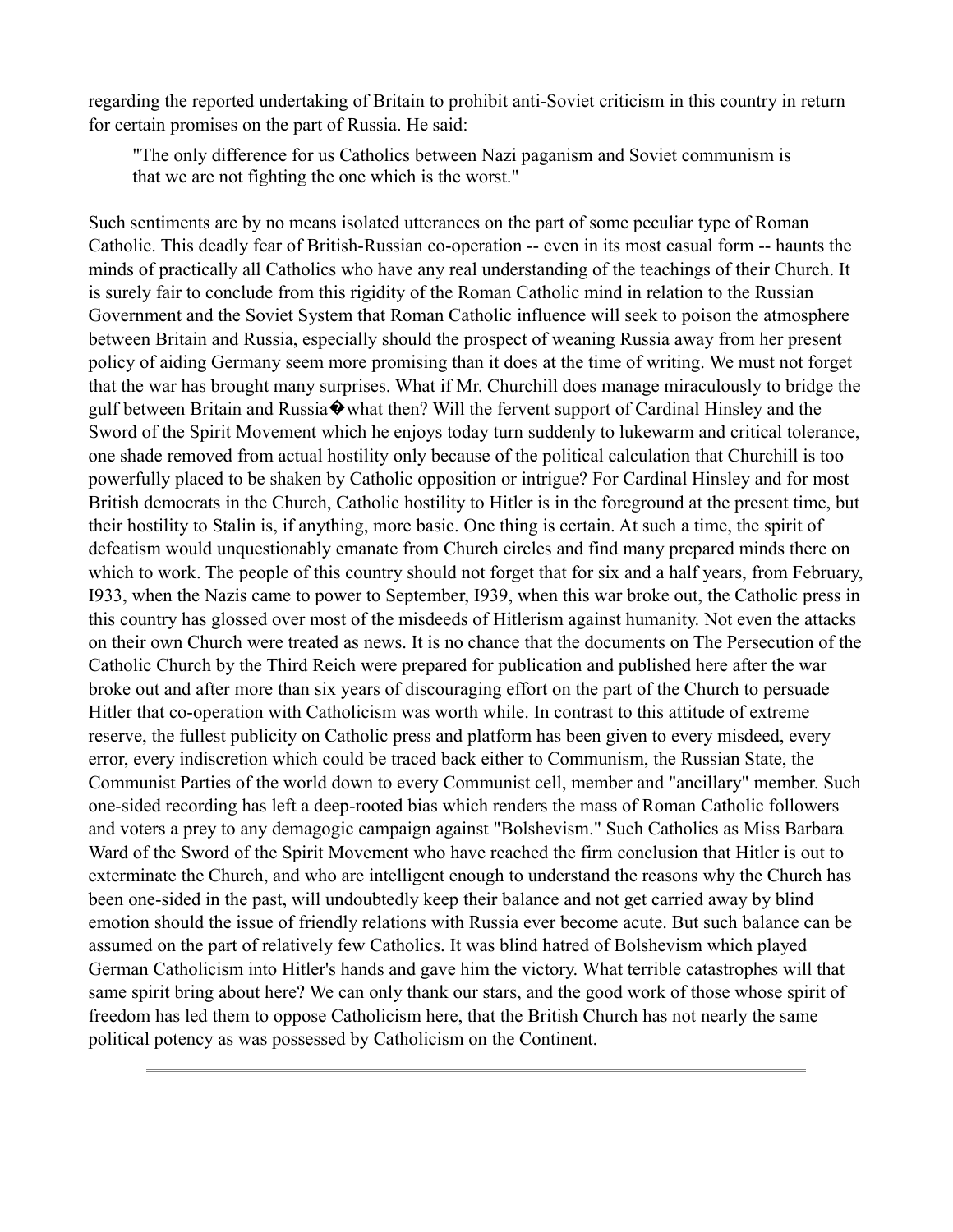### **THE GREATIST OF ALL "NON-INTERVENTIONISTS"**

**THE** mass of data here provided demonstrates forcibly what pro-Fascist groupings and tendencies exist within the fold of the Church, and that the Church herself has supported and marched together with Fascism when it suited her purpose. These facts challenge the superficial assumption that because Papal encyclicals appear which obviously condemn certain aspects of aggressive Fascism, it is legitimate to conclude that the Pope and his Church are wholeheartedly on the side of Britain and her allies in the present war. Is it legitimate to conclude, then, that "Catholic" and "Fascist" are synonymous terms, and that, therefore, every person of the Catholic religion can only be treated as an open or hidden friend of the Fascist regimes? Some opponents of Catholicism tend to overshoot the mark when they assume this. There are Catholics today who sincerely, if erroneously, believe that Hitler and the Pope could never come to any sort of terms because neither side can ever modify either ideology or practice. At the same time, there is more truth in the identification of Catholicism with Fascism than at first meets the eye.

The Catholic Church has never surrendered, and never can surrender, her claim to world domination. In that sense, her policy is imperialist, as imperialist as the schemes of the German Fuhrer. She maintains and extends her power and influence with the aid of wars if the appropriate occasion occurs (the Spanish War was a modern example of this); she uses Catholic support of war in any country as a basis for negotiating concessions from the secular power. In carrying out this policy she shows skill and infinite patience. In internal affairs too she has her Catholic columns at work, penetrating parties and other movements, active in Governments and civil administration, changing policy here and personnel there so as gradually to gain more power for Catholicism in public life. On the Right, on the Left, amongst all social classes, she is active. She demands a "living wage" for the workers, a "family wage" for the poor, and she urges for the richer classes the right to own and exploit extensive property in private. She harshly condemns the revolutionary Left who assert that labour is the only title to wealth. On the Right she sharply rebukes the worst monopolists who ignore all conceptions of the common good, and whose insatiable appetite for profits create those very tense social conditions which the Church is out to prevent. So long as class relations are relatively peaceful, she continues to plead for harmony between the classes on the basis of a social policy which, if followed, would exclude the worst excesses of monopoly Capitalism and avoid the extremes of Socialism.

But her pleadings with the rich and powerful have, in practice, produced little tangible result. Nor have the workers proved as meek and submissive as the encyclicals exhort them to be. Exploitation has continued in harsh forms, and with it the impetus to end exploitation on the one hand, and the zeal of the powerful to devise surer means of safeguarding their wealth and their personal power has burned still brighter. Socialism arose as a movement based on the claim to end privilege, whether economic, political or cultural. Fascism came with the aim of destroying all socialist effort and aspirations, and creating a new era of privilege by a still greater use of the centralised power of the State. When growing social tension and radical thought and organisation on Right and Left created critical conditions, the Church, willingly or unwillingly, had to make her choice as regards which side she was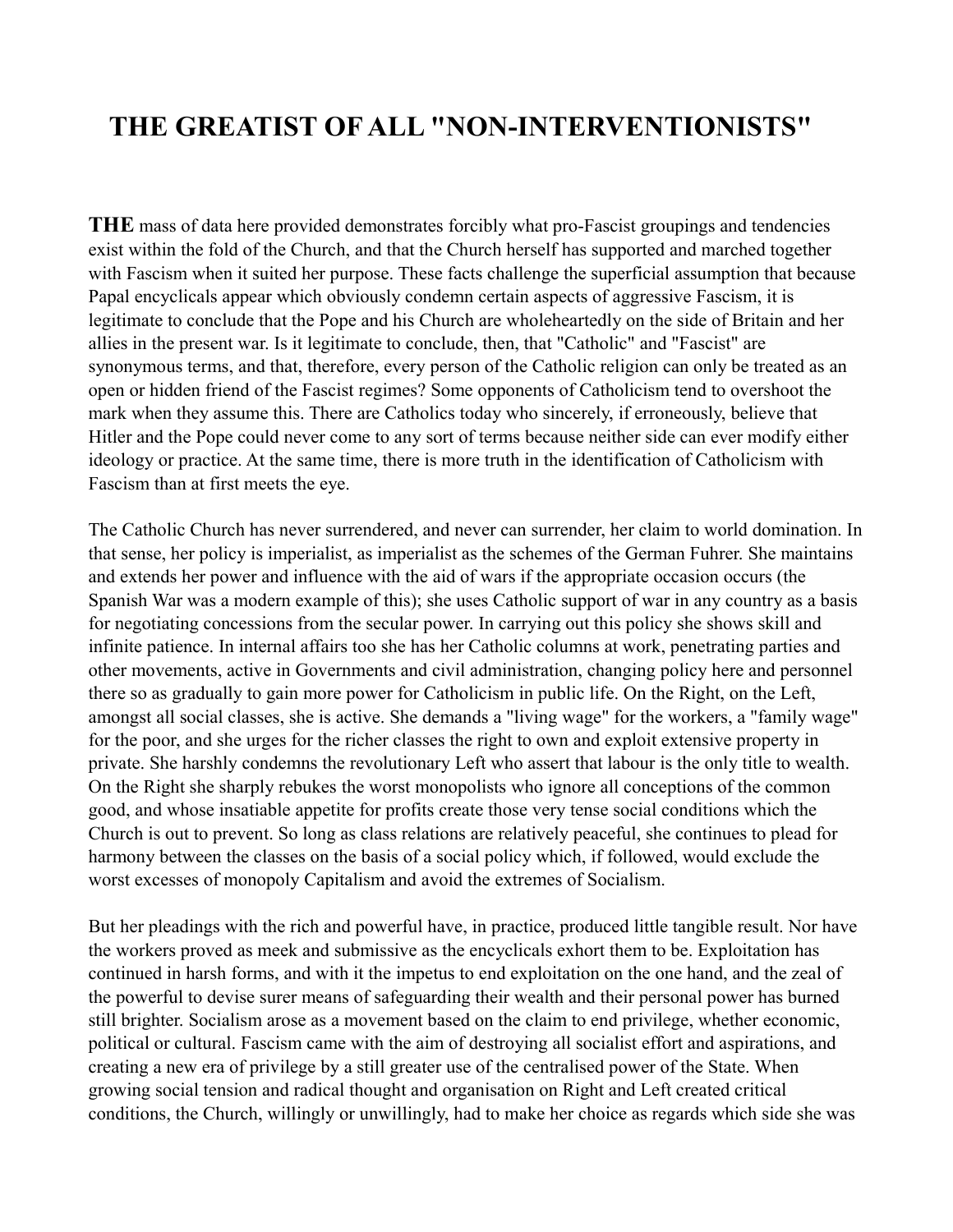going to support in the different countries. That choice in internal affairs has always been in favour of Fascism. This outcome is no matter of mere chance either. The Church and her leaders have many considerations in mind which make Catholicism lean towards Fascism in the modern age.

Fascism has always staked its claim for support on the basis of its intent to root out Socialism (or Communism) and to institute a disciplined order in place of the " chaos " of democratic rule. The affinity of outlook between Fascism and Catholicism in their attitude to Socialism and Democracy is remarkable. The following reference to Catholic creed will indicate this.

In the economic sphere: The Fascist economics of a Corporate State are almost in every detail identical with the Christian economics laid down in numerous encyclicals.

(a) Both require the compulsory suppression of "class war" by extinguishing the free trade unions and creating in their place associations of workmen under the watchful eye of the "leaders of industry" and under the aegis of the State. Catholic teaching on the point runs:

"The corporations are composed of representatives of the unions of working men and employers of the same trade or profession, and, as true and genuine organs of the State, they direct and co-ordinate the activities of the unions in all matters of common interest. Strikes and lock-outs are forbidden. If the contending Parties cannot come to an agreement, public authority intervenes. Little reflection is required to perceive the advantage of the institution thus summarily described: peaceful collaboration of the classes, repression of Socialist organizations and efforts, the moderating influence of a special ministry." (*The Social Order,* Pages 4-3.)

(b) The Socialist programme of ending the monopoly of the means of production and thus abolishing monopolistic privilege and gross forms of unearned income, either by Collectivism or other means, is not only repugnant to Fascism but anathema to the Catholic Church. Catabolic teaching on the point runs:

"The first and most fundamental principle, therefore, if one would undertake to alleviate the conditions of the masses, must be the inviolability of private property." (*The Worker's Charter,* Page 19.)

'. . . the Church recognizes the existence of inequality amongst men who are by nature unlike in mental endowment and strength of body, and even in amount of fortune, and she enjoins that the right of property and of its disposal, derived from nature, should in the case of every individual remain intact and inviolate." (*The Pope and the People,* Page 19.)

(c) In relation to Fascist economics, Mr. A. Raven Thompson could well write in *The Catholic Gazette*, April, 1937:

"One can no longer deny that the Corporate State is so far the nearest thing to the ideals of the Popes that the modern world can offer."

Whilst Christopher Dawson wrote as far back as May 4th, 1934 (see the *Catholic Times* of that date):

". . . there seems no doubt that the Catholic social ideals set forth in the Encyclicals of Leo XIII and Pius XI have far more affinity with those of Fascism than with those of either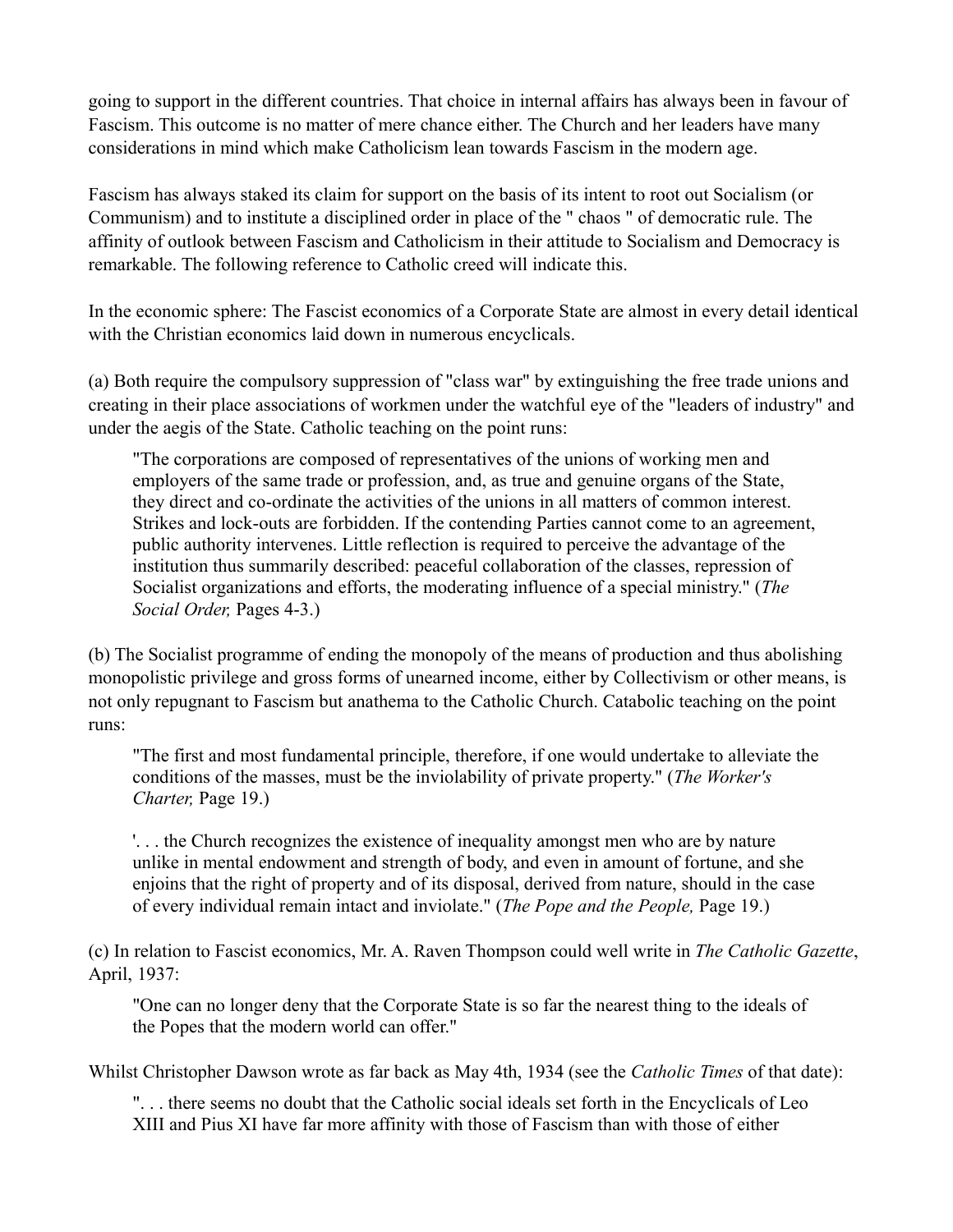Liberalism or Socialism."

As regards Socialism, the encyclicals have laid down that: " No one can be at the same time a sincere Catholic and a true Socialist." And:

"We pronounce as follows: Whether Socialism be considered as a doctrine, or as a historical fact, or as a movement, if it really remain Socialism, it cannot be brought into harmony with the dogmas of the Catholic Church...." (*The Social Order*, Pages 53-4)

Regarding the conflict between Fascism and Democracy, the Church has a strong bias towards Dictatorship on the basis of her own creeds. Catholic support for any government which does not guarantee the Church absolute and undisputed supremacy in the sphere of Religion and education can be at least only a matter of temporary expediency until she herself has the power to institute her Christian alternative. That alternative rests on the dogmas of Catholicism which assert that sanction to govern and the rules of government must come from God as interpreted by his Church, and from no other source. Democracy, whereby people assign to themselves the right to choose rulers and say how they shall rule, stands in fundamental contradiction to the Church's teaching. The Church is authoritarian in philosophy and authoritarian in her political ideas. For Catholics to sponsor the cause of Democracy means to sustain the very religious errors which the Church must doggedly combat. Human sanction, free press, free assembly, religious and educational freedom, these are poison to the Church. For she aspires to a regime in which the religious and irreligious opponents of the Catholic Church possess neither rights nor powers in the State. As the encyclical on *The Christian Constitution of States* asserts:

"It is a public crime to act as though there were no God."

". . . Gregory XVI in his Encyclical Letter *Mirani vos*, of date August I5th, 1832, inveighed with weighty words against the sophisms which even in his time were being publicly inculcated  $\lozenge$  namely, that no preference should be shown for any particular form of worship; that it is right for individuals to form their own personal judgments about religion, that each man's conscience is his sole and all-sufficing guide; and that it is lawful for every man to publish his own views, whatever they may be, and even to conspire against the State."

". . . the liberty of thinking, and of publishing, whatsoever each one likes, without any hindrance, is not in itself an advantage over which society can wisely rejoice. On the contrary, it is the fountain-head and origin of many evils."

". . . it is evident that the origin of public power is to be sought for in God himself, and not in the multitude...."

This conception of authoritarian morality is even more clearly elucidated in the publication *Does the Catholic Church Persecute?* written by the Rev. Joseph Keating:

"Possessed of the conviction of her divine mission, the Catholic Church has never hesitated to claim to be the sole depositary of God's revelation, the ultimate and infallible judge as to what men must believe and do in order to please their Creator, even though by this claim she implicitly condemns as false all other institutions which profess to represent Christianity....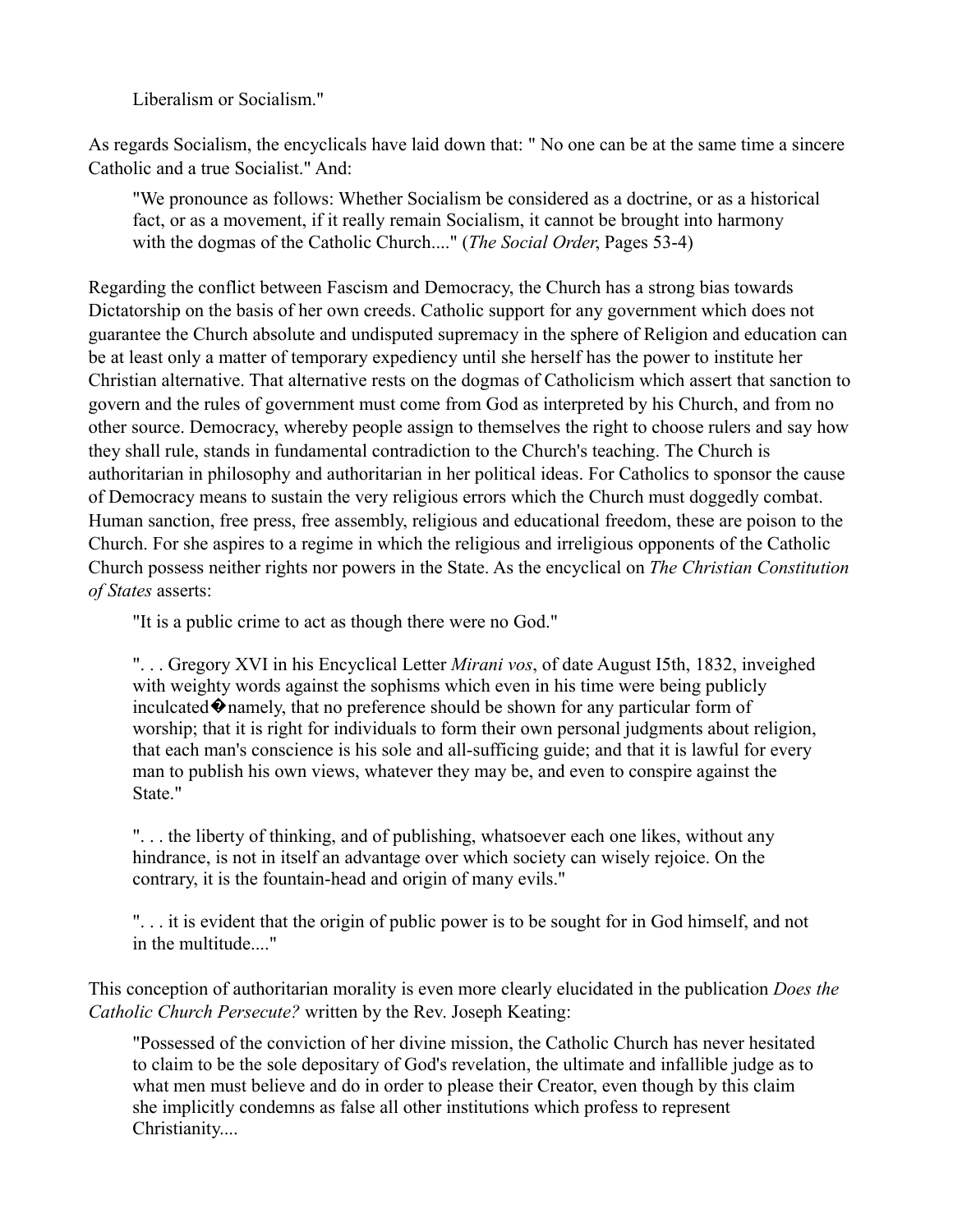"We have seen that the Catholic Church is necessarily, as far as her mind is concerned, intolerant of error. She must be or forfeit her claim to be the organ of God's revelation. Now, intolerance of mind is apt to proceed to intolerance in act, as all human history shows. There are two courses of conduct to which it is likely to give rise: Persecution and Proselytism. Thus, if toleration may be defined to be a practical recognition of our neighbour's right to follow his conscience in matters of belief and conduct, provided the right he claims to exercise does not injure social order or social morality  $\bullet$  which seems a fairly adequate description  $\blacklozenge$  then intolerance, as a consequence, is the denial of that right even so limited. And when expressed in action, it will show itself either by penalising the neighbour for following his conscience, which is persecution or by using unfair means to induce him to conform his conscience to one's own which is  $\hat{\mathbf{\bullet}}$  to give the word its common invidious sense  $\diamond$  proselytism.... Now, it is plain that no one on his own account has a right to do this: all men in this respect are by nature perfectly equal, and if a person seeks to enter the domain of his neighbour's conscience it must be either at the invitation of its owner or by the permission, direct or indirect, of Him who alone has the absolute right of entry, Almighty God; otherwise he usurps a power to which he has no claim. It follows, then, that man's right to determine for himself m matters of faith and practice can be circumscribed only by his Creator, acting directly on the conscience or through his accredited agents, in order to bring him to the knowledge of the truth and the love of the good, which are the proper objects of his mind and will.... But clearly those to whom God has delegated the functions of instructing others in religious truth (as, in the natural order, parents regarding their children and, in the supernatural, pastors regarding their flocks) cannot be regarded as exceeding their commission when they support the dictates of conscience by assigning penalties. They have a right, in due measure and as a means of education, to make the way of the transgressor hard.''

With the Dictatorial Regimes the Church has a very natural affinity. They have in common Authority and blind obedience, the hierarchical principle of government and enforced discipline. The more the idea of Dictatorship catches on in the minds of the people, the more easy is it for those same people to submit themselves to a moral Dictator. The less the people reason critically and the more they obey external commands, the more they are plastic material to be moulded in thought and deed into forms set by priests and Pope. For all these reasons, the Catholics who understand the spirit and teaching of their Church can be democrats and pay homage to the fundamental liberties of man only as a temporary and tactical expedient. Fundamentally there can be nothing but disharmony between the two. Pope Leo XIII in 1888 openly proclaimed this position when he stated:

"Although on account of the extraordinary political condition (of today) it usually happens that the Church acquiesces in certain modern liberties, not because she prefers them in themselves, but because she judges it expedient that they should be permitted, she would in happier times resume her own liberty . . ." (*The War and the Papacy,* Protestant Truth Society).

In reply it may be argued that although the Church's teaching lays down certain fundamental objections to Democracy, and sponsors a Christian Order which is markedly in harmony with the political forms which the Fascist movements represent, nevertheless Catholicism and Fascism are poles apart because Catholic teaching is at variance with fundamental tenets of Fascism. For instance, when Hitler fanatically sweeps forward to achieve his plan of imposing a Nazi Order on the world on the basis of a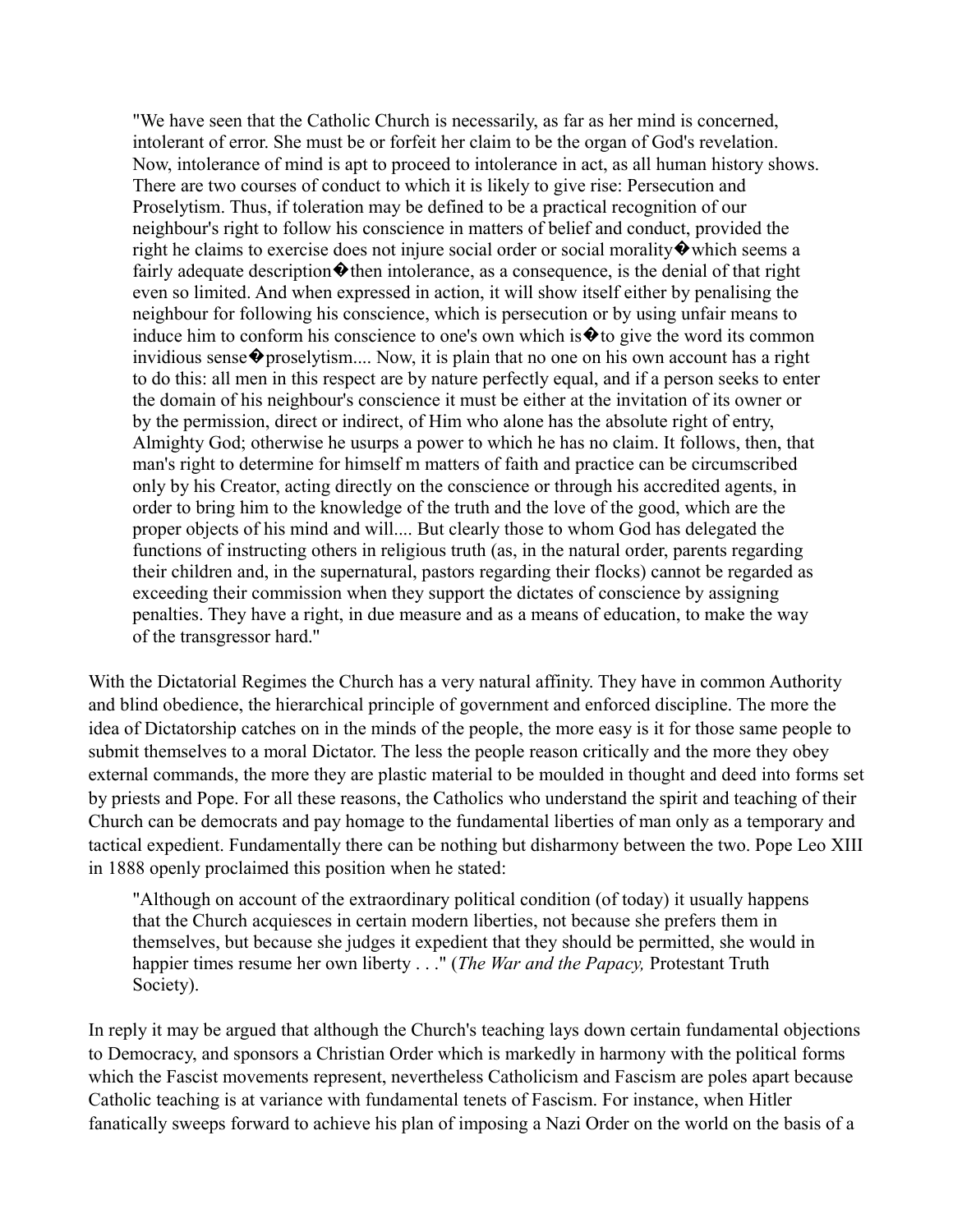pretended racial superiority of the German people, he is displaying an intense Nationalism and aggressionism which are opposed to the Church's teachings. For the Church opposes international strife as much as she does the conflict between classes. Again, the barbaric nature of Nazism will be contrasted with the humanitarianism of Catholicism. Finally, we shall be reminded that a distinction must be made between an Authoritarian and a Totalitarian form of government, and that the Church has just as fundamental objections to Totalitarianism as to Democracy.

It is certainly true that the Church's teaching does in many aspects conflict with the ideology and practice of certain present-day Fascist States. On the other hand, the point must be ceded that no matter how much internationalism and humanity the Church sponsors in her teachings, the practice of the Church can leave no shadow of doubt that these issues are not a matter of principle to her on which she will make a stand. National Churches have existed as long as the Church herself was a force, und they have rallied the people to the call of Nationalism and Imperialism throughout the centuries. Mussolini's aggression against Abyssinia was not less nationalistic, imperialistic and barbaric than the campaigns of Hitler, but the Italian Church rallied the people to the call of patriotism and conquest. The World War too demonstrated the Church's intense capacity to violate her own teachings with impunity when considerations of strategy demand such a course. Her humanitarianism has also been shown not to sit very deep. Apart from the wars she has fostered and supported, that she is capable of displaying unlimited inhumanity has been shown by the period of the Inquisition, by France prior to the French Revolution, and by the history of the Spanish Church, to quote some of the grossest examples.

The vital point is this. The Church aims at establishing the greatest monopoly in life that has ever been conceived. Whereas other monopolistic organisations control, or work to control, for example, all access to land and raw materials, the Church seeks to vest in herself all access to Salvation, Morality, Goodness, Spirituality, call it what you will. Her supreme aim is, by means of conversion and coercion, to bring all humanity to the view that only with her assistance can one live a good life on earth and qualify for a tolerable position in the Better World to Come. The path of conversion will never lead to the goal by itself. There is no great und positive idea in Catholicism to keep the Church alive. Only the most feeble members of the human race will easily fall for a creed which persistently points a finger at their crippled state of mind and with, and which persistently undermines moral self-reliance and confidence und uses that as the basis of religion. Thought and all healthy feeling revolt against the Shepherd-Sheep concept of things. It can only be accepted by those whose thinking and feeling are twisted, or from childhood placed in chains, or whose human powers are so abnormally weak that they have no strong convictions about anything. Faced with this fact, the Church must have power or die. She must get hold of the young so as to kill the spirit of questioning, of independence, of disobedience. She must be sustained with legislation which with allow the Church to silence the words of the heretic, to crash the organisations that dare criticise and challenge the basis of Catholicism. In short, Catholicism's survival, its growth und the Church's final success in establishing universally her power over Man, all rest on the Church's capacity to secure privileges from those who wield decisive secular power. To grasp such privileges, the Church with sacrifice all else. She will ally herself with the most irresponsible, the most callous und brutal systems the world could ever witness if this is the price for power. She will stop progress in every other sphere if that is the price of her own progress.

That is why the essence of Catholic strategy is cowardice and opportunism. The Church makes no stand on any principles which civilised men and women cherish. She recommends herself to the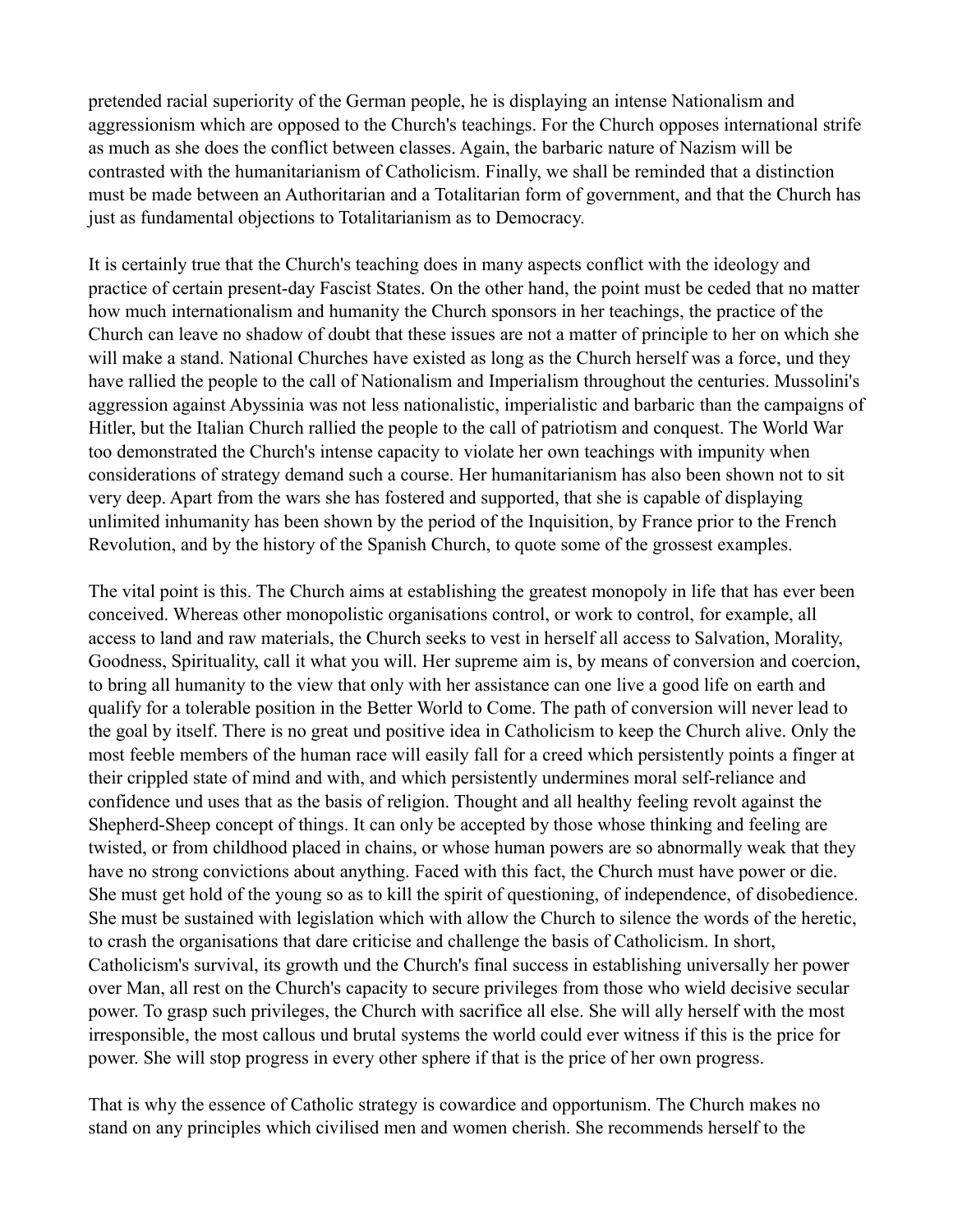legislators of the earth, for she has something to give them if they will serve her. Her appeal to the tyrants of the earth is bluntly if callously set forth in the Encyclical *On the Outbreak of the European War* which was written by Pope Benedict XV in November, 1914:

"The second cause of the general unrest we declare to be the absence of respect for the Authority of those who exercise ruling powers. Ever since the source of human powers has been sought apart from God the Creator and Ruler of the Universe, in the free will of men, the bonds of duty which should exist between superior and inferior, have been so weakened as almost to have ceased to exist.... We remind the peoples of the earth of that doctrine, which no human opinions can change: "There is no power but from God: and those that are, are ordained of God'"(Romans xiii. 2.) Whatever power then is exercised amongst men, whether that of the King or that of an inferior Authority, it has its origin from God.... From which principle the Apostle of the Gentiles infers that he who contumaciously resists the legitimate exercise of human authority resists God and is preparing for himself eternal punishment: ' Therefore he that resisteth the power, resisteth the ordinance of God, and they that resist, purchase to themselves damnation.' (Romans xiii. 2.) Let the Princes and Rulers of peoples remember this truth, and let them consider whether it is a prudent and safe idea for Governments or for States to separate themselves from the holy religion of Jesus Christ, from which their authority receives such strength and support. Let them consider again and again whether it is a measure of political wisdom to seek to divorce the teaching of the Gospel and of the Church from the ruling of a country and from the public education of the young. Sad experience proves that human authority fails where religion is set aside.... There remains, of course, the expedient of using force to repress popular risings; but what is the result? Force can repress the body, but it cannot repress the souls of men."

The service of Catholicism to reactionary rule has extended further than their efforts to foster the slave virtues of obedience and humility. To the extent to which they have been able to make the existence of hell a reality in the minds of the masses they have had, as Burns once wrote:

". . . a hangman's whip To haud the wretch in order."

No wonder, then, that of the practice of the Church Roman Catholics have written:

" The Catholic Church is always prepared to come to terms with any Government in the world. Pagan, tyrannical, dictatorial, republican, imperial, monarchical, the Church makes no distinction. She is concerned solely for the souls of her children." (*Catholic Herald*, November 26th, 1932.)

Some Catholics like to repeat mystical words about those who strike against the rock of Peter ending by being broken to pieces. The truth is rather the opposite, that the Church would break to pieces if she came into serious conflict with the State. She has not the moral qualities which would allow her to defy persecution by the State. She has not even moral qualities enough to allow her to exist as a voluntary body, unhampered but unassisted by the finance and powers of the State. Perhaps that is why she brings mysticism to her aid.

The point is surely proven that the Church and the Pope are neither on the side of Fascism nor its opponents in the critical struggle of today. The Catholic Church stands aloof, ever lustful for power, never forgetting her power of the past, committing herself to so little, aspiring to so much, waiting to judge which side will win in the conflict and using the pressure of Catholic support of this or that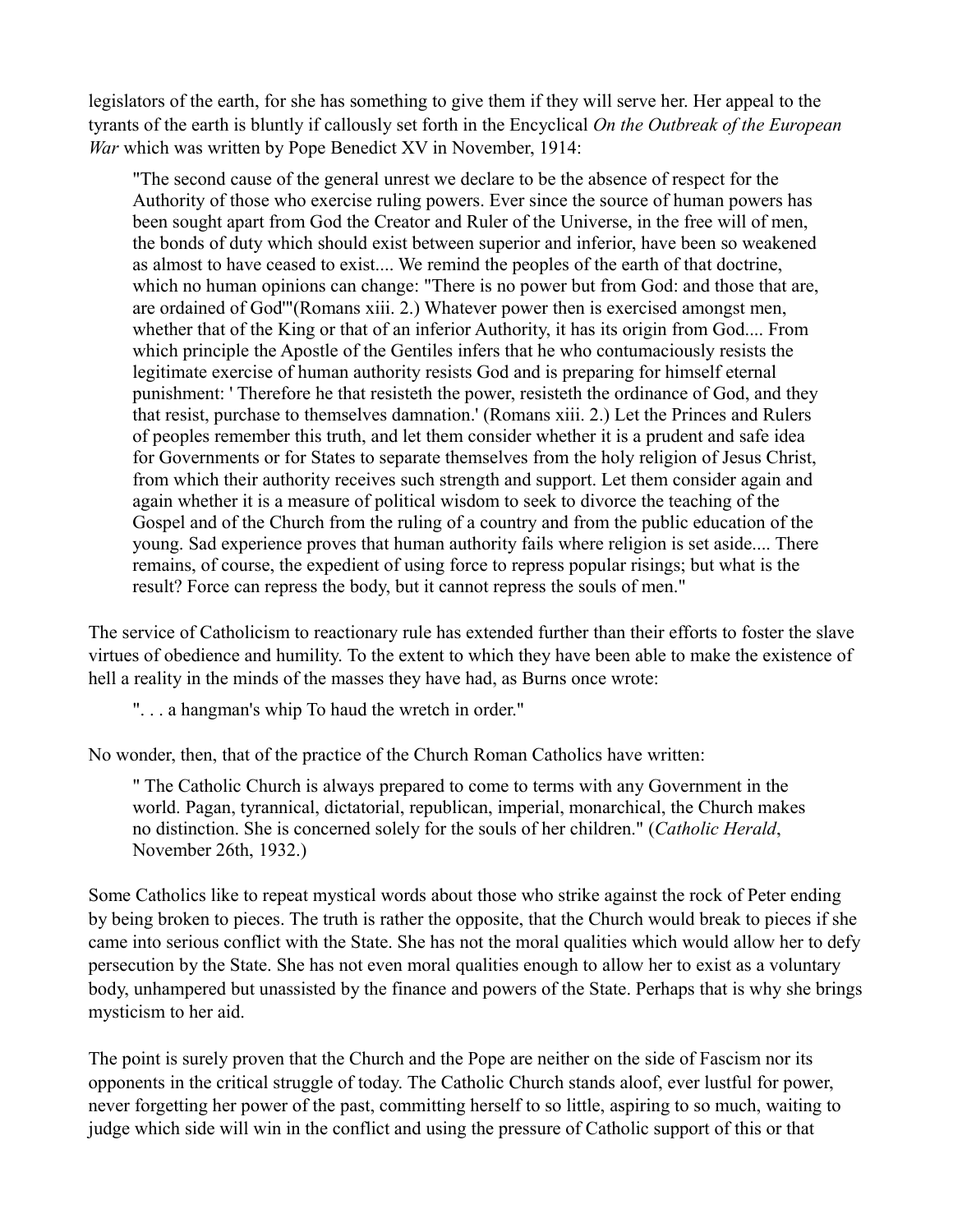Government, System or Party to stake the claim of Catholicism for new rights and favours. Those who dub the Pope either pro-Fascist or anti-Fascist in policy have still to learn the most elementary truths about Catholic diplomacy.

This shameful position was unashamedly admitted in an editorial of the *Catholic Herald* (January 3rd, 1941) which included the following frank statement .

"The Church, as the Pope has just repeated, does not take sides as between the rival political and social theorists (for instance, Democrats and Fascists. Author). Her sole concern is to work by spiritual and moral means to ensure that the policy of the victorious party should be animated by those principles which the Holy Father has just enunciated."

The British Government will be wise not to refuse the co-operation of Roman Catholics in this country in relation to the present struggle against Nazism. But Parliament and the people at large must realise on what unreliable foundations such co-operation rests. Otherwise they will be deceived into expecting absolute loyalty from a community which, with individual exceptions, can give absolute loyalty to none but the leaders of their Church.

### **CHRISTIAN UNITY AND ITS DANGERS**

What are we to say, then, to the increasing amount of denominational unity which this country is witnessing, and which is being sponsored on the Pope's Five Peace Points? A Joint Manifesto over the signatures of Cardinal Hinsley, the Archbishops of Canterbury and York, and the Moderator of the Free Church Federal Council accepts these proposals as embodying the War Aims of all Christians. These Christian leaders are further agreed on five standards which should govern economic and social life in the years after the war. Interdenominational campaigns to popularise a Christian Post-War Order have been announced.

Roman Catholics plan to extend the co-operation thus achieved at the top to every town, village and parish; to establish a Christian Council of Action to bring pressure to bear on national and local public representatives, and to submit to a combined Christian Convention a practical programme which can then become the focal point of a struggle to "Christianise" this country. It is also evident that overtures are being made to working-class circles to persuade them to adopt the Pope's policy, and become an integral part of the new Christian Front. The editor of the Catholic Herald in a recent letter to the *New Statesman and Nation* invited the non-Communist Left to join up with Christians in their work for a new Order. The *Catholic Herald* interviewed Mr. George Gibson, Chairman of the Trades Union Congress, with the object of finding out what are the chances of the Christian Ten Points being adopted by the T.U.C., and according to that paper's report, received quite a sympathetic reception.

The Pope's Five Peace Points have received too much publicity to need quoting in detail here. As an expression of the wish that international anarchy be ended they are not a subject for criticism  $\odot$  though the practice of the Church in aiding and abetting those warmongers she can use for her own advantage makes one doubtful about the genuineness of that desire. In any case, such sentiment is widespread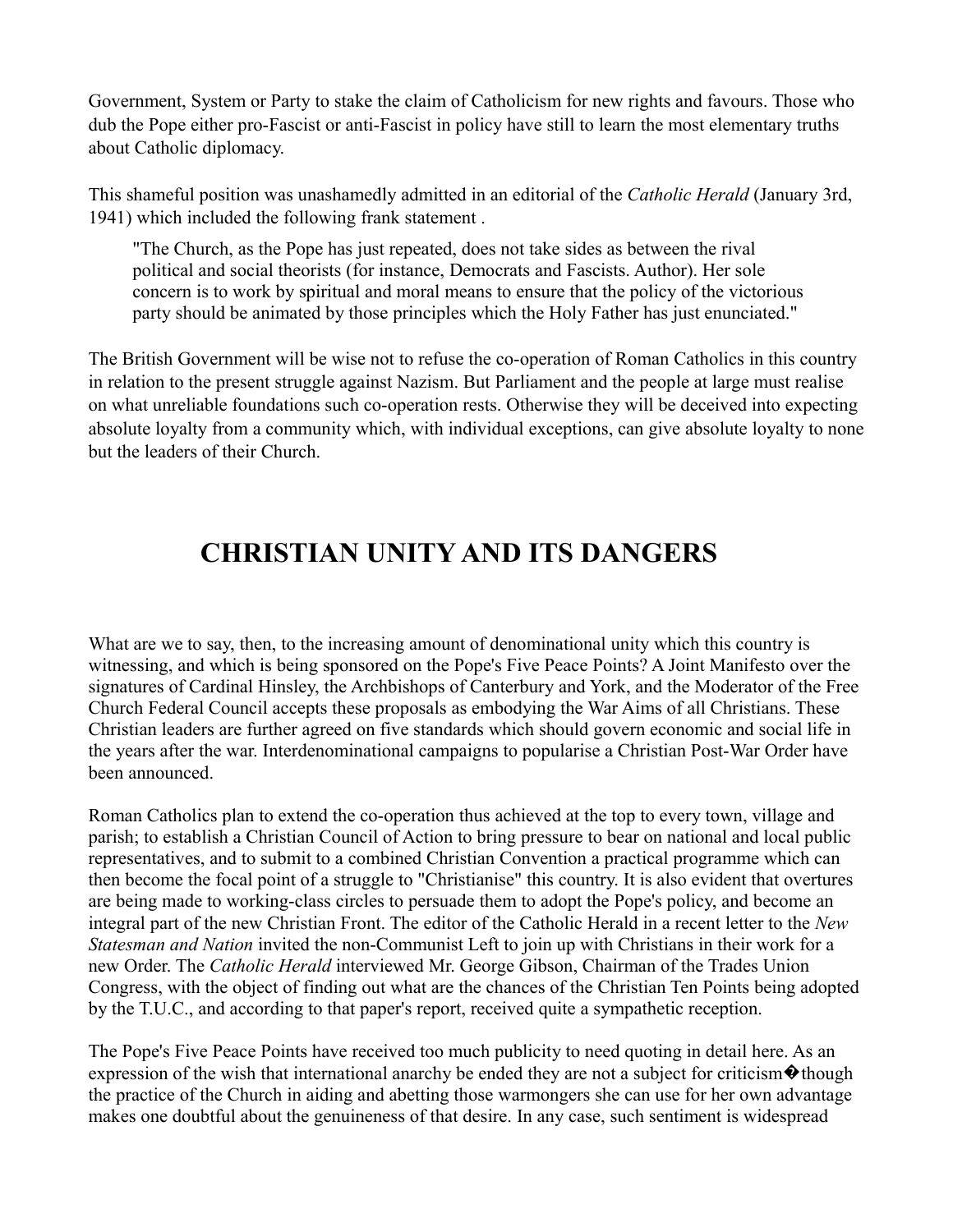already. Another hotch-potch of general phrases about the need for the independence of nations, for progressive disarmament, for international institutions like the League of Nations and the Hague Court, etc., etc., contributes nothing to a solution of the practical problems involved in the outlawing of war. The world's miseries are due to the fact that those politicians and financiers who want power and wealth at the expense of millions who are robbed of their rights and security have been accosted with pious schemes galore, but seldom with people who are armed with a detailed and realistic plan and the resolution to see it achieved.

The Five Social Standards which the leaders of Catholicism, Anglicanism and Methodism have adopted in common are no whit less open to the same criticism. Few progressive people would deny that the inequalities of wealth and education should be eradicated. The difficulties only arise when we begin to define what we mean by Equality and consider how such a state of Equality is to be attained. Again demands which proclaim that the Family must be safeguarded, that the sense of a Divine vocation must be restored to man's daily work, and that the resources of the earth must be used as God's gifts to Man provide no practical guide whatever to questions of social policy.

All this ambiguity is no matter of chance, however. For it is only by sticking to nebulous propositions that unity between the denominations is possible at all. Where she bas power, the Catholic Church protects the Family, for instance, by compulsory Catholic education, by Catholic censorship, by making divorce impossible and the distribution of information on Birth Control a punishable offence, and by compelling women to adopt the "vocation" of Wifehood ant Motherhood by means of closing the doors of Industry and the Professions against them. Few Christians outside the Catholic Church would recognise such compulsion as akin to their ideals. Again, equality in Education has always meant for loyal Catholics in this country the demand that Catholic children shall be taught the Catholic religion by Catholic teachers in Catholic schools at the public expense. And many are the moves going on both in public and behind closed doors to prepare the launching of educational reforms which will allow the Catholic priests a greater scope for action in the Schoolroom and, in general, will give religious sectarianism free play in school life. Very many Christians, as well as non-Christians, will be strongly averse to a demand for Educational Equality which serves only as a cloak for reforms which divide and segregate the children in the schools on the basis of differences which they cannot possibly understand.

For these reasons, Christians outside the Roman Catholic Church will fall for such schemes of Christian Unity at their peril. Many of them are opposed to Nazism because they believe that the minds and consciences of people should be inviolate and the object of respect, and they recognise that Nazism shatters with rude and brutal hands the values they prize so highly. But these values are menaced equally, if less obviously, and less immediately, by Roman Catholicism. Do these Christians who are cooperating with Roman Catholicism want to escape from the frying pan only to burn in the fire? In the non-Fascist countries Roman Catholic strategy is seeking to harness the Christian Churches and Christian sentiment behind the Church of Rome, and to drive the wedge deeper between Christians and non-Christians. But actually the real schism exists elsewhere between intolerant Catholics -- together with particularly bigoted representatives of the other Churches -- and those people inside and outside the Churches who want a world of greater freedom at the end of this war. The ultimate outcome of Christian Unity, so far as the leaders of Catholicism are concerned, is to stimulate Catholic growth as a step towards that political status which will permit the Church to carry through her divine commission to persecute and proselytise those who show no voluntary aptitude to let their minds and wills become the property of the Church. The War will indeed be fought in vain if the people of Europe ward off Hitler's New Order of Tyranny only to discover too late this other enemy within their gates who will forge in the name of religion a system which is equally intolerant, equally authoritarian and, if